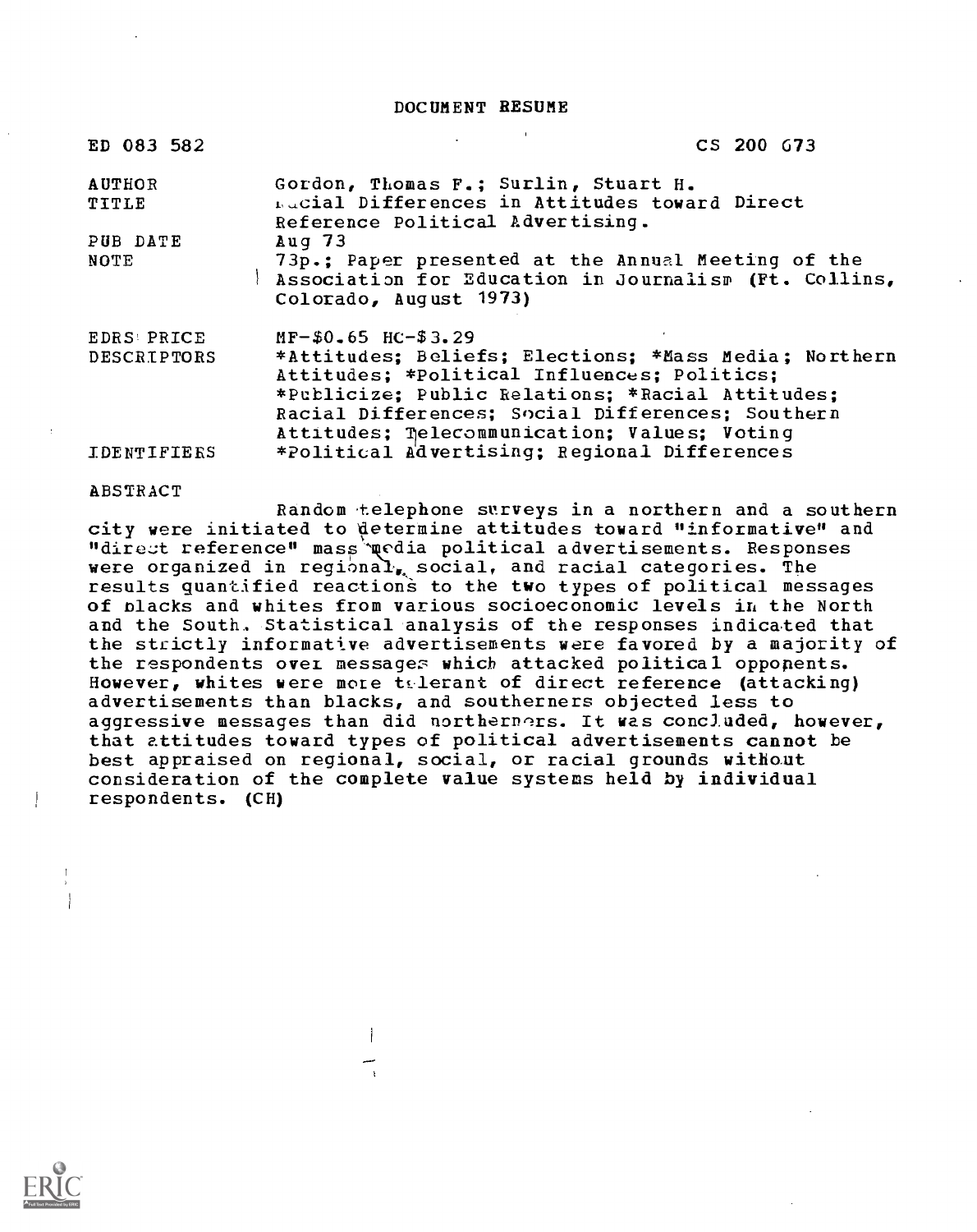## FILMED FROM BEST AVAILABLE COPY

 $\mathcal{L}$ 

U.S. DEPARTMENTOF HEALTH,<br>
EDUCATION & WELFARE<br>
NATIONAL HAS BEEN REPRO<br>
THIS OCUMENT HAS BEEN REPRO<br>
THIS OCUMENT HAS BEEN REPRO<br>
OUCEO EXACTLY AS RECEIVED FROM<br>
THE PERSON OR ORGANIZATION ORIGIN<br>
STATED OO NOT NECESSARIL SENT OFFICIAL NATIONAL INSTITUTE OF<br>EOUCATION POSITION OR POLICY

#### RACIAL DIFFERENCES IN ATTITUDES TOWARD DIRECT

#### REFERENCE POLITICAL ADVERTISING

By

Thomas F. Gordon Radio-Television-Film Department TERMISSION TO REPRODUCE THIS COPY. Temple University Philadelphia, Pa.

"PERMISSION TO REPRODUCE THIS COPY- RIGHTED MATERIAL HAS BEEN GRANTED BY Thomas F. Gordon

Stuart H. Surlin

and

Stuart H. Surlin School of Journalism University of Georgia Athens, Ga.

TO ERIC AND ORGANIZATIONS OPERATING UNDER AGREEMENTS WITH THE NATIONAL IN-<br>STITUTE OF EDUCATION. FURTHER REPRO-<br>DUCTION OUTSIDE THE ERIC SYSTEM RE-<br>QUIRES PERMISSION OF THE COPYRIGHT<br>OWNER "

Minorities and Communications Division Association for Education in Journalism

> 1973 Convention, August 19-22 Colorado State University Ft. Collins, Colorado

Research Assistants: Ronald Halbert

Mary Ellen Verna

200 673

B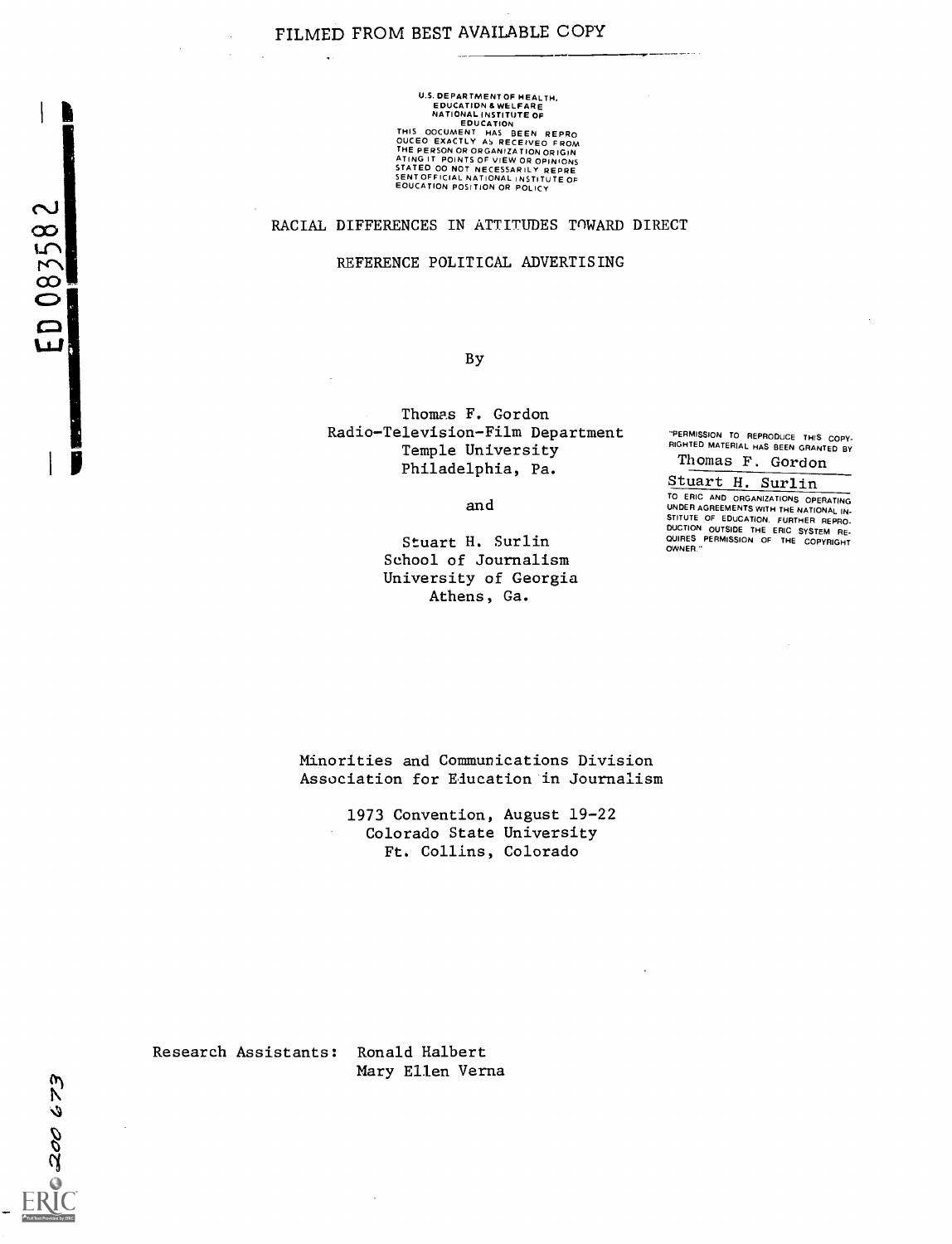## RACIAL DIFFERENCES IN ATTITUDES TOWARD DIRECT REFERENCE POLITICAL ADVENTISING

BY

Thomas F. Gordon and Stuart H. Surlin

The increasing usage of mass media in the political arena is self evident. Media time used for political advertising and the anount of money spent on such advertising Lis shown an ever increasing rate\* (Gilbert, 1972, Mickelson, 1972). The principle is simple: the mass media are able to effectively reach the most people with the least effort and expense.

As political media usage has increased, the phenomena of the direct reference or attacking political advertisement has also increased (Archibald, 1971a; 1971b). Historically, complaints about dirty politics and unfair ads appear to follow particular patterns during every election year. Sheinkopf (1972) reported that more complaints arc aimed at print rather than broadcast advertising and that the most complaints came from people in the East and the least by people in the South. Sheinkopf was too optomistic, however, when he stated before the 1972 elections, "Still, there is some hope for improvement in the ethics of the campaigning this year." (p.9) An abundance of political advertising attacking the opposing candidates existed during the 1972 presidential election. Archibald (1972) chairman of the Fair Campaign Practices Committee has indicated that complaints to his committee during the past presidential election have increased over previous elections; and, that the candidates used more ads attacking the other candidate than positive ads about themselves.



production and the product of the product of the product of the product of the product of the product of the p

<sup>\*&</sup>quot; This trend 'did appear to level off between the 1968 and 1972 elections due to recent laws restricting political advertising (Broadcasting, 1973).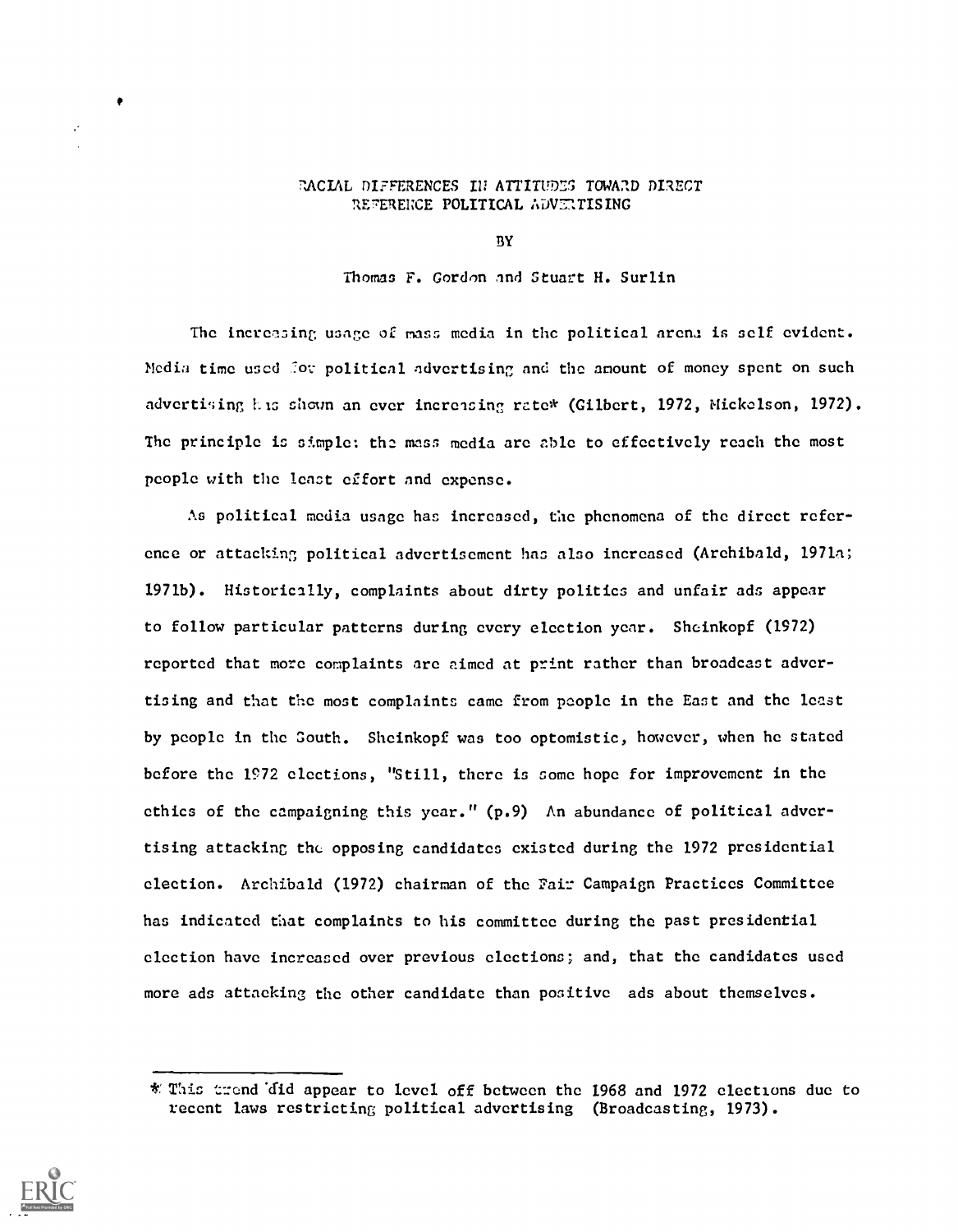The present report focuses on racial differences in attitudes toward political advertising in general, and direct reference (attacking) ads specifically. For comparison, regional differences and social class differences are also examined. Hyman (1959) notes that perceptions of the political process are involved in a mixture of cognition and evaluation, of belief and attitude, of percept and affect which is probably best described as the individual's cognitive and affective map of politics. Building on this orientation, the authors attempted to assess characteristics of the respondents that might relate to or affect their attitudes toward political advertising. As Nlrnmo (1970) suggests, "Voters' perceptions of the shortterm forces...parties, candidates, issues... normally conform to their longterm predisposition." (p. 177) The predispositions selected for investigation in this case were aspects of the respondent's value system.



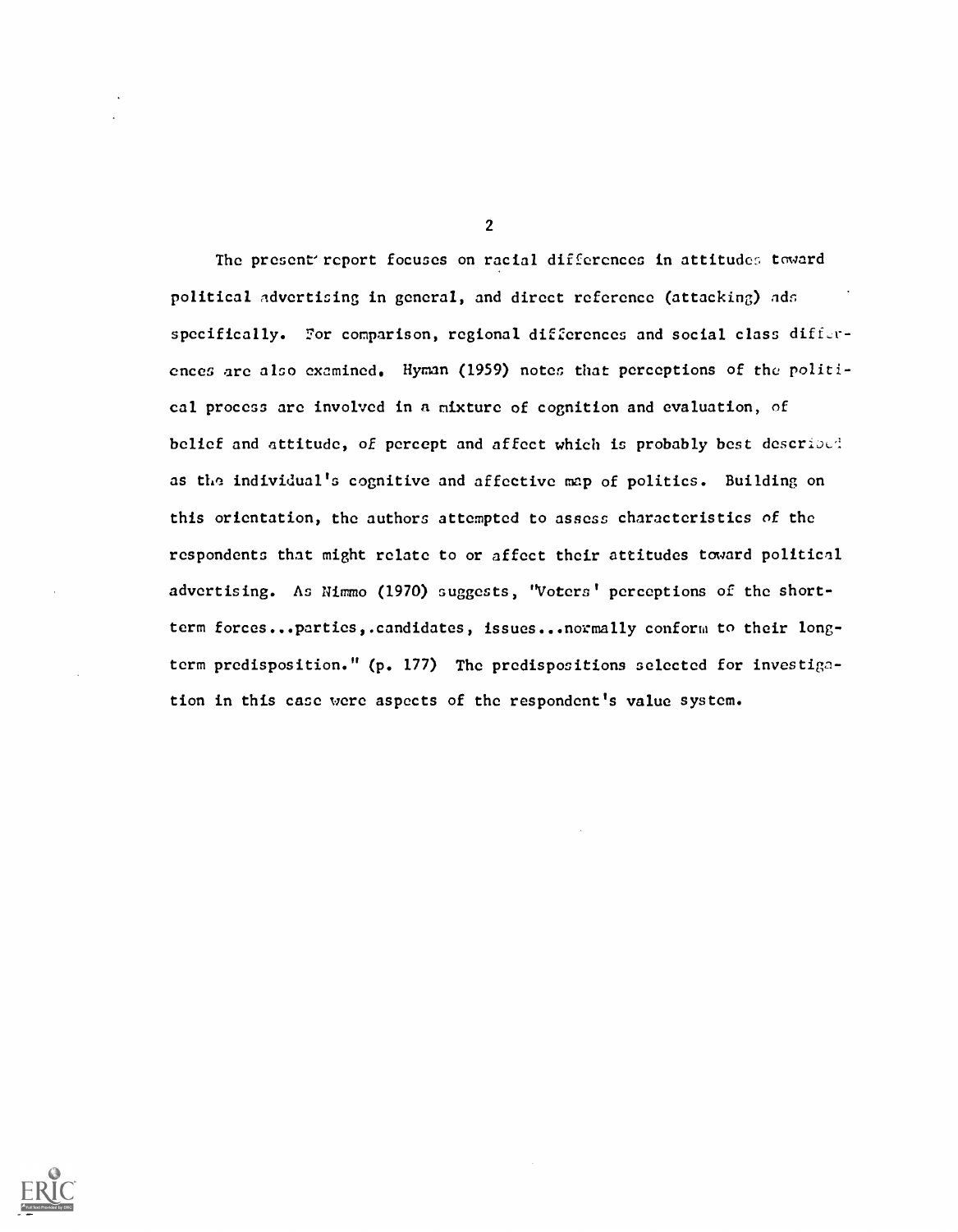#### **METHODOLCGY**

## **Procedures**

Systematic random samples were drawn from the 1972 metropolitan phone directories for Atlanta, Georgia (N=670) and Philadelphia, Pennsylvania (N=700). Trained interviewers made calls between the dates of October 25 and November 1, 1972.

Items designed to assess perceptions of political advertising were constructed as agree-disagree statements. Interviewers were instructed to read the item, asking whether the respondent agreed with the item, was neutral, or disagreed. If the respondent agreed or disagreed, he was then asked to specify "agree (disagree) or strongly agree (disagree)." Thus, the full five point scale was utilized. The results of the calls for each city are as follows:

| $\mathbf{r}$<br>$\overline{\phantom{a}}$ | Atlanta | Philadelphia |  |
|------------------------------------------|---------|--------------|--|
| completed                                | 281     | 279          |  |
| not in service                           | 48      | 67           |  |
| no answer                                | 214     | 219          |  |
| refusal                                  | 197     | 135          |  |

In Atlanta, of the 408 contacts made, the completion rate was 69%. In Philadelphia, of the 414 contacts made, the completion rate was 67%. The percentage of males and females in the Atlanta sample was 45% male, 55% female; in Philadelphia, 34% male, 66% female. Racially, 85% of the Atlanta sample was white and 14% black, while 73% of the Philadelphia sample was white and 26% black.\*

Although the initial intent of the survey was to examine racial differences in attitudes toward political advertising, other assessments of the respondent's value system were made in order to examine the extent



<sup>&#</sup>x27;Racially, the 1970 census indicated that the Atlanta Metropolitan area was 72% Black while the Philadelphia Metropolitan area was 33% Black.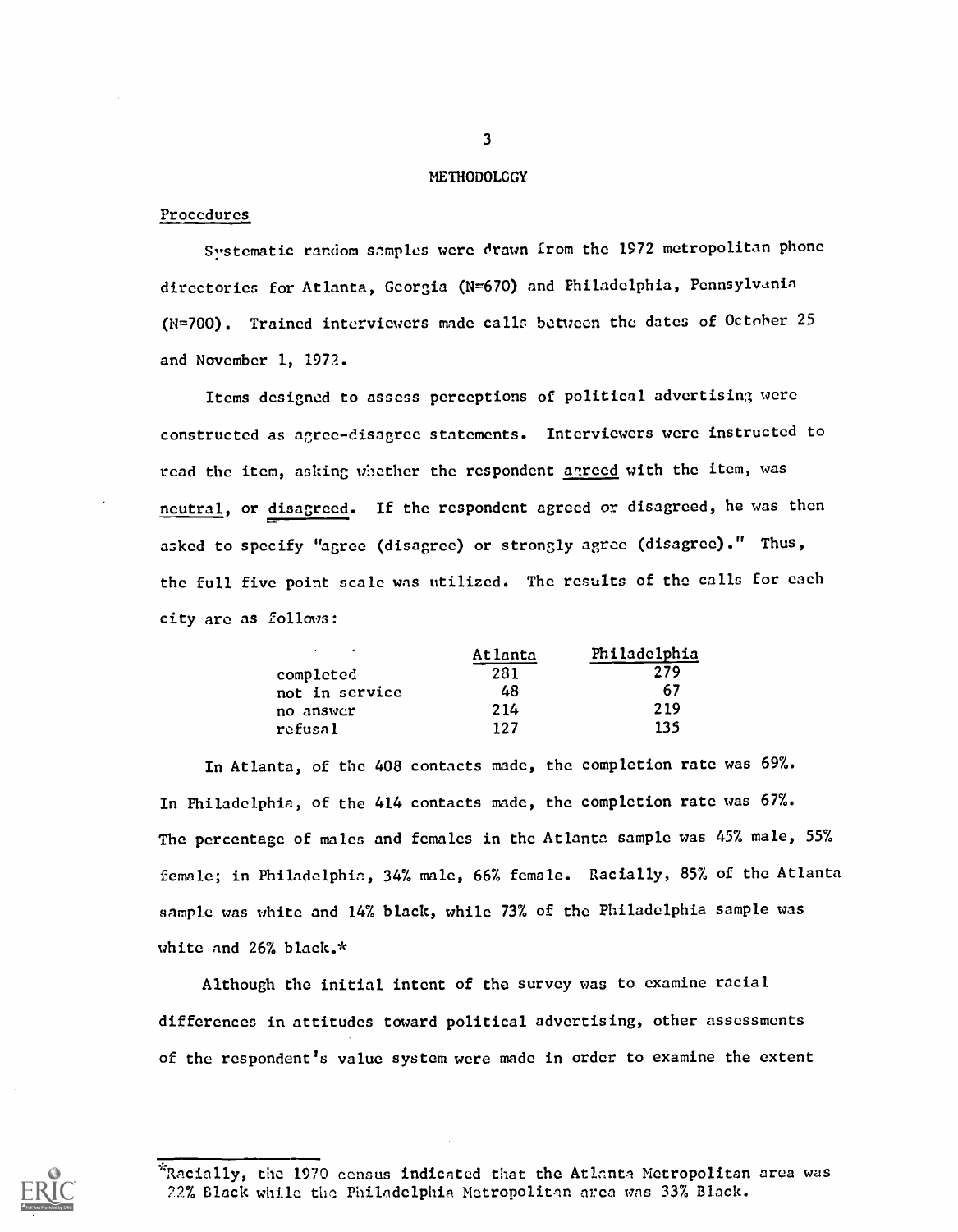to which these variables related to political attitudes. The first set of questions were intended to tap the four major dimensions of: (1) need for stability in one's environment, (2) concern for the social welfare of others, (3) propensity for cooperation toward group goals, and (4) tendency to identify with a group. Three items were selected from the Rehfisch Rigidity scale (Rehfisch, 1958) to tap the individual's need for stability. Other items relating to social values were ^elected from the Perloc Social Values Questionnaire (Perloe, 1967). The Perloe items were derived from a factor analytic study which isolated the lue dimensions of social welfare, cooperation toward group goals, idcrtification with groups, and moral pressure. Three-four items were take tom each of these categories except the latter. This limension the exclusion to keep the questionnaire to a reasonable length for ... telephone intervising.

To justify the usag, of partial instruments from two different sources, and to verthy the a priori dimension structure, the combined Atlanta-Philadelphia data were factor analyzed using a principal axis solution with verimax r)tation and Kaiser normalization. Table 1 presents the resulting factor items and loadings. The four factors explained 46.2% of the total variance. The items loading on each factor were summed as indicies of these dimensions to be used in subsequent analyses.

,,,,,,,,,,,,,,,,,,,,,,,,

-------------------------------

Table 1 about here

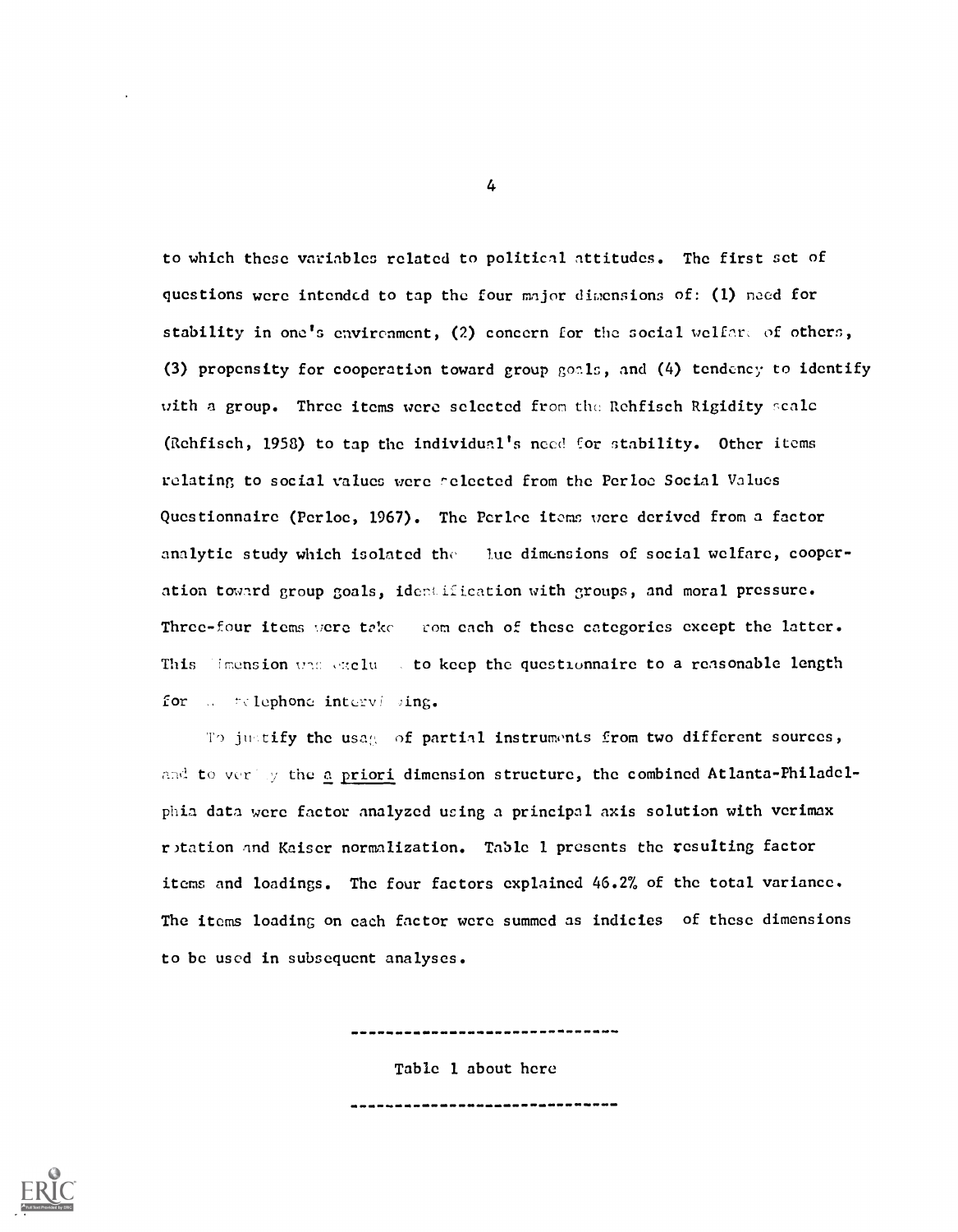## Attitudes Toward Direct Reference Advertising

To assess attitudes toward direct reference or attacking political advertising, agree-disagree items were designed to tap (1) the information value of the ads, (2) the perceived ethics involved, and (3) the effectiveness and effectiveness of this form of advertising. A single item was included to assess the extent to which attacks were evident in news and speeches as well as paid advertising. The item read, "I see and hear attacks by the presidential candidates as often in the news and speeches as I do in advertising." A second single item assessed attitudes toward product advertising in which an opposing product is attacked. This item read, "In general, advertising for products, not for political use, but for products, which attacks & competitor in any fashion, makes me more favorable toward the sponsor of the ad." The same interview procedure was aced to administer the five point agree-disagree scale.

Again, the items designed to assess attitudes toward political advertising were factor analyzed using the principal axis solution with verimax rotation and Kaiser normalization. Three major factors resulted, explaining 62.8% of the total variance. See Table 2 for the factor items and loadings. Items loading on each factor were summed as indicies for use in subsequent analyses.

Table 2 about here

-------------------------------

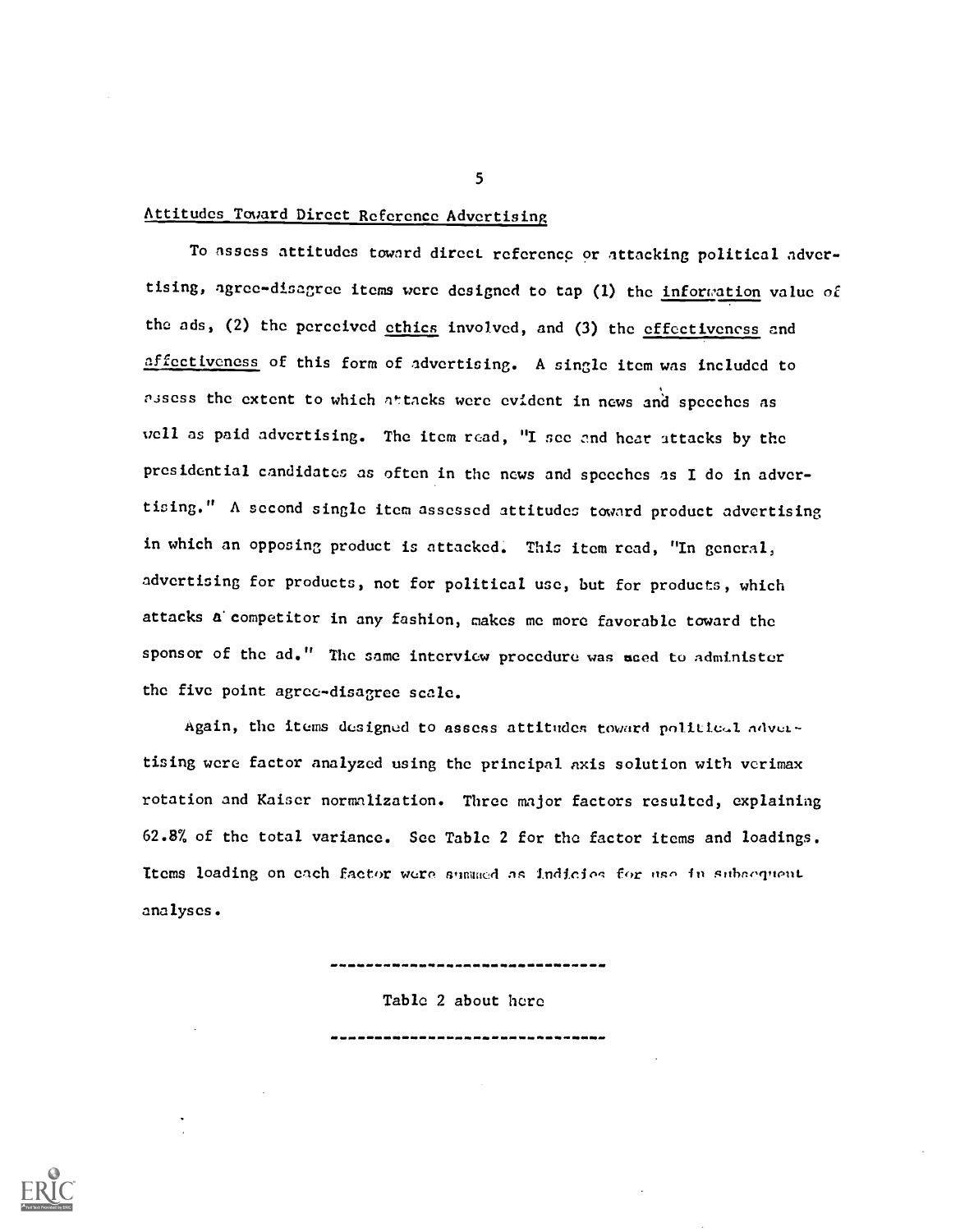#### RESULTS

Given the focus on racial differences in attitudes toward direct reference (attacking) ads, and the corresponding relationship of the respondent's value system to those attitudes, the first basic analyses were intended to determine the extent to which socioeconomic status (SES) differences and regional differences interacted with race. Should interaction effects be evident, the factors of SES and region would have to be examined directly with the race factor or controlled out. RACE and SES

The comparison of race with SES to look for interaction effects was achieved through a two-way analysis of covariance (Race X SES) in which the respondent's value systems were covaried to hold their effects constant (covariates: (1) Need for Stability; (2) Concern for the Special Welfare of Others; (3) Cooperation Toward Group Goals; (4) Identification With a Group). This analysis, for the five major attitudes toward direct reference ads (extent to which such ads are considered: (1) Unethical (2) Informative; (3) Affective; (4) Extent to which similar attacking behaviors are seen in News and Speeches; and (5) favorability toward attacking Product Advertising) for the combined north-south data produced no significant interaction effects. Main effects were evident for race and SES, however. Since racial differences will be examined in detail as related to the respondent's value system, only SES differences will be presented here.

The main effects SES differences indicate that lower SES respondents see the direct reference ads as more Unethical ( $p \le .003$ ); more Informative ( $p \le 002$ ); see fewer attacks in News and Speeches ( $p \le 06$ )

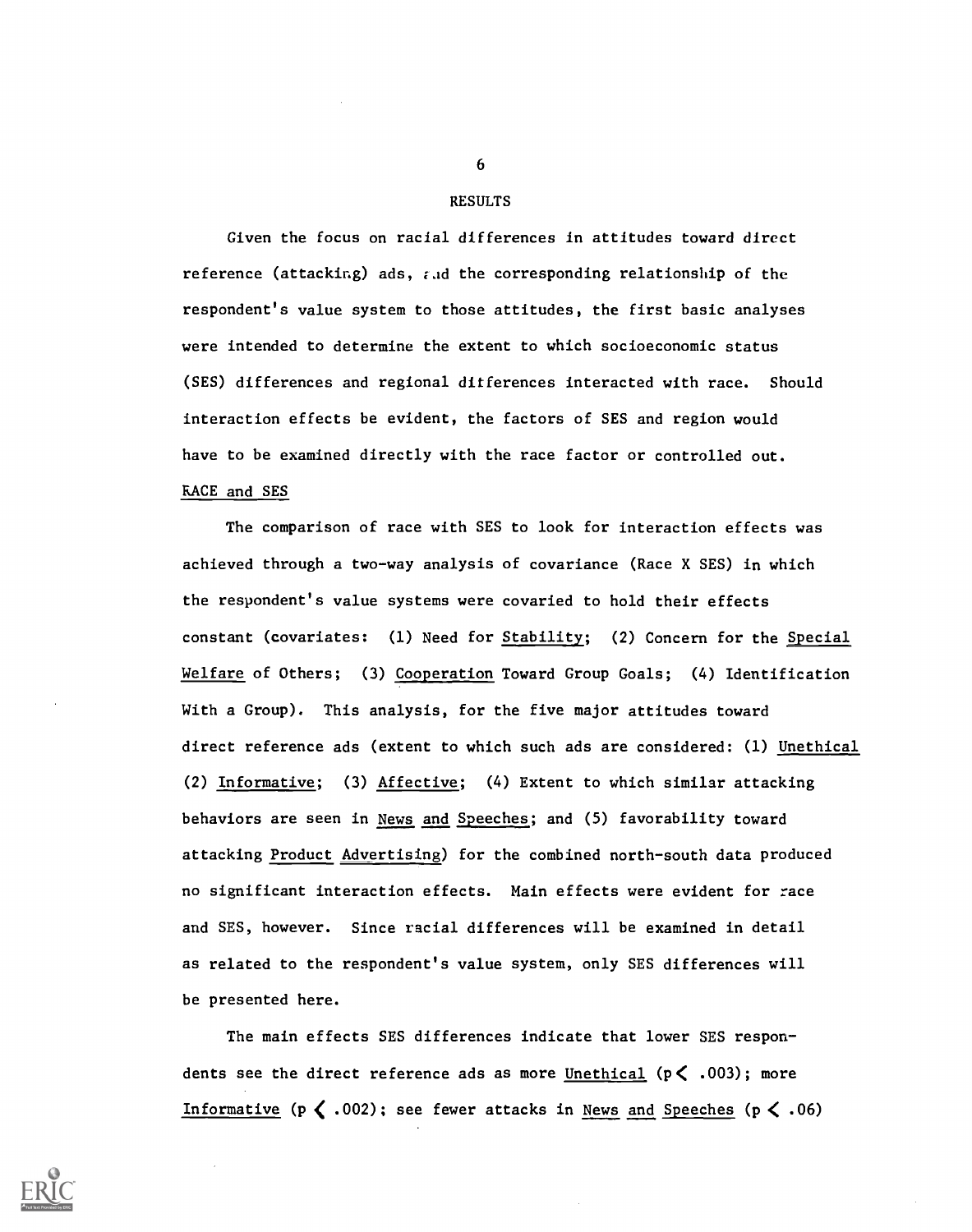and are more favorable toward attacking Product Advertising ( $p < .08$ ) than are middle SES respondents. See Appendi, A for mean and standard deviation values of covariates and for analyses of covariance tables (Race X SES) for each dependent variable. Relative to interaction effects, the Race by SES findings for the combined north-south data held true when the same analyses were done for Northern and Southern regions independently--no significant interaction affects appeared.

#### Race and Region

To examine potential race by region interaction effects the same analyses of covariance (ANCOVA) procedure used with the SES variable was applied (covariates and dependent variables were as listed above). No interaction effects were noted although main effects for race and for region did appear. Again, since racial differences will be examined in detail relative to the respondent's value system, only regional differences will be presented here.

The main effects for region demonstrated that Northerners saw attacking ads as more Informative ( $p \le .02$ ) than did Southerners and were also more favorable toward attacking Product Advertising ( $p \le .07$ ). The reverse was true for the tendency to see attacks in News and Speeches. Here, Southerners were more likely than Northerners to see such attacks  $(p \lt 0.05)$ . See Appendix B for mean and standard deviation values of covaliates and for analyses of covariance tables (Race X Region) for each dependent variable.

## RACE AND THE RESPONDENT'S VALUE SYSTEM

To examine the relationship between race, the respondent's value system, and attitudes toward direct reference ads, the analysis of covariance (ANCOVA) approach was again used. Each of the four major

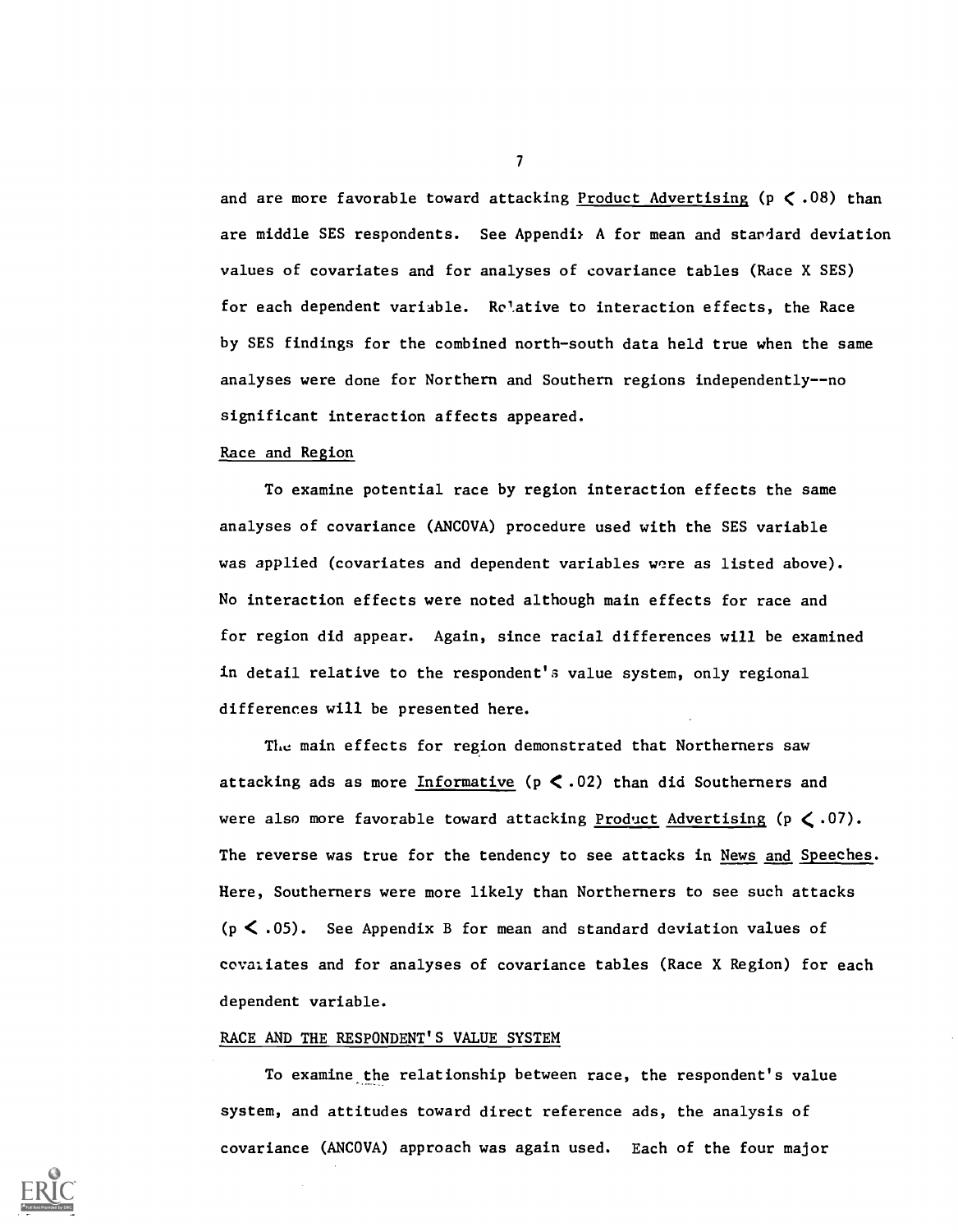value dimensions were analysed independently with race in a two-way analysis of covariance, covarying the remaining three value dimensions. For example, if Race by Need for Stability was the two-way analysis, the remaining value dimensions of Concern for Social Welfare, Cooperation Toward Group Goals, and Identification With a Group were Covaried to control their effects. The covariates analyses of the dependent variables (attitudes toward the attacking ads) for the combined north-south data as well as north vs. south differences will be presented for each major Race by Value analysis.

#### RACE BY GROUP IDENTIFICATION

Table 3A presents the mean and standard deviation values of the covariates for this two-way analysis of covariance (ANCOVA) using combined north-south data. Tables 3B-3F present the covariance analyses (Race X Group I.D.) for each dependent variable.

Ethics. Table 3B presents the ANCOVA for attitudes tapping the extent too which direct reference ads are felt to be unethical. For this overall analysis the regression effect, indicating the degree of linear relationship between the dependent variable and the covariates, is nonsignificant. Similarly, no significant main effect appears for the race factor or the interaction effect. However, a significant main effect for Group Identification is evident. Here, respondents scoring high on Group I.D. say the attacking ads are more unethical than those scoring moderately on the Group I.D. factor  $(p < .01)$ .

Table 3B about here

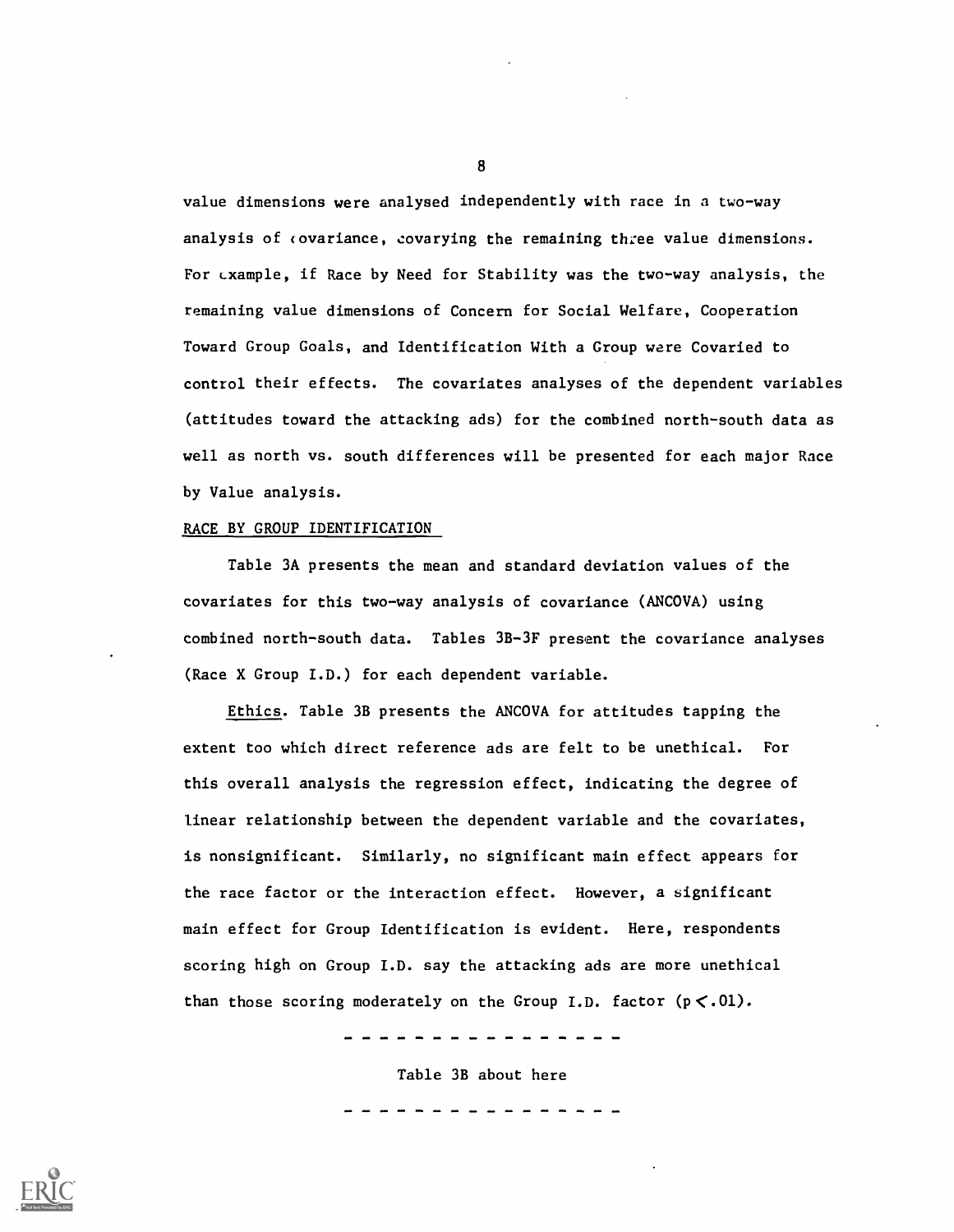Separate covariate analyses for the Northerners only and the Southerners only were computed. For the Northerners the result was the same, the Group I.D. comparison being the only significant difference ( $p < .01$ ) (see Appendix C). For the Southerners only, the Group I.D. split for Blacks produced a cell with only nine individuals; thus, although no differences were evident, the small cell size negates the calculation of stable statistics and, as such, is not included.

Infermation. Table 3C provides the Race by Group I.D. ANCOVA for the informative value of ..he direct reference ads (combined north-south data). Although the interaction effect is not significant, the race (p .001) and Group I.D. ( $p < 01$ ) main effects are. The race factor shows that Blacks find the ads to be more informative than do Whites. For the Group I.D. factor, those scoring high find the ads to be more informative than those scoring lower.

Table 3C about here

Again, because of the small cell size for the Southerners, the only within region comparison made was for Northerners. Here, the race factor reflected the overall results  $(p<.001)$  (see Appendix C) while the Group I.D. difference disappeared.

Affect. Table 3D presents the ANCOVA for affective differences in reaction to the attacking ads. No interaction effect is evident. Significant main effects appear for both Race and Group I.D. For the

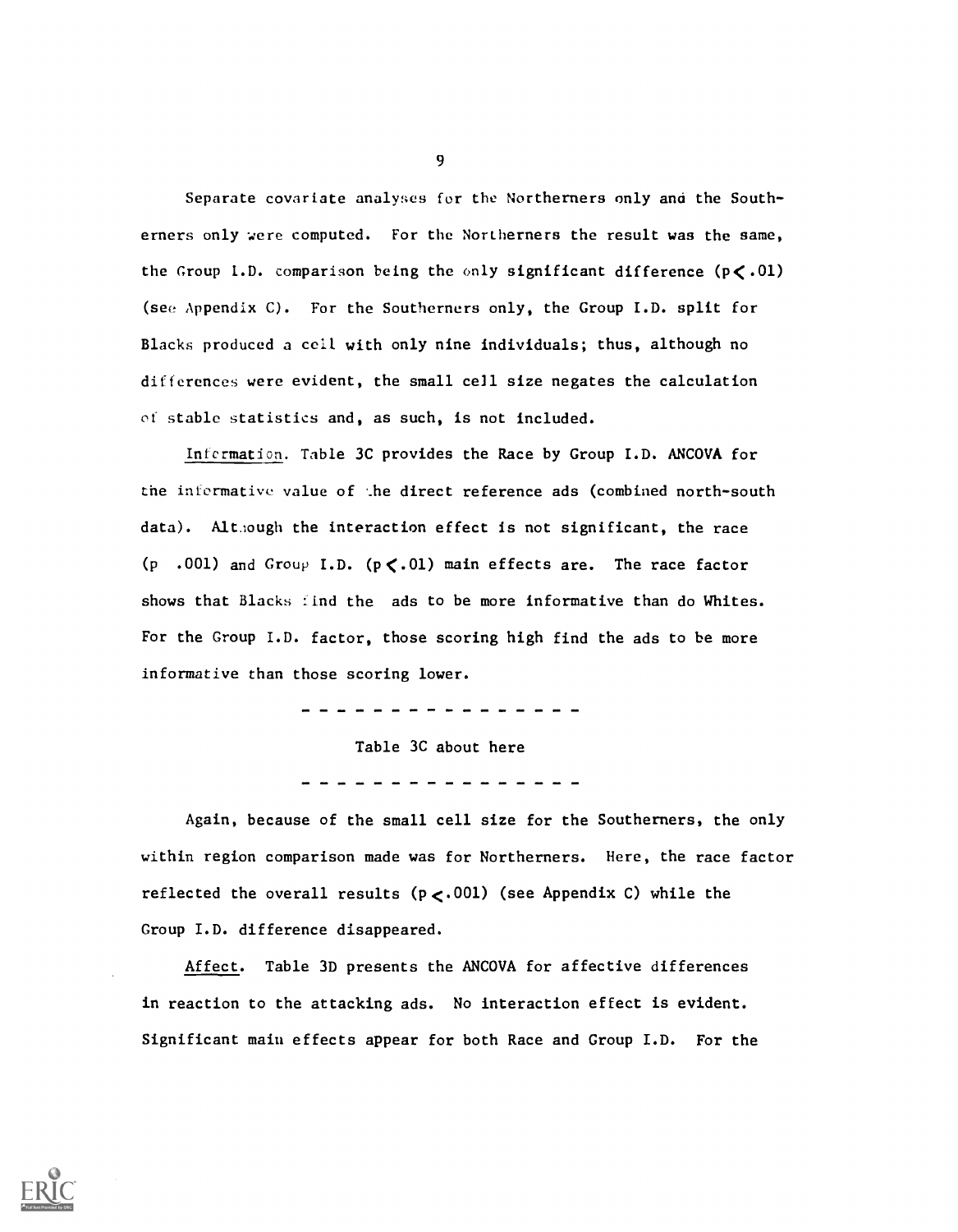race factor, Blacks see the ads as more affective than do Whites  $(p \lt 0.001)$ . Those respondents scoring high on Group Identification felt the ads were more affective than did those scoring lower on Group I.D.  $(P \le 005)$ .

. **. . . . . . . .** .

Table 3D about here

The separate analysis for the Northern region only produced the same results on both factors, race  $(p \lt.07)$  and Group I.D.  $(p \lt.005)$ .

News and Speeches. Table 3E presents the results of this attitudinal dimension tapping the extent to which attacks are seen in news and speeches as often as in political ads. None of the comparisons in this analysis produced a significant difference. The same held true for the analysis within the Northern region (see Appendix C).

> -------------Table 3E about here

Product Advertising. Table 3F presents the ANCOVA comparing favorability toward direct reference product advertising. Here, the regression effect indicated a significant linear relationship between the covariates and the dependent variable  $(p \le 001)$ . Also, although no interaction effect appears, the race factor is a significant main effect  $(p < 004)$ .

. . . . . . . . . . . . .

Table 3F about here

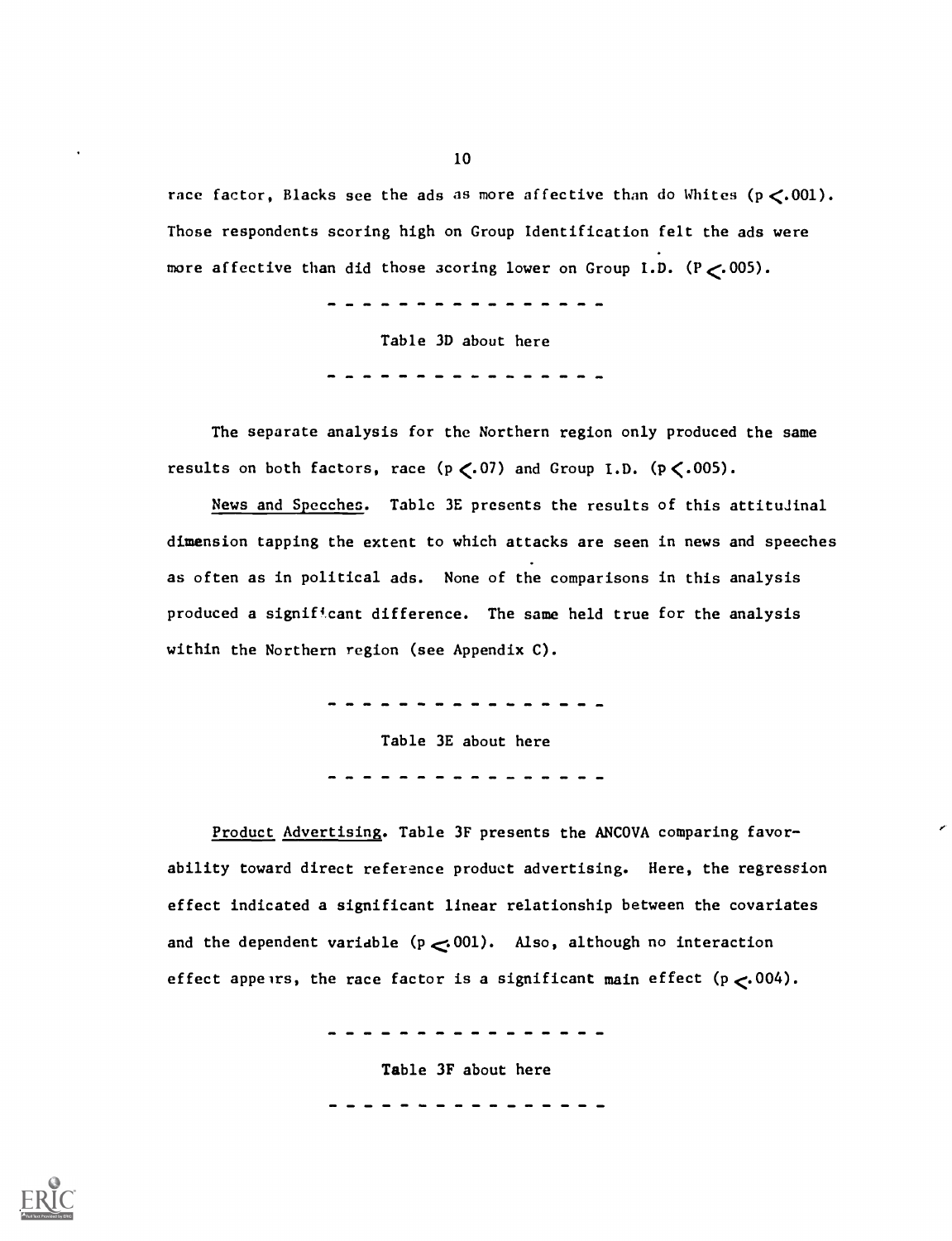The race difference indicates that Blacks are more favorable toward attacking product advertising than are Whites. This difference holds true for the within region comparison for Northerners also  $(p \le 04)$ (See Appendix C).

## RACE BY NEED FOR STABILITY

Table 4A presents the mean and standard deviation values of the covariates for this two-way analysis of covariance (combined north-south data). Tables 4B-4F present the covariance analyses (Race X Stability) for each dependent variable.

Table 4A about here

Ethics. The significant regression effect ( $p < .002$ ) in Table 4B indicates that the covariates do have a significant linear relationship with the dependent variable (extent to which attacking ads are felt to be unethical). As such, controlling their effects was worthwhile. The main effects of race and need for stability, and the interaction effect are not significant.

Table 4B about here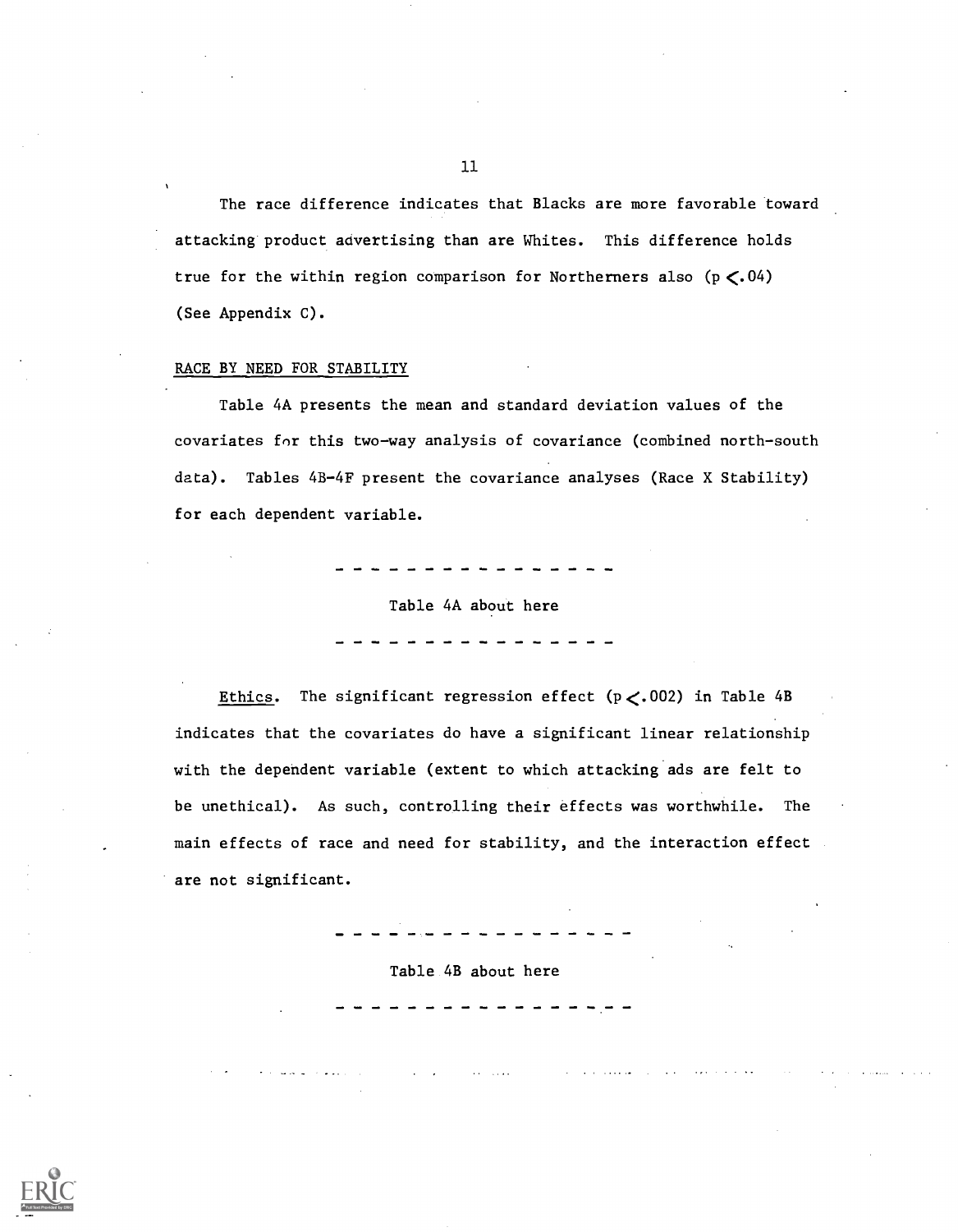These same results held true for separate covariate analyses of Northerners only and of Southerners only (see Appendix C). Thus, there are no major differences between Blacks and Whites and between resp ats with high need for stability and those with moderate need for stability on the extent to which direct reference ads are felt to be unethical.

Information. Table 4C (Race X Stability) presents the ANCOVA analysis of the extent to which attacking ads are felt to be informative (combined north-south data). Again, the significant regression effect  $(p<.02)$ demonstrates the worth of controlling the covariates.

Table 4C about here

No interaction effect is evident in Table 4C and the main effect comparison of high vs. moderate need for stability respondents is also nonsignificant. A strong racial difference is evident, however  $(p<.001)$ . Here, Blacks find the attacking ads to be more informative than do Whites. fhis same finding holds true for the separate covariate analyses for Northerners only ( $p < 001$ ) and for Southerners only ( $p < 02$ ) (see Appendix C). Thus, relative to attitudes toward the information value of direct reference ads, those with high, as compared to low, need for stability do not differ. Blacks, however, find the ads to be more informative than do Whites.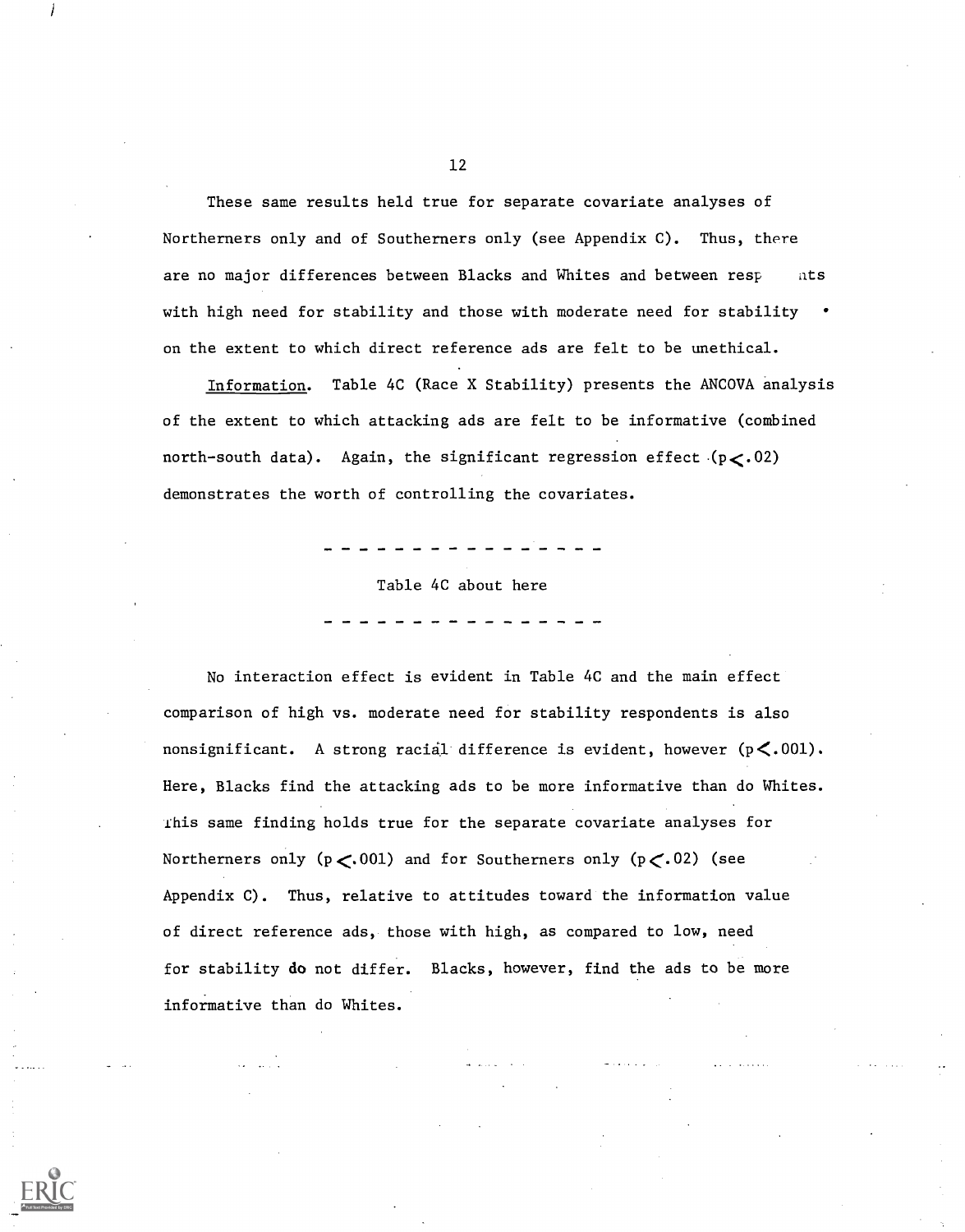Affect. Table 4D presents the Race X Stability covariance analysis for the combined north-south data relative to the affective value of direct reference ads. Here, the regression effect was marginally significant  $(p < 10)$ .

Table 4D about here

Although the main effect comparison between those with high vs. moderate need for stability was not significant, the race comparison and the interaction effects were.' Interpretation of the race main effect, which shows Blacks viewing the attacking ads as more affective than Whites  $(p<.001)$ , must yield to the significant race by need for stability interaction  $(p<.03)$ . The means in Table 4D indicate that the interaction occurs because Blacks view the attacking ads as more affective than do Whites and, as opposed to Whites, this is more true of Blacks with high need for stability than for Blacks with low need for stability.

The same racial main effect holds true for the North only  $(p<05)$ and the South only ( $p < 003$ ) analyses. However, the interaction effect is evident only in the North  $(p<.003)$  (see Appendix C).

The evidence indicates, then, that racial differences evident relative to the affective effects of attacking ads are significantly linked to the individual's need for stability that the two factors should not be dealt with independently, especially for samples involving the Northern region.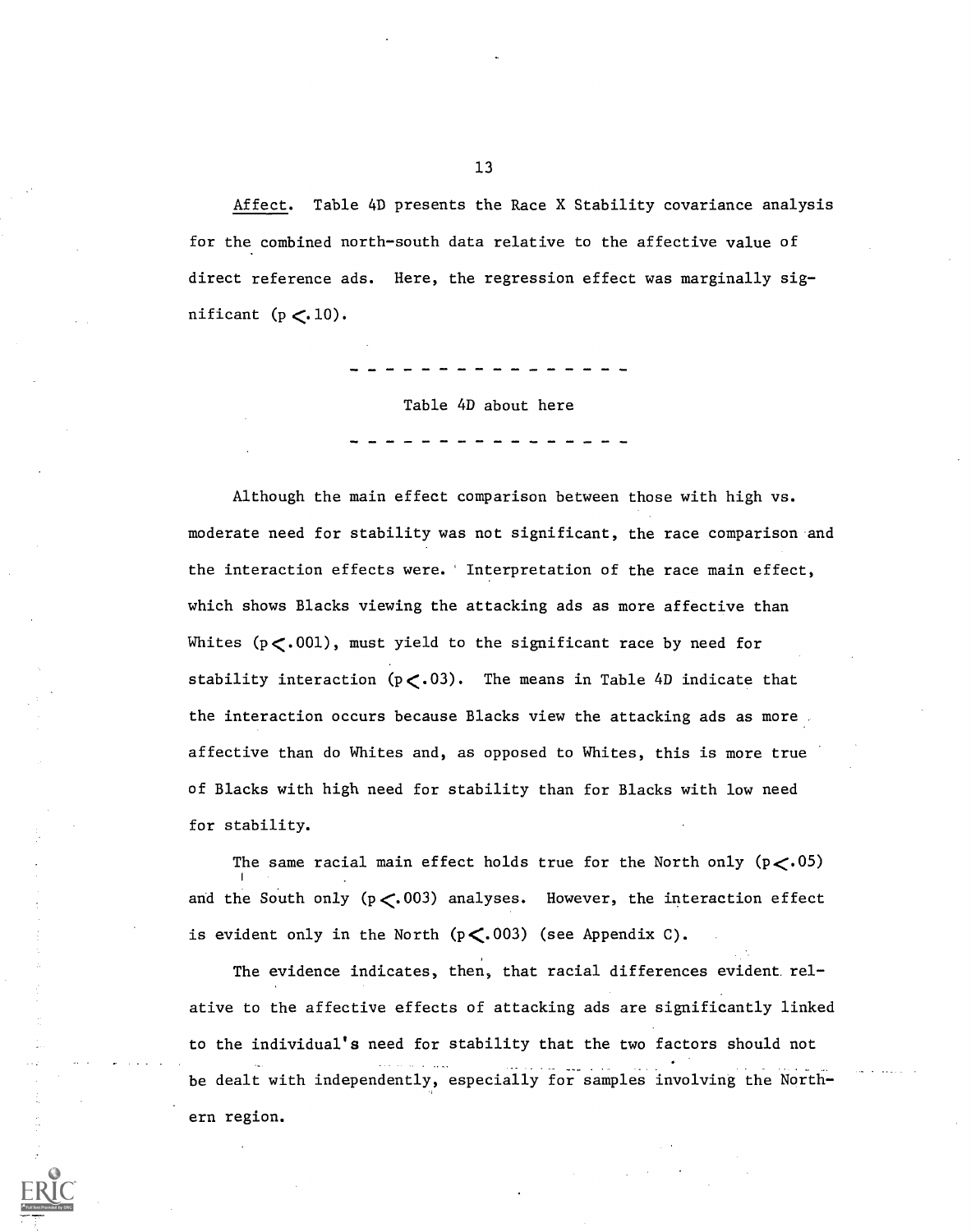News and Speeches. Table 4E presents the Race X Stability ANCOVA for the extent to which attacks are seen in news and speeches as opposed to political ads. Again, this Table is for combined north-south data. In all comparisons, no differences appeared. This no difference finding held for the analyses by Northern and Southern region independently (see Appendix C).

Table 4E about here

Product Advertising. Table 4G presents the ANCOVA for attitudes toward attacking product advertising (combined north-south data).

Table 4G about here

For this analysis, no interaction effects are evident and the regression effect is nonsignificant. However, the race factor  $(p<.001)$  and the stability dimension ( $p < 05$ ) produced significant differences. Blacks are more favorable toward attacking product ads than are Whites; respondents with high need for stability are more favorable than those with low need for stability.

For the race factor, the same results held for the analyses among the Northerners ( $p<.01$ ) and among the Southerners ( $p<.03$ ). On the stability factor the Northern analysis produced the same results as the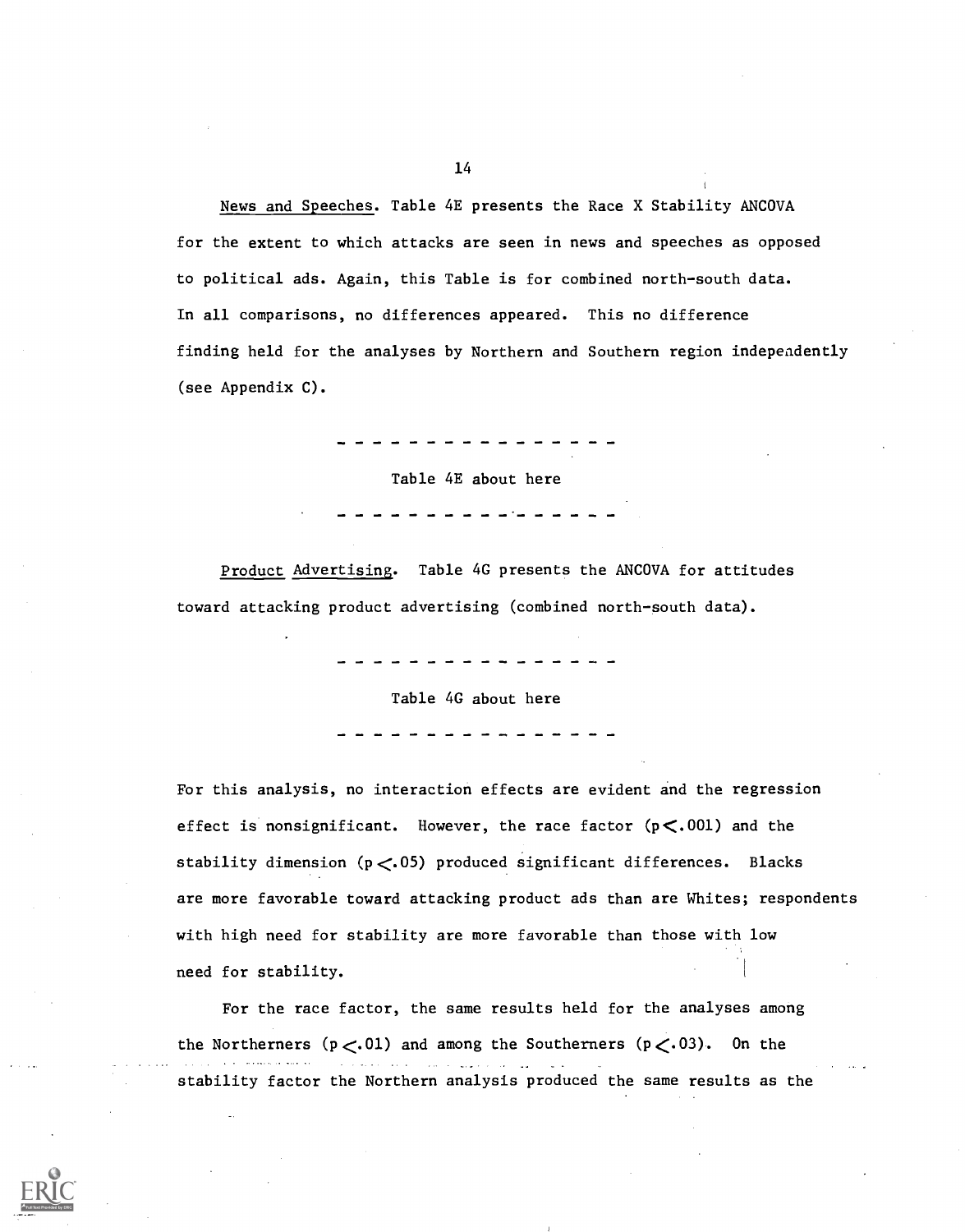combined data ( $p<.03$ ) while no difference was evident among the Southerners (see Appendix C). Thus, the racial difference is strong overall while differences between those with high vs. low need for stability is dominant only among Northerners.

#### RACE BY SOCIAL WELFARE

Table 5A presents the mean and standard deviation values of the covariates for this analysis (combine north-south data). Tables 5B-5F present the ANCOVA's for the dependent variables.

Table 5A about here

Ethics. Table 5B presents the ANCOVA for attitudes tapping the extent to which direct reference ads are seen as unethical (combined data). Here, the regression effect is significant  $(p \le 001)$ . However, no main effects or interaction effect are evident. These same results hold for the Northern and Southern regions as separate analyses (see Appendix C).

Table 5B about here

Information. Table 5C presents this ANCOVA dealing with how informative direct reference ads are felt to be (combined data). The regression effect reached the .03 level of significance. No interactio4 effect was evident.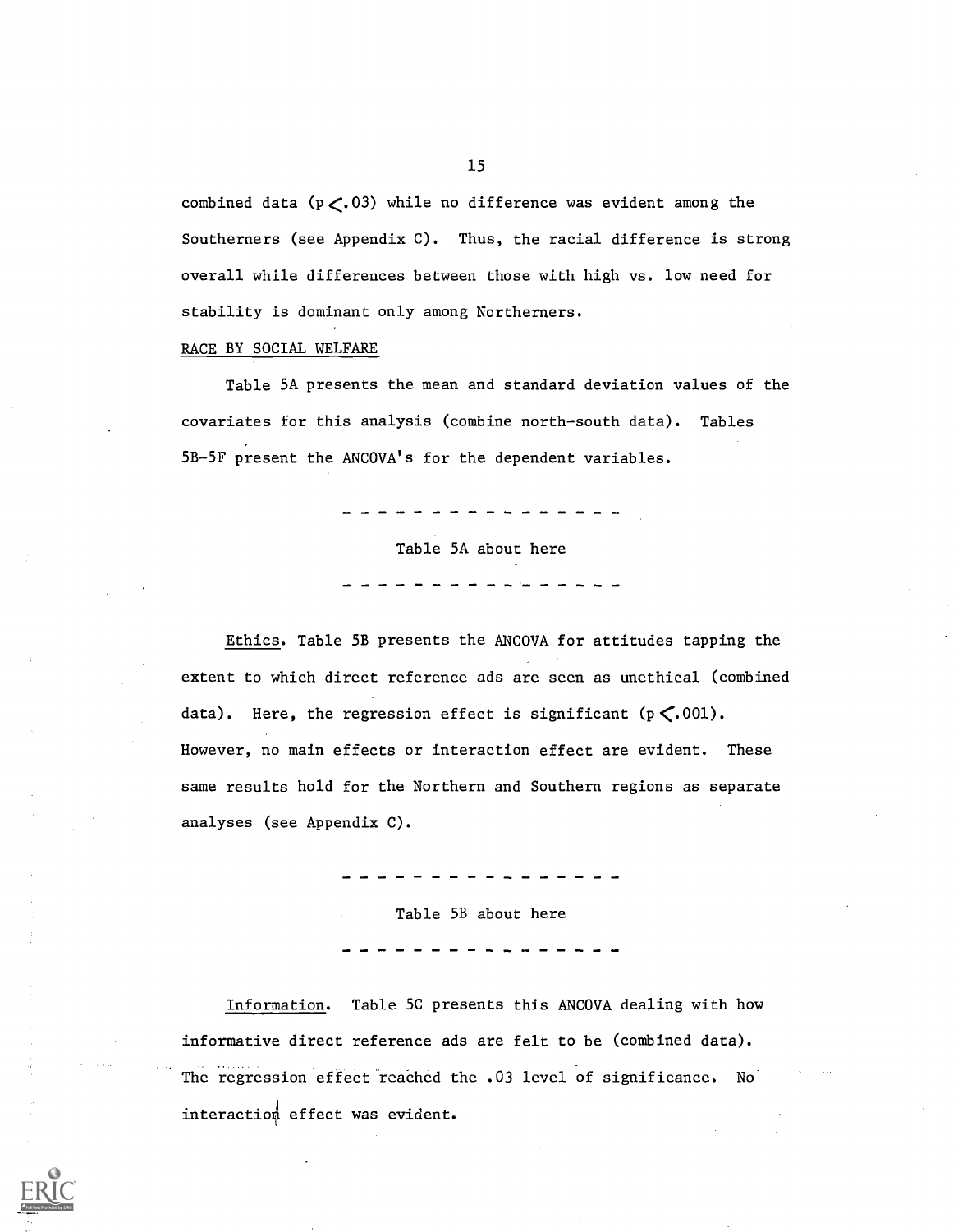As would be expected from the previous analysis, the race factor remained strong as a main effect  $(p \lt 0.001)$  with Blacks saying the attacking ads are more informative than do Whites. There were no differences between those with high concern for the social welfare of others and those with low concern. These findings held for the analyses done for Northerners ( $p \lt 0.001$ , race) and Southerners  $(p \sim 008$ , race) independently (see Appendix C).

Table 5C about here

Affect. Table 5D presents the ANCOVA for the affective value of the attacking ads (combined data). A major interaction effect is evident between race and concern for Social Welfare  $(p \lt 002)$ . This takes precedents over the strong main effect for race in which Blacks see the ads as more affective than do Whites  $(p \lt 0.001)$ . Overall, the interaction indicates that Blacks see the ads as more affective than do Whites and, as opposed to Whites, this is more true for Blacks with high concern for the social welfare of others than for Blacks with low concern.

Table 5D about here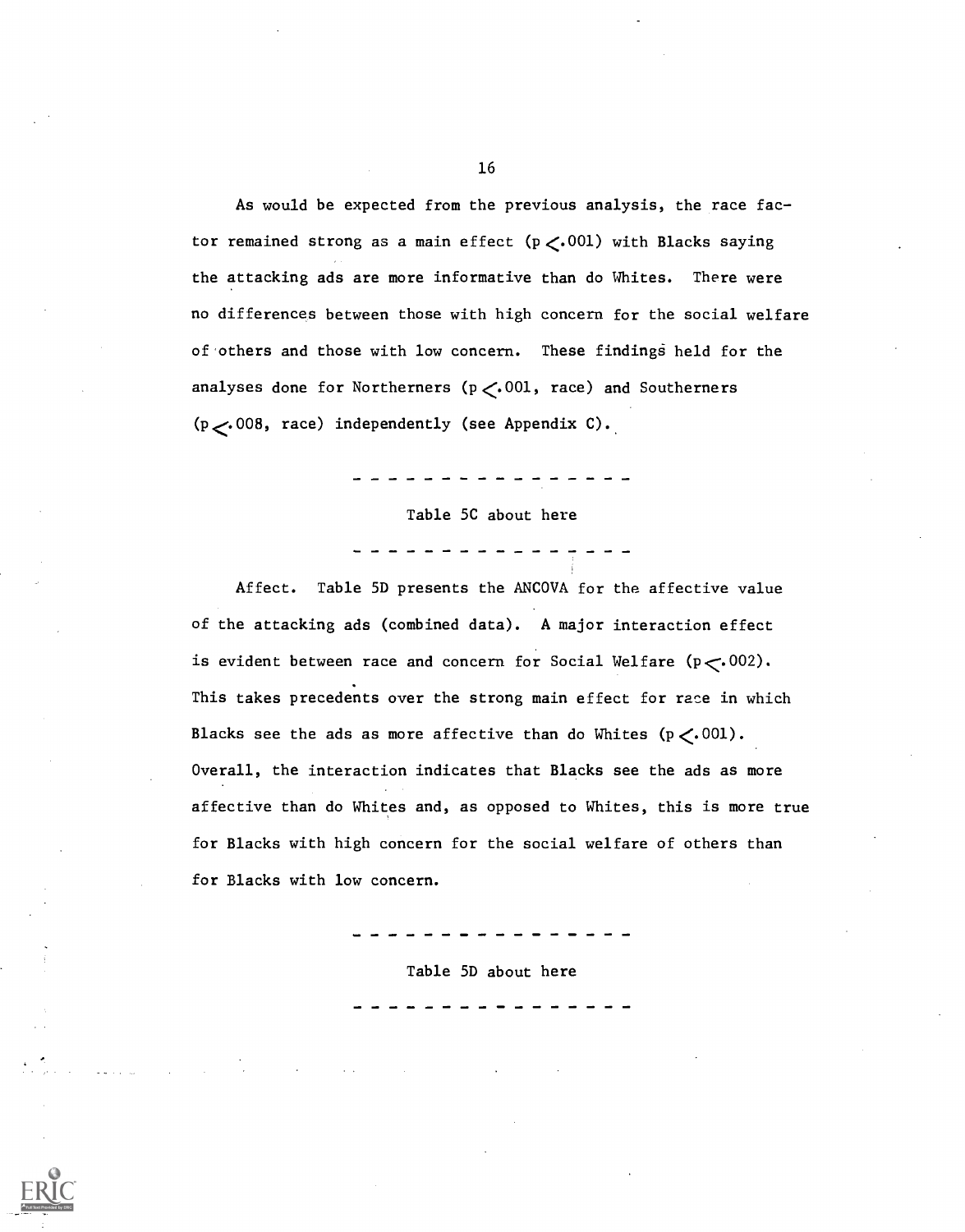The separate analyses for Northerners  $(p \lt, 06)$  and Southerners (p<.002) produced the same main effect racial differences. However, the interaction effect held for the Southern sample only  $(p<.001)$ . (see Appendix C).

News and Speeches. Table 5E presents the race by social welfare ANCOVA for tendency to see attacks in News and Speeches as opposed to political advertising (combined data). The significant effect evident is the race by social welfare interaction. Here, Whites, moreso than Blacks, say they see attacks in news and speeches as often as in political ads and, as opposed to Blacks, this is more true for Whites low in concern for the social welfare of others than for those high in concern. No effects differences were evident for the Northern or Southern analyses.

> \_ \_ \_ \_ \_ \_ \_ \_ \_ \_ \_ Table 5E about here

Product Advertising. Table 5F presents the ANCOVA results for attitudes toward attacking product ads (combined data). The major result, here, is a significant interaction between race and concern for social welfare  $(p<.05)$ . Interpretation of the main effect for the race factor  $(p < .007)$  must yield to the more complex interaction.

Table 5F about here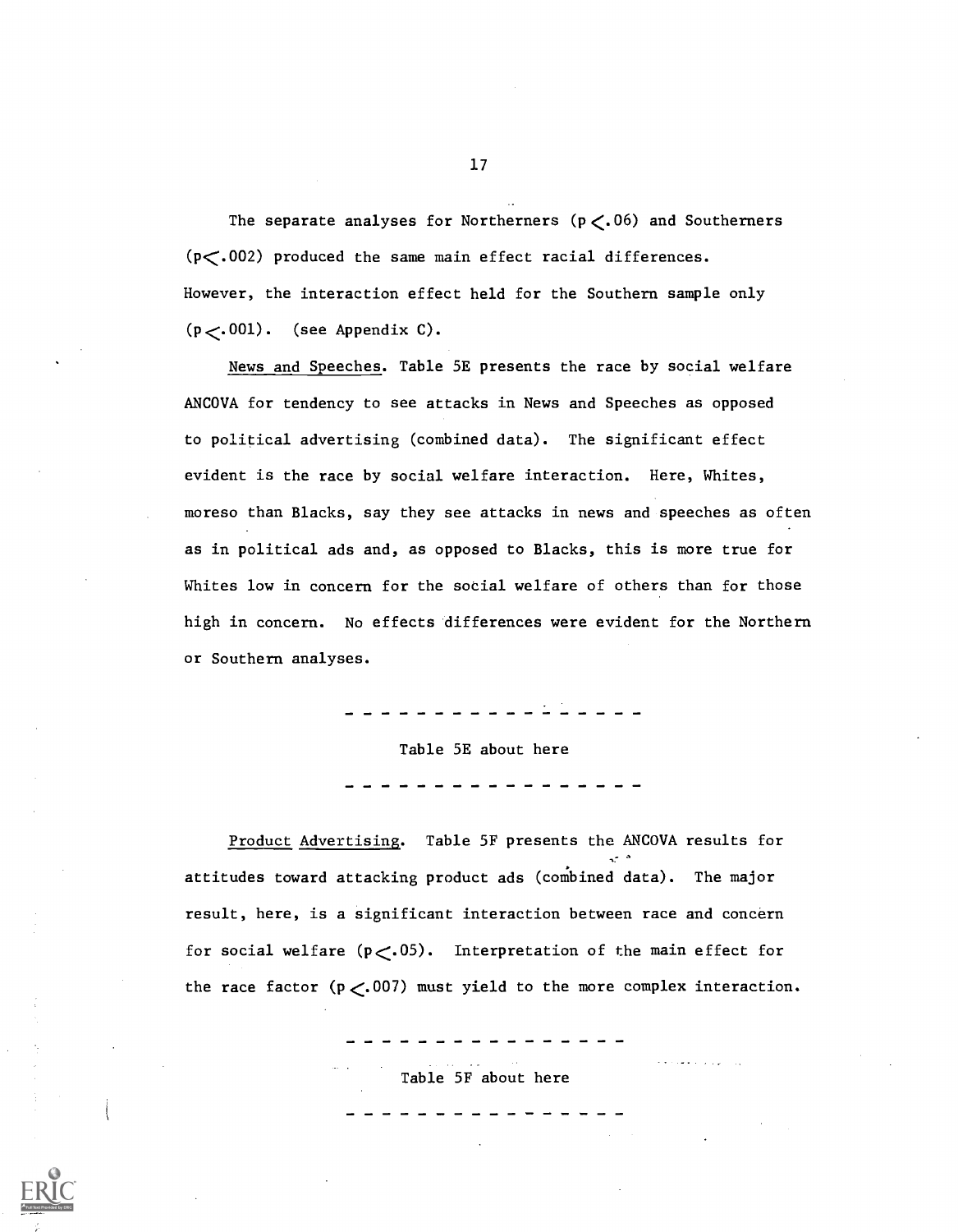The interaction indicates that Blacks are more favorable toward attacking product ads than are Whites and, contrary to Whites, this is more true for Blacks with high concern for the social welfare of others than for those with low concern.

The separate analyses produced similar differences on the race factor for Northerners ( $p \lt.08$ ) and Southerners ( $p \lt.04$ ). The interaction effect held for the Northerners only  $(p < .05)$ (see Appendix C).

## RACE BY COOPERATION TOWARD GROUP GOALS

.40

Table 6A presents the mean and standard deviation values of the covariates for this two-way ANCOVA (Combined north-south data). Tables 6B-6F present the covariance analyses for each dependent variable.

 $\frac{1}{2}$  and  $\frac{1}{2}$  and  $\frac{1}{2}$  and  $\frac{1}{2}$ 

Table 6A about here

Ethics. Table 6B presents the ANCOVA for attitudes reflecting the extent to which attacking ads are seen as unethical. Although the regression effect is significant ( $p \lt .002$ ), none of the major effects reached significance.

\_Table 6B about.here.

---------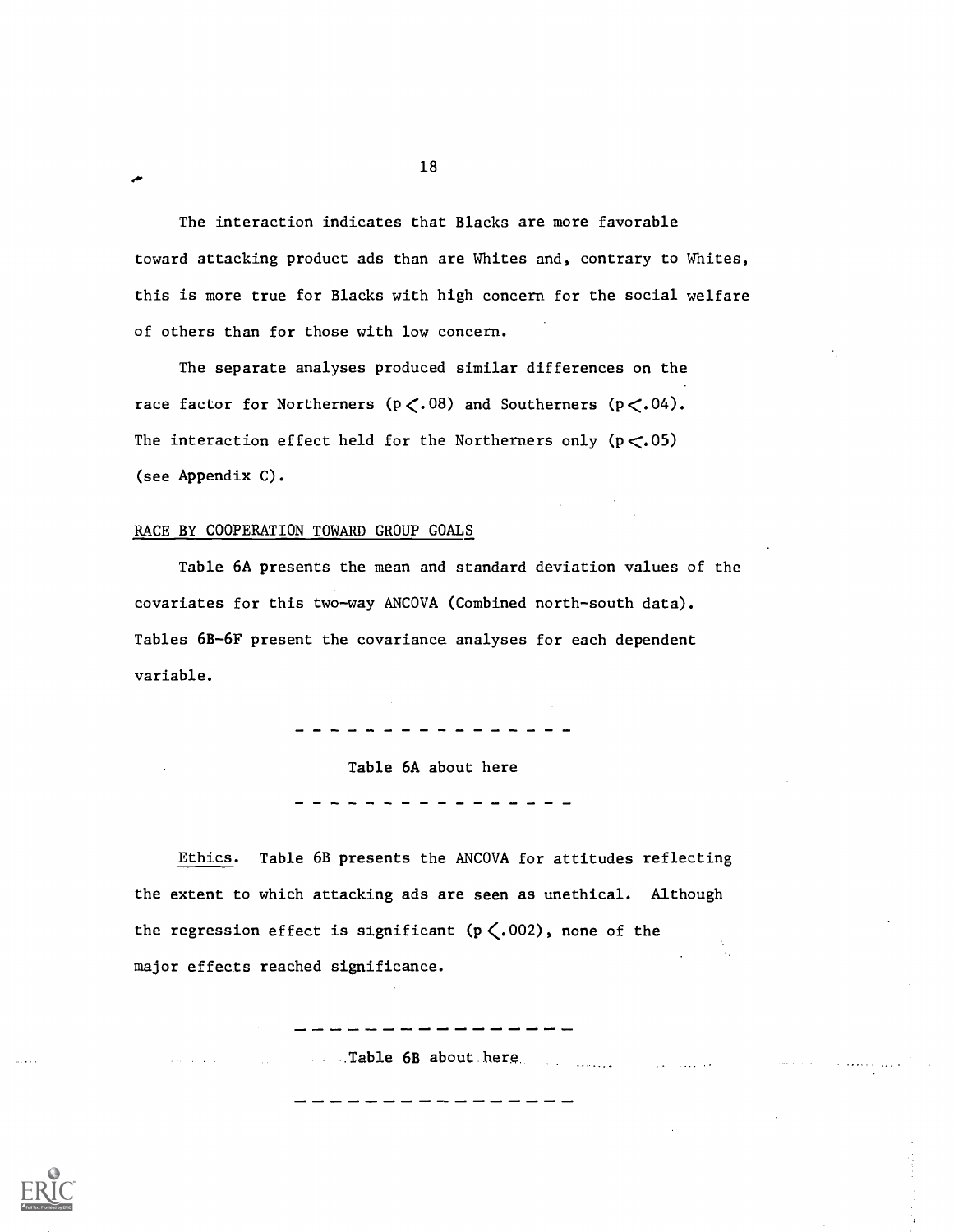With the individual comparisons within region, the Southern break again produced an insufficient cell size for stable statistical comparisons. Thus, only the Northern region will be examined in separate ANCOVAs. The results of the Northern comparison were the same as the combined data, no significant interaction or main effects appeared. (see Appendix C).

Information. Table 6C presents the ANCOVA comparison of respondent attitudes toward the informative value of attacking ads. The major difference in this analysis is an interaction effect between race and cooperation toward group goals  $(p \lt.03)$ . The significant factor in the previous Social Welfare comparison is, as expected, evident here as well  $(p \lt.001)$ .

Table 6C about here

From the pattern of the means, the interpretation of the interaction effect is that Blacks see the attacking ads as more informative than do Whites and this is more true for those scoring high on cooperation toward group goals that those scoring low.

The separate ANCOVA for Northerners only maintained the main effect difference for race  $(p \lt 0.001)$  and the interaction effect was marginally significant  $(p \lt.106)$ . Thus, relative to consideration of racial differences in attitudes toward the informational value of attacking ads, the factor of cooperation toward group goals should be accounted for.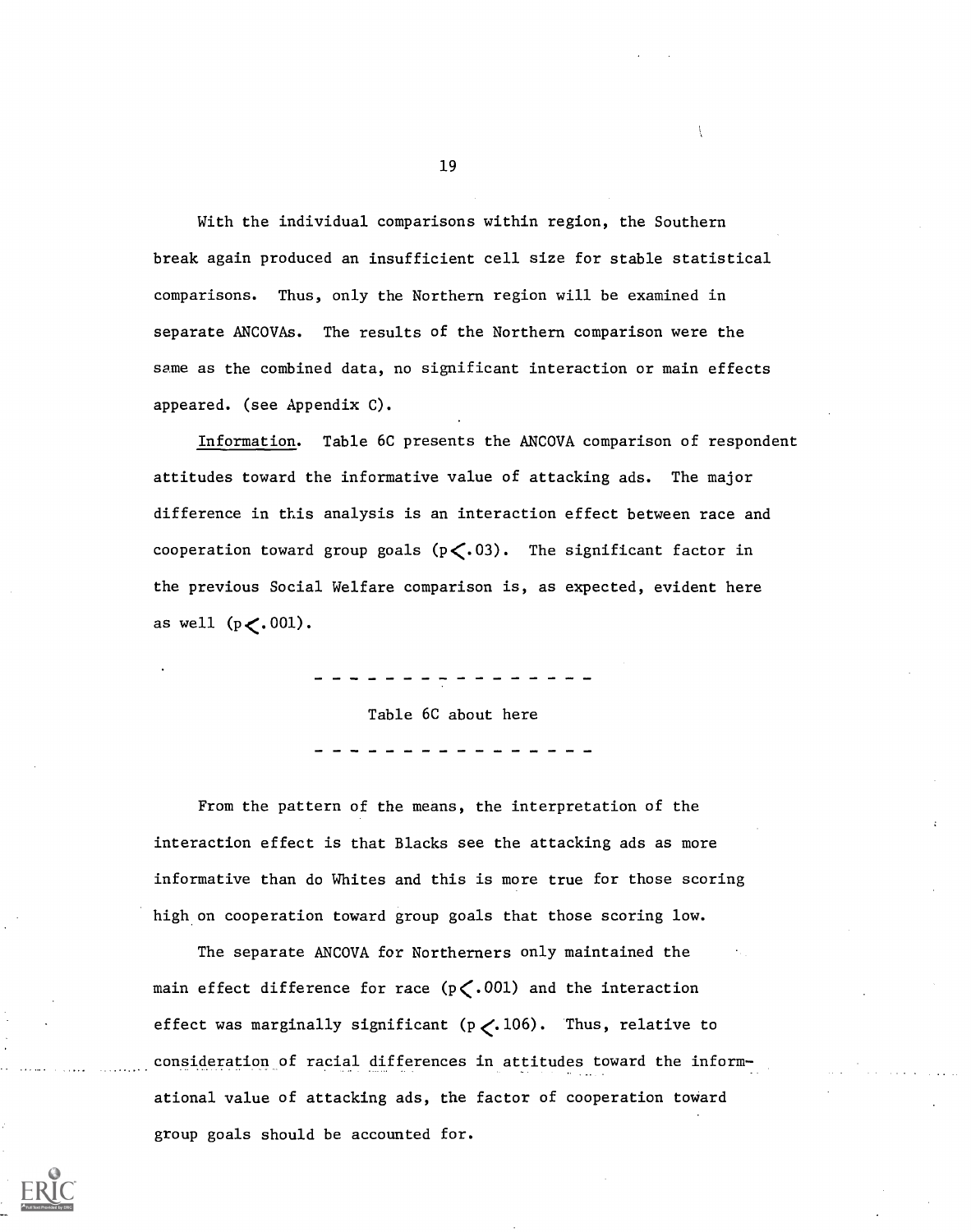Affect. Table 6D presents the ANCOVA for the affective value of the attacking ads. The major difference is an interaction effect involving race and cooperation toward group goals  $(p \lt 0.05)$ . This interaction stems from the race difference  $(p \lt 001)$  which was evident in previous race by value analyses for the affect dimension.

Table 6D about here

The interaction effect indicates that Blacks find the attacking ads to be more affective than do Whites and that this is more true for Blacks scoring high on cooperation toward group goals than for those scoring lower on this dimension. The separate analysis for the Northern group failed to produce the significant interaction effect. (see Appendix C).

News and Speeches. Table 6E presents the ANCOVA for this attitudinal dimension. None of the comparisons reached significance. This held true for the Northern analysis also.

Table 6E about here

Product Advertising. Table 6F presents the ANCOVA comparison of attitudes toward attacking product ads. Here, the regression effect indicates a significant relationship between the covariates and the dependent variable. A main effect for race is evident in which Blacks, moreso than Whites, are favorable toward attacking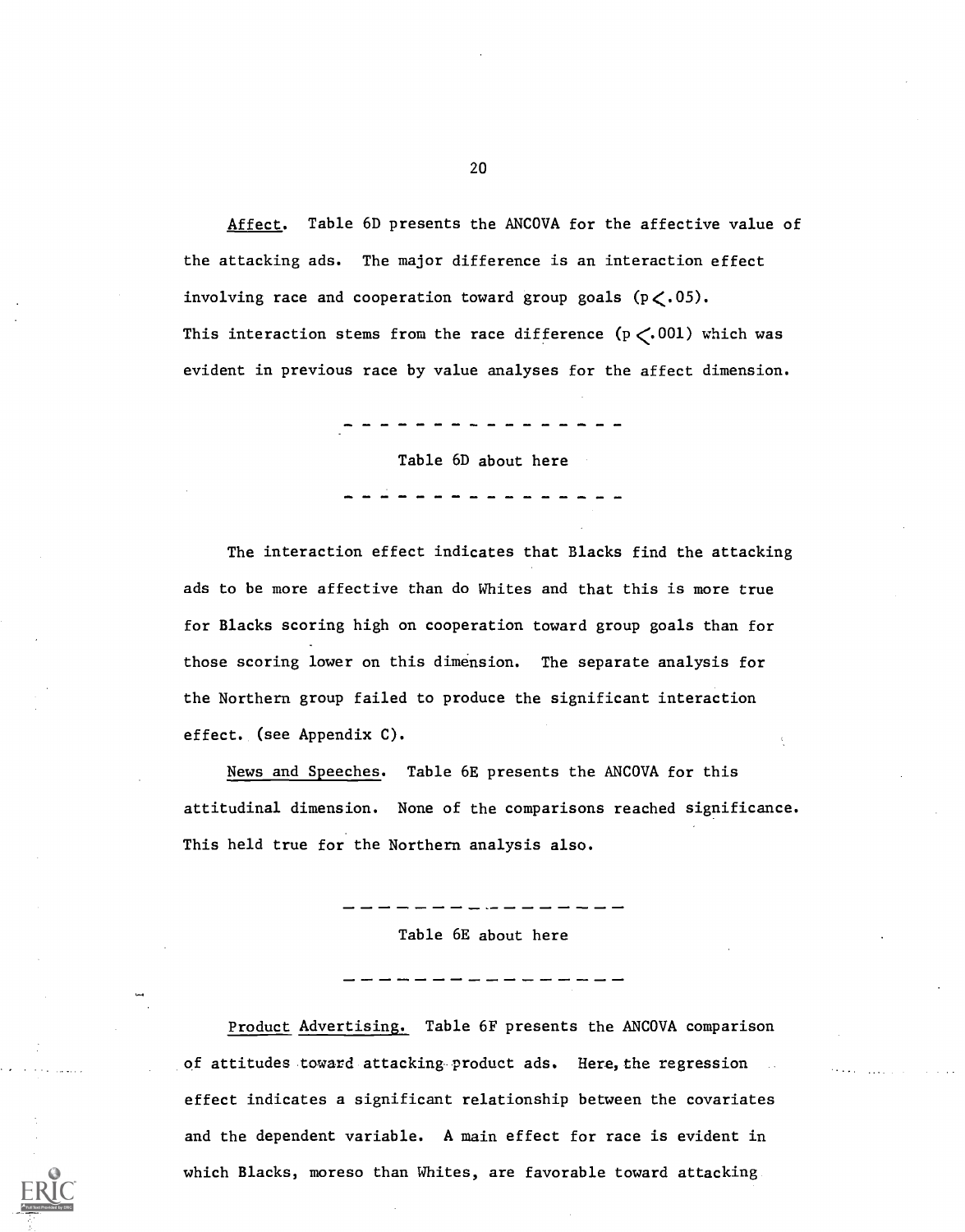product ads  $(p \lt.004)$ . Again, this race difference follows with the other race by value analyses for this attitudinal comparison.

Table 6F about here

The significant interaction effect in this analysis indicates that Blacks are more positive toward direct reference ads than are Whites and, as opposed to Whites, this is more true for Blacks high on the cooperation factor than those low on cooperation. The ANCOVA for the Northern region produced the same main effect racial difference  $(p \lt.04)$  and interaction effect  $(p \lt.009)$  (see Appendix C).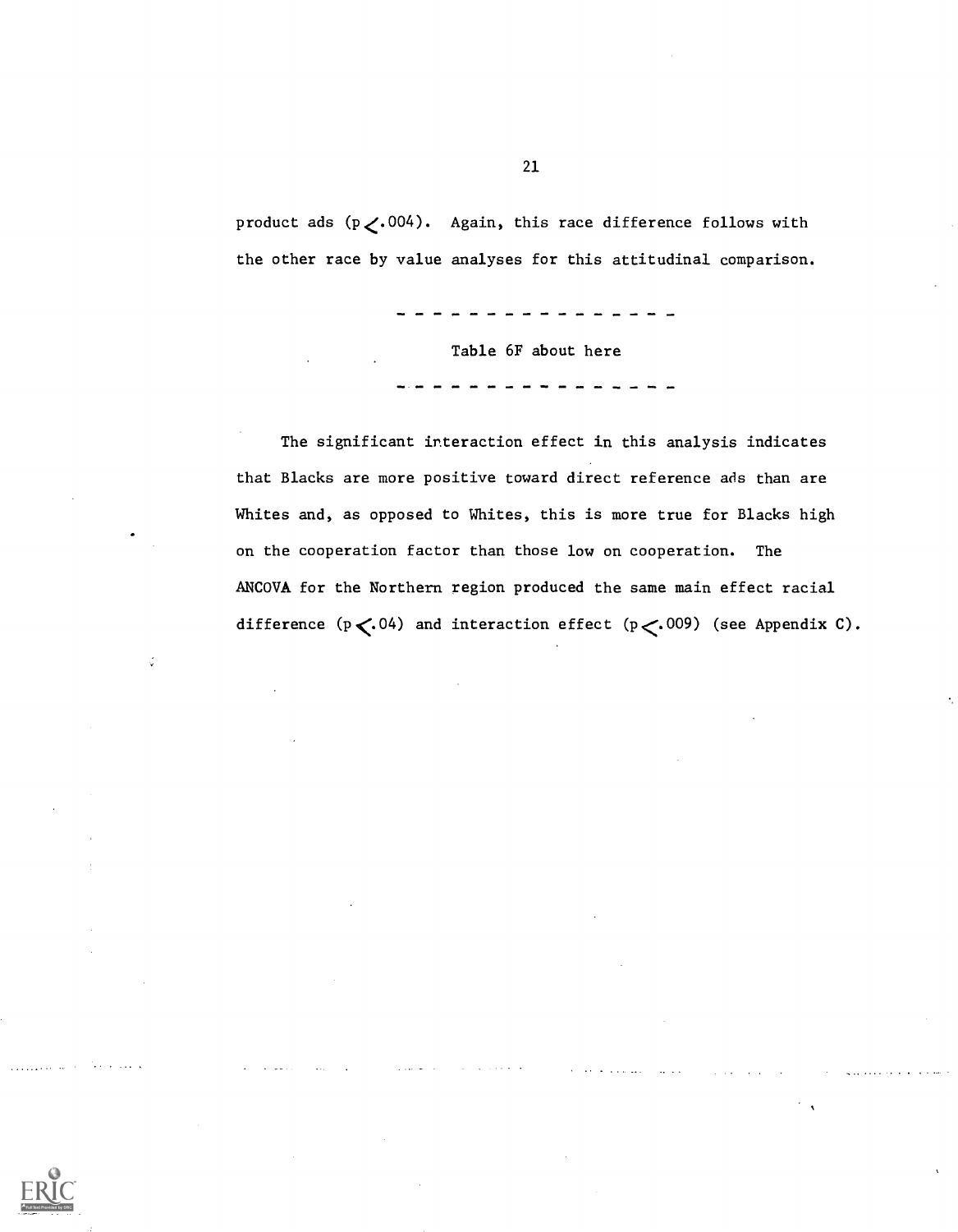## SUMMARY AND DISCUSSION

Giver the exploratory nature of this study, the following summary of findings is intended to provide hypotheses for future testing.

#### **SUMMARY**

SES Differences: (No race by SES interaction effects were evident.)

1. Lower SES respondent feel that direct reference political ads are more UNETHICAL, and more INFORMATIVE than do middle SES respondents

(Overall, on the absolute scales used, both lower and middle SES respondents were saying the ads were slightly unethical on the ethics scale, and slightly informative on the information scale.)

2. Middle SES respondents are more likely to see attacks in NEWS AND SPEECHES (as compared to political ads) than are lower SES respondents.

(Overall, both lower and middle SES respondents were slightly positive toward the statement questioning whether they see as many attacks in news and speeches as in political ads.)

3. Lower SES respondents are more favorable toward direct reference PRODUCT ADVERTISING than are middle SES respondents.

(Overall, both lower and middle SES respondents were slightly negative toward the statement contending that attacking product ads make them more positive toward the source of the ad.)

Regional Differences: (There were no race by region interaction effects.)

1. Northerners find direct reference political ads to be more INFORMATIVE than do Southerners.

(Overall, Northern and Southern respondents indicated that the ads were slightly informative.)

2. Southerners are more likely to see attacks in NEWS AND SPEECHES (as compared to political ads) than do Northereners.

(Overall, both Northern and Southern respondents were slightly positive toward the statement questioning whether they see as many attacks in news and speeches as in political ads.)

3, Northerners are more favorable toward direct reference PRODUCT ADVERTISING than are Southerners.

(Overall, both Northerners and Southerners were slightly nagative toward the statement that attacking product ads made them more positive toward the source of the ad.)

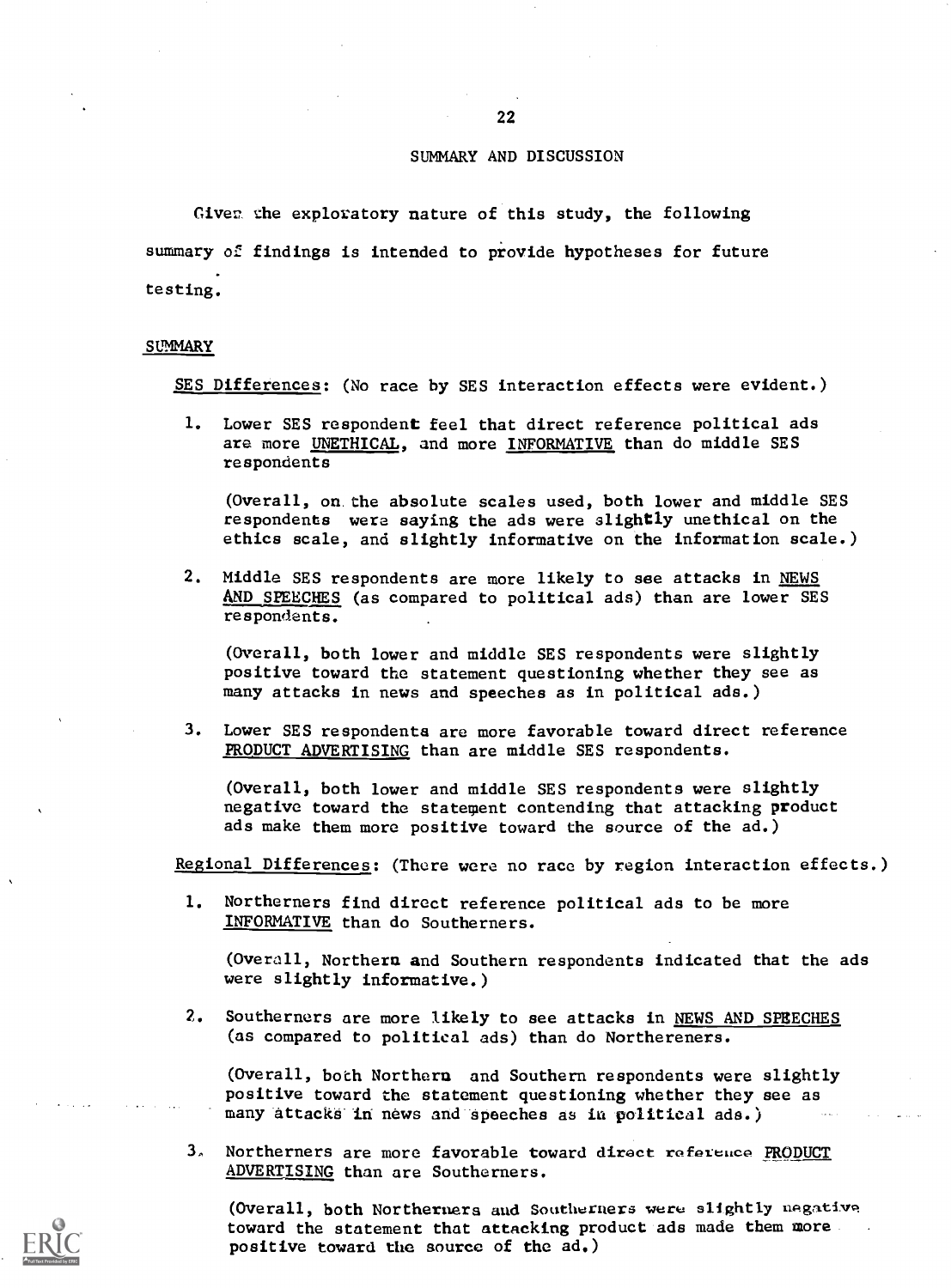Value Differences: (Only non-interactive value differences are summarized below. Interaction effects are listed with race.)

1. Respondents scoring high on Identification with a Group see direct reference political ads as more UNETHICAL, more INFORMATIVE, and more AFFECTIVE than do those scoring low on this dimension.

(Overall, both high and low Group I.D. respondents were saying the ads were slightly unethical, slightly informative and slightly on the negative side of the affect scale.)

2. Respondents with high Need for Stability are more positive toward direct reference PRODUCT ADVERTISING than are those with low Need for Stability.

(Overall, both high and low need for stability respondents were negative toward the statement contending that attacking product ads made them more positive toward the source of the ad.)

Racial Differences:

1. Blacks find direct reference political ads to be more INFORMATIVE than do Whites and this is more true for Blacks scoring high on Cooperation Toward Group Goals than for Blacks scoring low on this dimension.

(Overall, Blacks were saying the ads were slightly informative while Whites responded negatively to the contention that attacking ads are informative.)

- 2. Blacks find direct reference political ads to be more AFFECTIVE than do Whites and, as opposed to Whites, this is more true for . Blacks with high...
	- (a) Need for Stability,
	- (b) Concern for the Social Welfare of Others, and
	- (c) Cooperation Toward Group Goals...

than for Blacks scoring low on these dimensions

(Overall, both Blacks and Whites responded negatively to the contentions that attacking ads are affective.)

3. Blacks, as opposed to Whites, are less likely to see attacks in NEWS AND SPEECHES (as compared to political ads) and, contrary to Whites, this is more true for Blacks low in Concern for the Social Welfare of Others than for those high in concern.

(Overall, both Blacks and Whites were slightly positive toward the statement questioning whather they see as many attacks in news and spoachcs as in political ads.)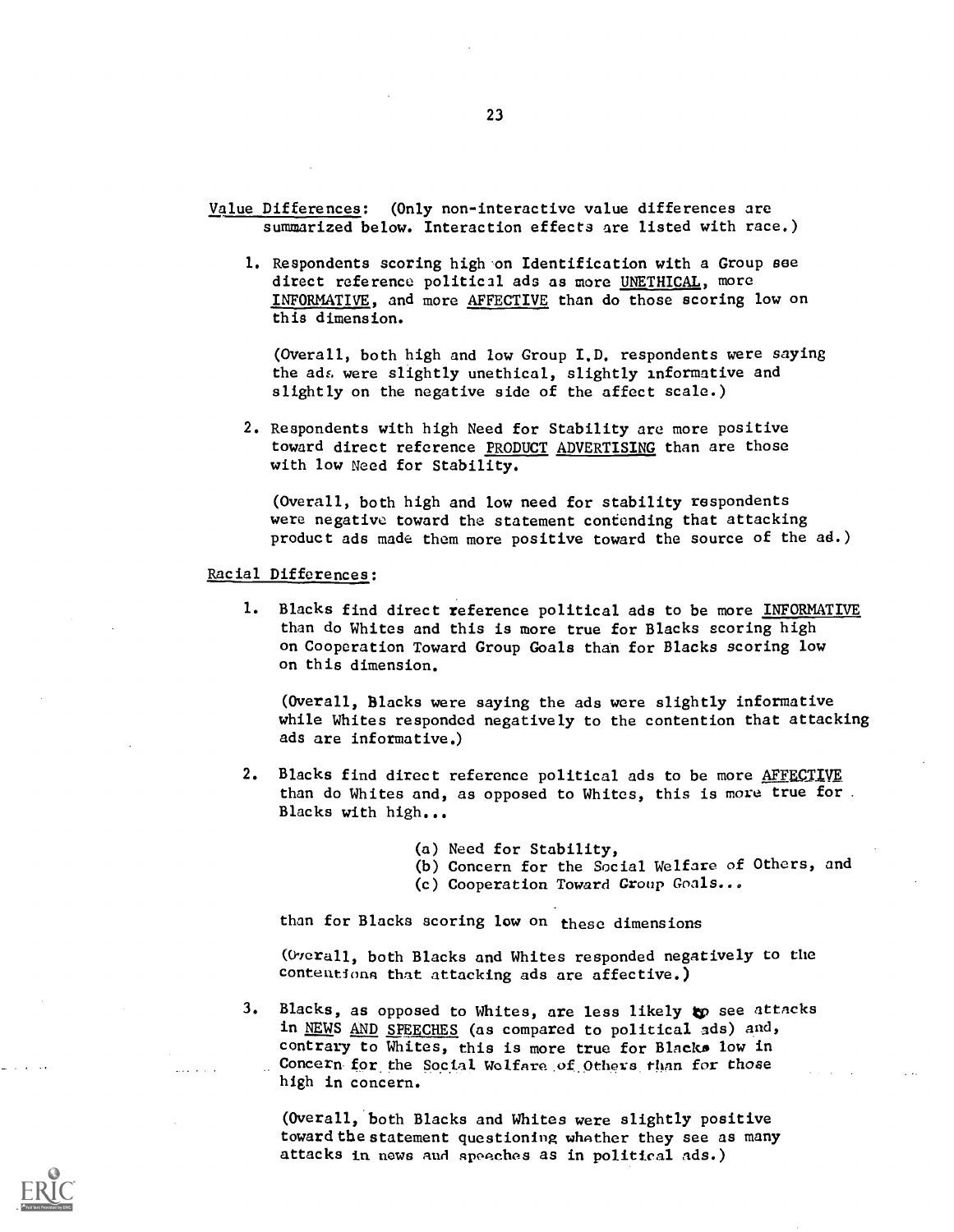- 4. Blacks are more positive toward direct reference PRODUCT ADVERTISING than are Whites and, as opposed to Whites, this is more true for Blacks with high...
	- (a) Concern for the Social Welfare of Others, and
	- (b) Cooperation Toward Group Goals...

than for Blacks scoring low on these dimensions.

(Overall, both Blacks and Whites were slightly negative toward the statement contending that attacking product ads made them more positive toward the source of the ad.)

#### DISCUSSION

Attitudes toward direct reference political and commerical advertising were differentiated on the basis of socioeconomic status, region, race and the underlying value system of the respondent. Coherent discussion of these findings in terms of a parsimonious explanation can at best be speculative given the scarcity of related research.

The single construct that seems to relate to each of the findings in the present study and, indeed, produced the strongest and most consistent differences, is that of the information value of the attacking ads. Keeping in mind the attitudinal nature of the present data, it is logical to assume that when asked to judge the concept of the attacking ad, the respondents applied at least one major.dimension of evaluation. In this case, the information value dimension appears to be dominant. Through some crude theorizing, each of the major areas of significant findings can be related to this information dimension. Again, these speculations are intended to suggest potential areas of luquiry more than to establish conclusions relative to the present data.

Socioeconomic Status (SES) Differences. The SES differences seem to point to differing conceptions of what political advertising is expected to do. Lower class respondents may be somewhat more naive

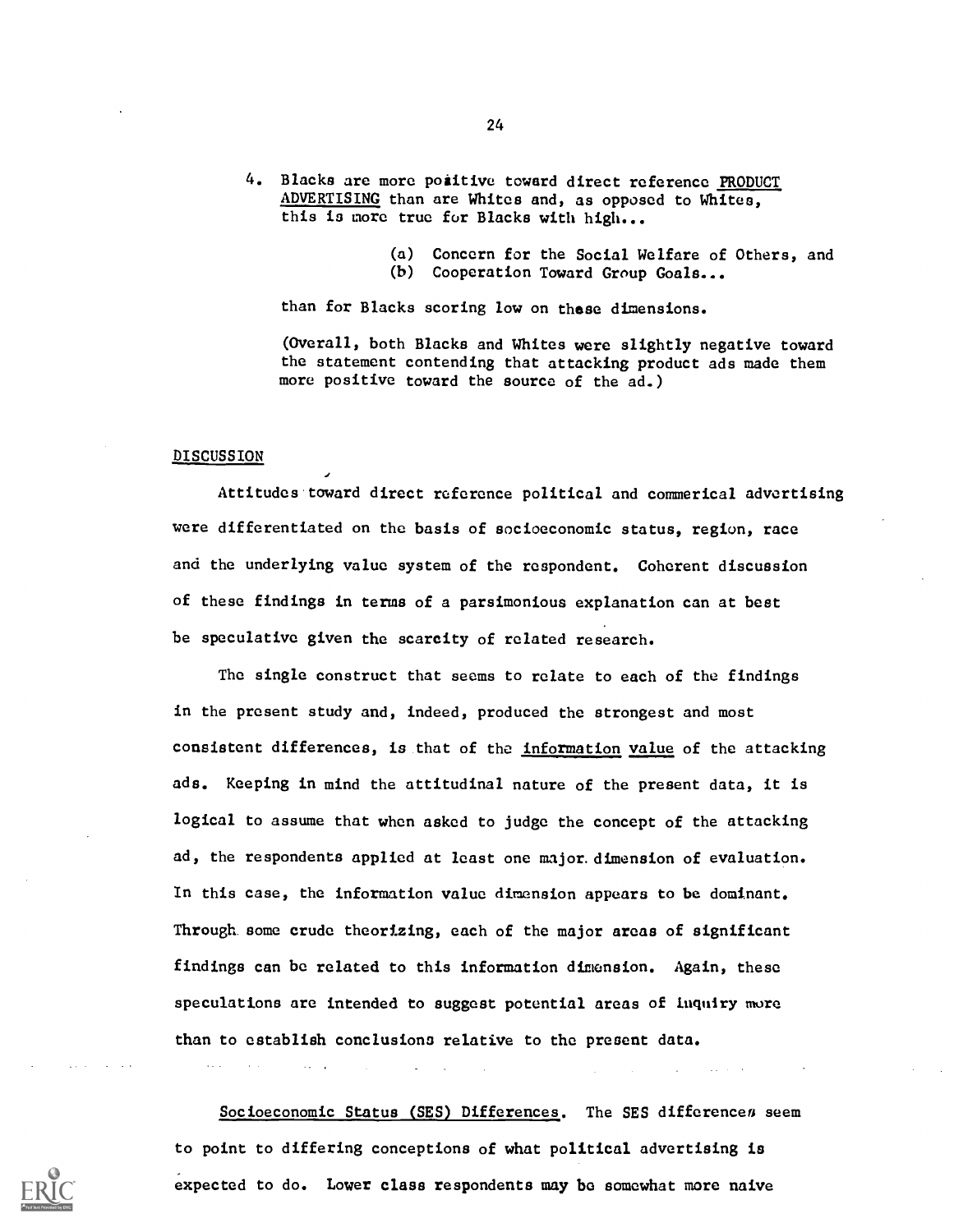about the political process than are their middle class counterparts and, as such, their expectation is that political ads should be informative. (In the present study, this was the finding.) If one assumes this basic information expectation, political ads that attack would be inconsistent with the expectation that such ads should inform. Thus, attacking ads would be seen as more Unethical by respondents who hold this expectation. (The finding in the present study.)

In the News and Speeches situation, it is possible, and some research suggests that, the lower SES respondents simply take in less of this type of information. It follows then, that they would be less likely to report seeing attacks in news and speeches as often as would middle SES respondents (the present finding).

What of the attacking Product Advertising in which lower SES respondents were more positive toward such ads than middle SES. Again, if the theory of expectations holds true, the expectation may simply differ. In the product situation, competition is the norm whereas information was the norm in the political situation. Thus, expecting competition and wanting the bent information available, (especially for the lower SES person whose information sources may be limited) the result is a slightly more positive evaluation of the attacking product ad.

Regional Differences. The evidence of the present data indicates that Southerners see more attacks in News and Speeches than do Northerners; yet, historically the south is the region of the country with the fewest complaints about abusive political advertising. Thus, assuming there are as many attacking ads in the south as in the north (and there is no evidence to the contrary), Southerners may be more tolerant or have a lower sensitivity to verbal attacks. If this logic holds, it follows that Southerners would indicate that the attacking ads are also less informative (the finding in the present study).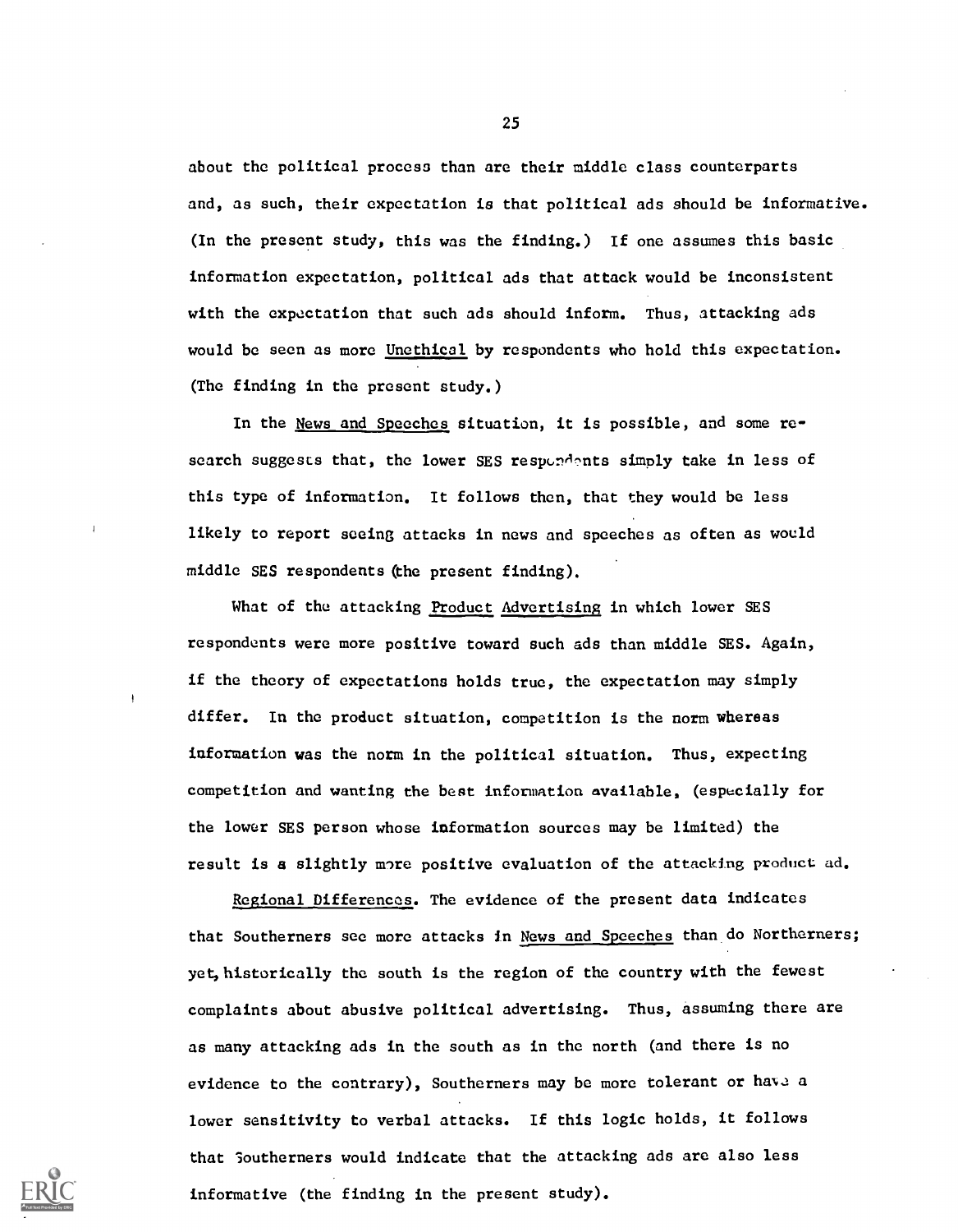Considering the finding that Northerners are more positive than Southerners toward attacking Product Advertising, the same rationale holds. Here, if Southerners are more tolerant toward attacking ads than are Northerners, and if they find these ads to be less informative, then this tolerance might produce a reduced evaluation of the worth of attacking product ads. Thus, Southerners would rate the attacking product ads as less favorable than would the Northerners (the present finding).

Racial and Value Differences. The racial-value system differences can also be interpreted through the Information-Expectation formulation. This proposition assumed that a major dimension of evaluation of political advertising will be in terms of its expected information value. The same logic.applied to the lower vs. middle SES group comparison can be applied to the racial groups. The racial differences appear to mirror the .SES differences with the Blacks taking the role of the lower SES group. However, it should be kept in mind that the Black-White differences were independent of SES differences when these two factors were examined in the twe-way analyses of covariance. The assumption then, would be that Blacks expect the political ads to be more informative than do Whites (the present finding). The interaction effect can be interpreted in information value terms. Here, given the racial difference, those high in Cooperation Toward Group Goals as opposed to those low on this dimension would be expected to be more information oriented as a way to fulfill and enhance that cooperativeness.

The Affect dimension is closely related to the information factor. The logic here is that Blacks score higher on the affect dimension than do Whites because, again, the ad that provides more information would be more favored and Blacks see these ads as providing more information.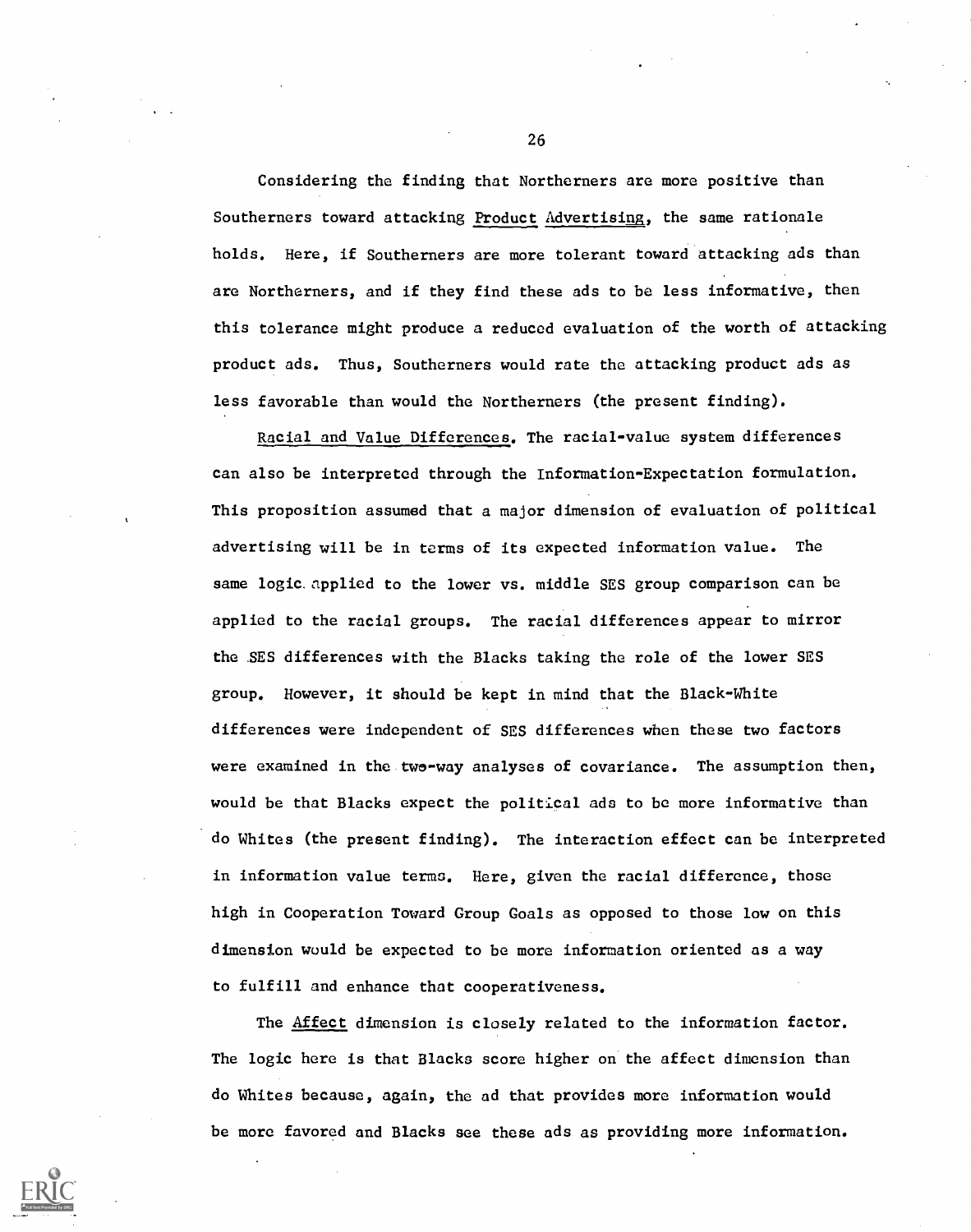The interaction effects follow this same information logic: (1) Those with high need for stability should feel a stronger need for information to maintain that stability,  $(2)$  those feeling a h'gher concern for the social welfare of others should be more information-oriented than those of lower concerm, and (3) those high in cooperation toward group goals would be more information oriented than those low in cooperation. Thus, given these stronger information orientations, a more positive score on the affect dimension is the consequence.

On the Product Advertising dimension where Blacks are more positive than Whites, the expectation proposition which held for the SES groups can again be applied to these differences. The norm in the product situation is competition and this competition situation is not inconsistent with the information expectation. In fact, the direct comparison may appear to be more informative. Thus, for Blacks, as opposed to Whites, attacking ads seem to provide more positive information. The fact that this is more true for Blacks high in Concern for the Social Welfare of others and high in Cooperation Toward Group Goals is consistent. These types of people would be more interested in fair play and in achieving the best for everyone in their group and the added positive information should help to provide this.

### CONCLUSION

It is evident from the findings of the present study that racial differences in attitudes toward direct reference ads should not be interpreted independently of the respondents value system. Significant interaction effects exist. The present study only begins to recognize the complexity of these interactions and to specify some relevant value dimensions involved.

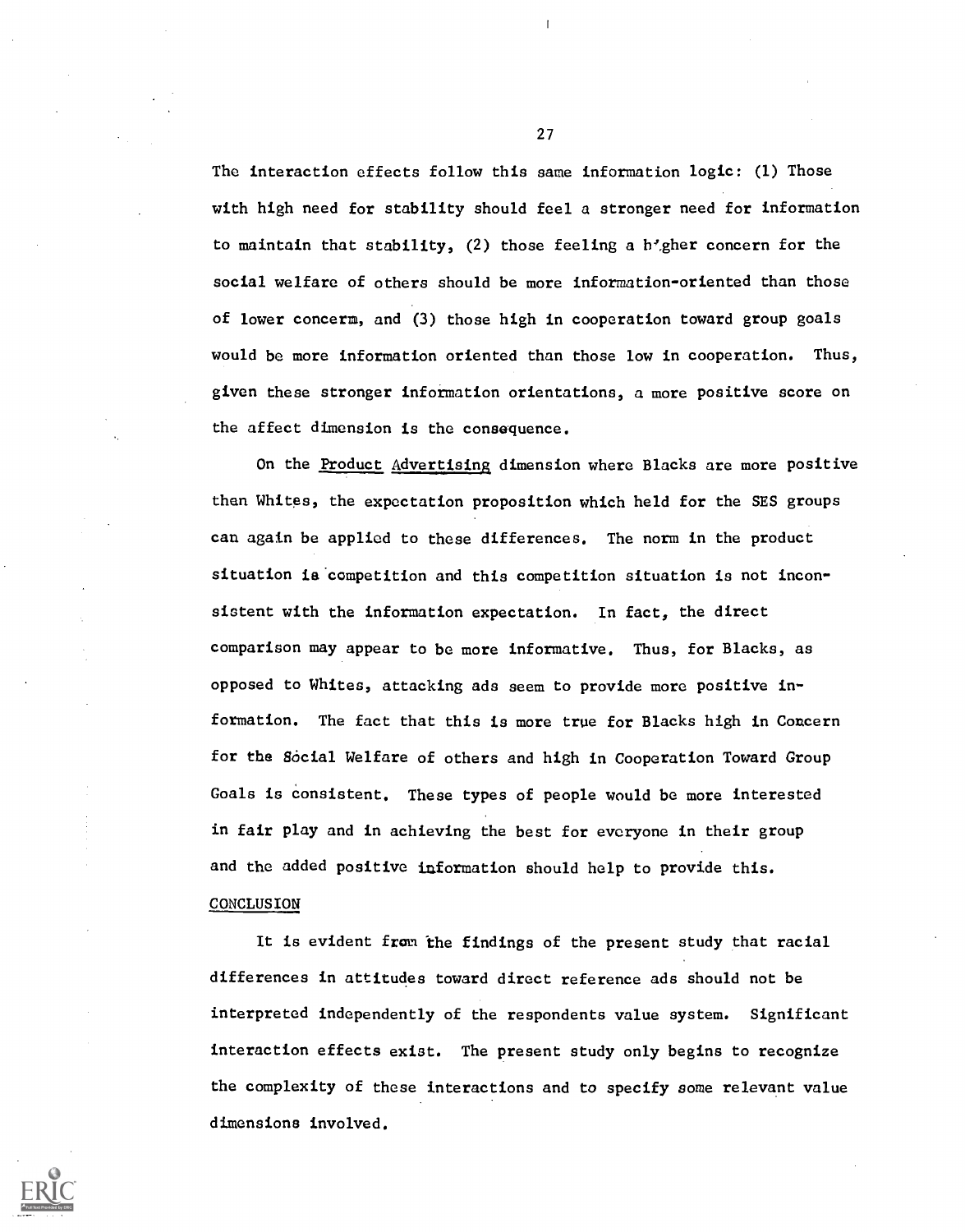In sum, more research, both survey and experimental, of a multivariate nature is needed. The summary of findings, offered as hypotheses for future testing, need to be verified. As well, although the Information-Expectation formulation appears to explain and interrelate most of the present data, the basic assumptions of this proposition need to be verified.

نور<br>محمد المحمد المحمد المحمد المحمد المحمد المحمد المحمد المحمد المحمد المحمد المحمد المحمد المحمد المحمد المحمد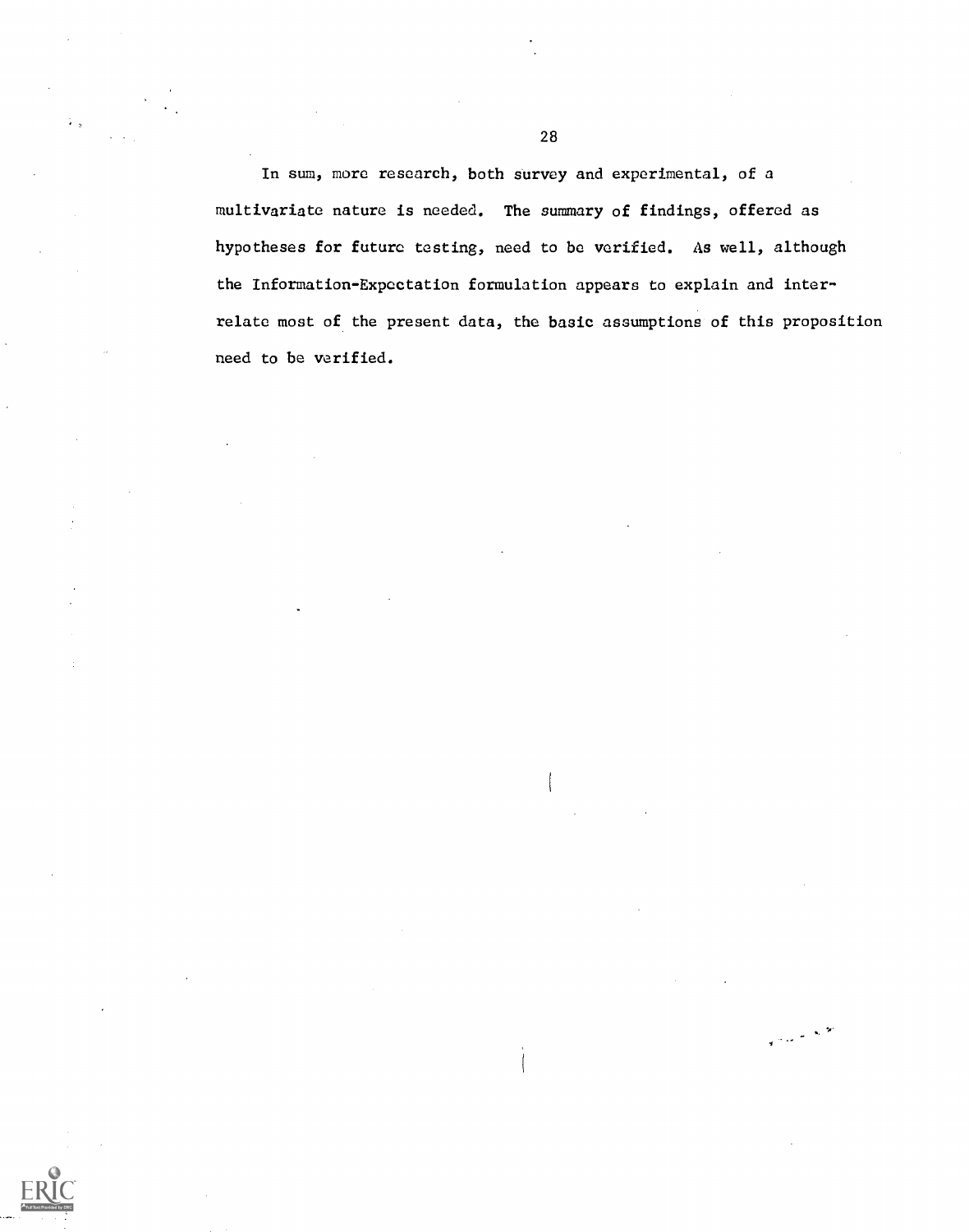#### **REFERENCES**

Archibald, Samuel J., "A Brief History of Dirty Politics," in Ray Hicbert, Robert Jones, John Lorenz and Ernest Lotito (eds), The Political Image Merchants: Strategies in the New Politics, Washington, D.C.: Acropolis Books, 1971a pp. 230-236.

Archibald, Samuel J., The Pollution of Politics: A Research/ Reporting Team Investigates Campaign Ethics, Washington D.C.: Public Affairs Press, 1971b pp. 1-21.

Archibald, Samuel J., (Executive Director, Fair Campaign Practices Committee). Information provided in an interview on KYW news radio, November 5, 1972, 1:50 p.m.

Gilbert, Robert E, Television and Presidential Politics. North Quincy, Mass: The Christopher Publishing House, 1972. pp. 91-126.

Mickelson, Sig, The Electric Mirror: Politics in an Age of Television. New York: Dodd, Mead and Company, 1972. pp. 240-269.

Nimmo, Dan, The Political persuaders: The Techniques of Modern Election Campaigns. Englewood Cliffs, N.J. : Prentice-Hall, 1970

Perloe, S.I., "The Factorial Structure of the Social Values Questionnaire" Dittoed Manuscript, October, 1967. In J. Robinson and P. Shaver, Measures of Social Psychological Attitudes, Institute for Social Research, University of Michigan, Ann Arbor, Michigan, August, 1969. pp. 495-501.

"Political Advertising Leveled Off in 1972," Broadcasting, May 14, 1973. pp. 25-26.

Rehfisch, J., "Some Scale and Test Correlates of a Personality Rigidity Scale," Journal of Consulting Psychology, 1958 22, 372-374. Measures of Social Psychological Attitudes, Institute for Social Research, University of Michigan, Ann Arbor, Michigan, August, 1969. pp. 304-308.

Sheinkopf, Kenneth G., "Political Advertising and Dirty Politics: What to Expect in 172." Paper presented to Advertising Division, Association for Education in Journalism, Carbondale, Ill., August, 1972.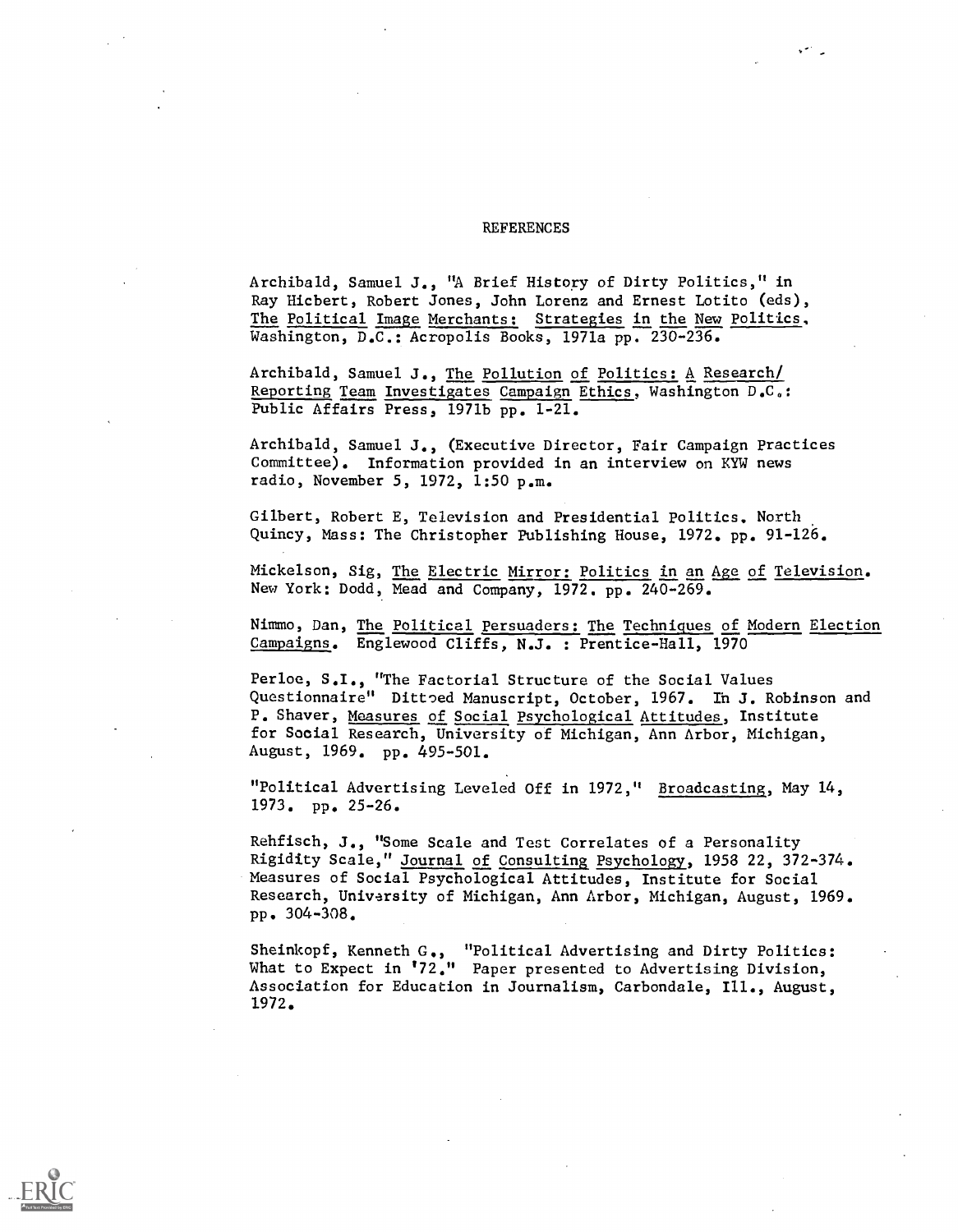#### TABLE 1

#### FACTOR ANALYSIS OF VALUE ITEMS

FACTOR 1: Identification With Groups .............. Factor Loadings Items :\* People do not really fulfill their human potentials unless they involve themselves deeply in some groups  $\dots \dots$  .73 It is wrong if a person refuses to participate actively in some of the group activities in his community ............... .55 It is just as important to work toward group goals and uphold the rules of the group as it is to satisfy one's individual desires .32 % Total Variance: 17.2% FACTOR 2: Need for Stability....................... Factor Loadings It bothers me when something unexpected interrupts my daily routine .43 I don't like to undertake projects unless I have a good idea how they will turn out .46 I like things to be certain and predictable.................. . 76  $\frac{m}{2}$  Total  $\frac{m}{2}$ Variance: 11.4% FACTOR 3: Social Welfare, .......................... Factor Loadings Everyone has the obligation to protect the rights and interests of others in his community .53 People who are unable to provide for themselves have a right to expect help from others .38 People should feel responsible for improving the morals as well as the well being of others .52 % Total Variance: 9.0% FACTOR 4: Cooperation Toward Group Goals ....... Factor Loadings

A person should be willing to openly criticize people who break the rules agreed upon by the community................. . 45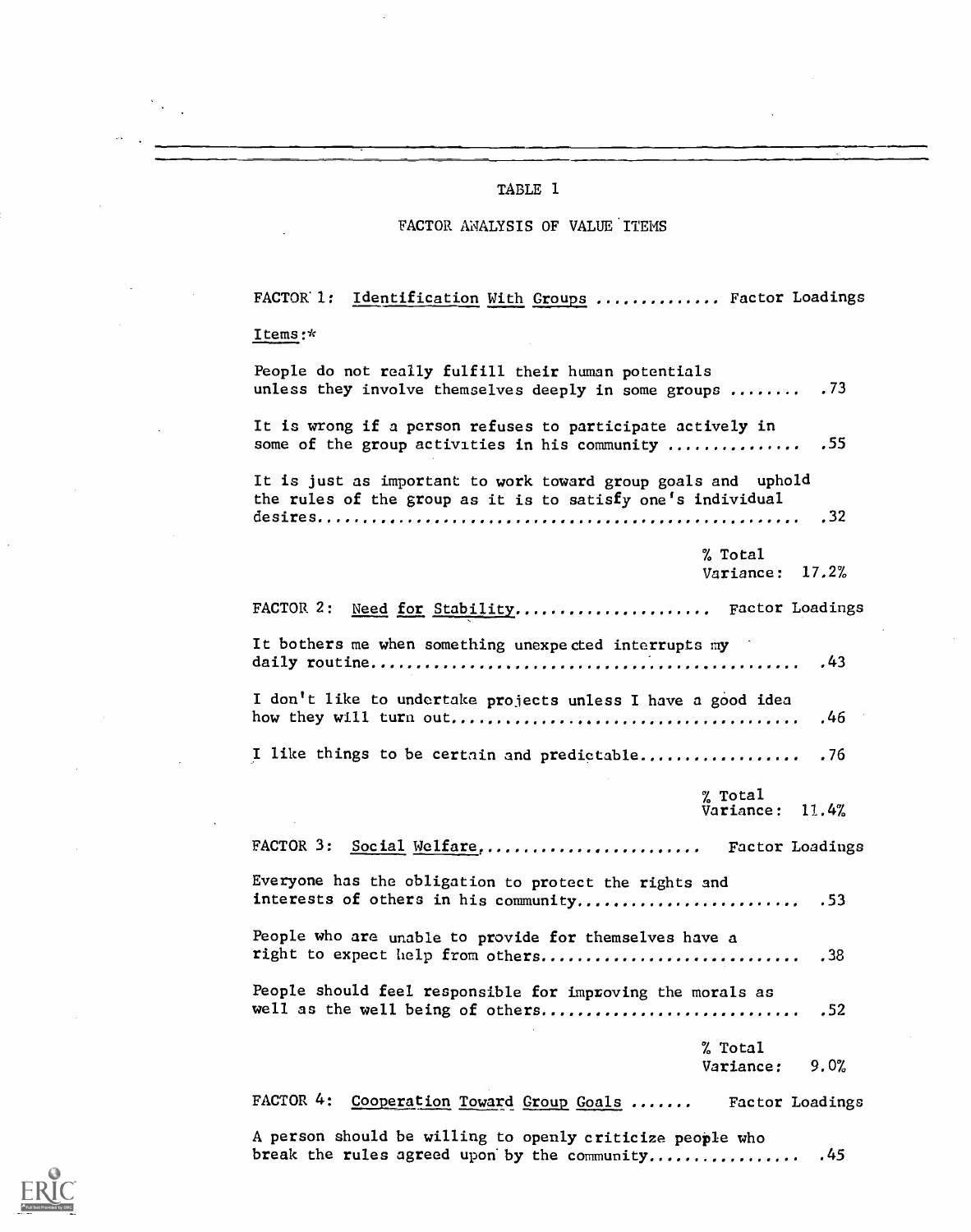# TABLE  $1$  (Cont.)

 $\int$ 

 $\ddot{\phantom{a}}$ 

| A person should go along with democratically selected<br>group leaders, even though they are not the ones he                                                                   | .32 |
|--------------------------------------------------------------------------------------------------------------------------------------------------------------------------------|-----|
| A person is right in feeling angry when other members of<br>his group ignor reasonable group demands                                                                           | .45 |
| % Total                                                                                                                                                                        |     |
| Variance: 8.6%                                                                                                                                                                 |     |
| Percent total variance explained by the four factors: 46.2%                                                                                                                    |     |
| The following two items were too impure to be assigned to a<br>single factor and were dropped from subsequent analyses:                                                        |     |
| A person who seldom changes his mind can usually be<br>counted upon to have sound judgement on matters of<br>importance.                                                       |     |
| Members of a group should try to persuade indifferent<br>$\sigma$ , and $\sigma$<br>or opposing members to go along with the group.                                            |     |
| *All items were responded to on the following scale: Strongly Agree,<br>Agree, Netural, Disagree, Strongly Disagree. Scale values of 1-5<br>were used, Strongly Agree being 1. |     |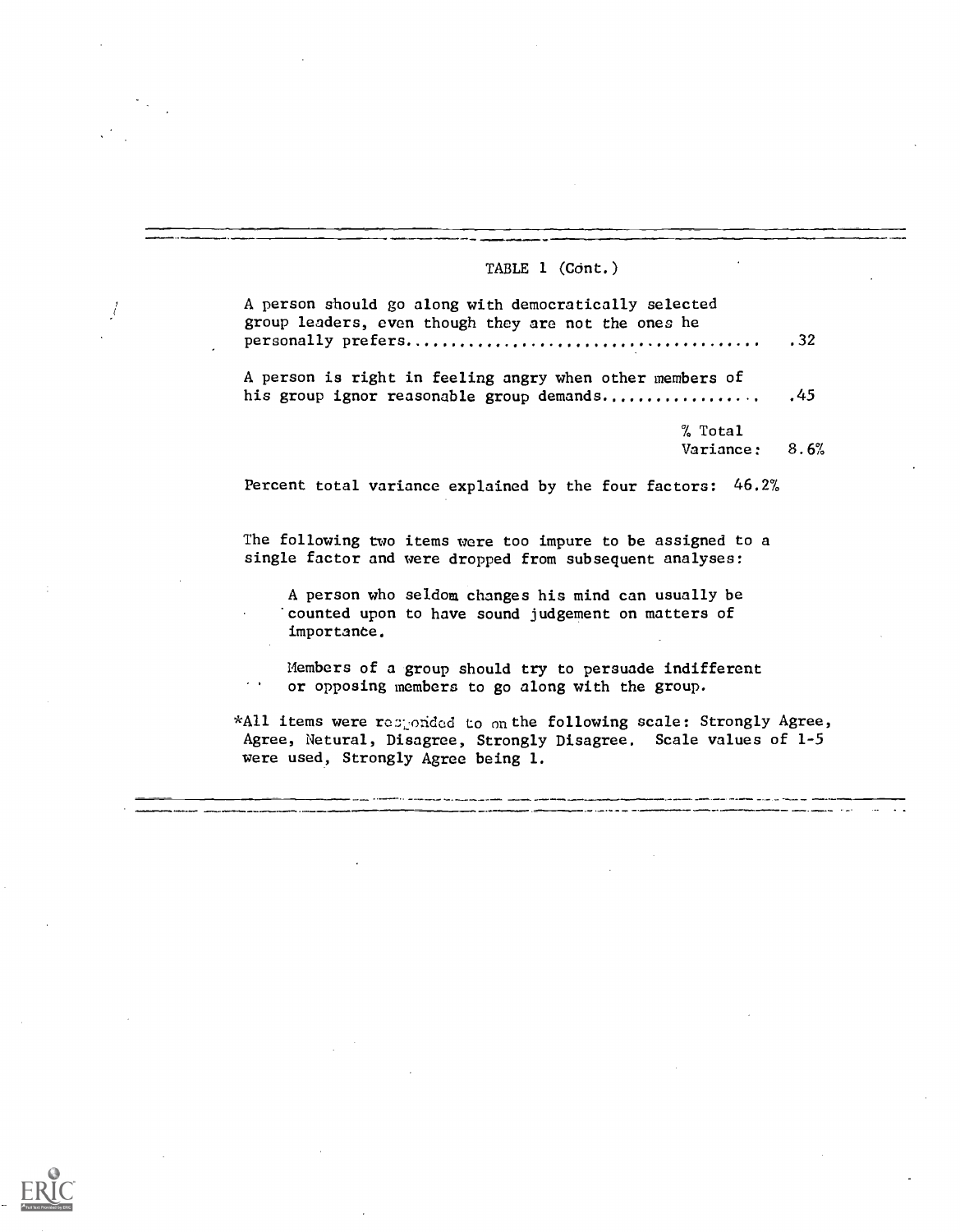### TABLE 2

## FACTOR ANALYSIS OF ATTITUDES TOWARD DIRECT REFERENCE POLITICAL ADVERTISING

FACTOR 1: Unethical ................................ Factor Loadings Items: Political advertising which attacks the other candidate personally is unethical .48 Political advertising which attacks the issues: for which the other candidate stands is unethical.................... .66 Political advertising which attacks the party of the other candidate is unethical .73 % Total Variance: 27.1% FACTOR 2: Informative................................... Factor Loadings Political advertising that attacks the opposing candidate in any fashion usually gives me new information about the candidate .46 Political advertising that attacks the opposing candidate is effective in making its point  $.56$ % Total Variance: 22.7% FACTOR 3: Affective.................................. Factor Loadings Political advertising that attacks the opposing candidate is entertaining .31 Political advertising that attacks the opposing candidate usually makes me more favorable toward the candidate who sponsored the ad .44 % Total Variance: 13.0%

Percent total variance explained by the three factors: 62.8%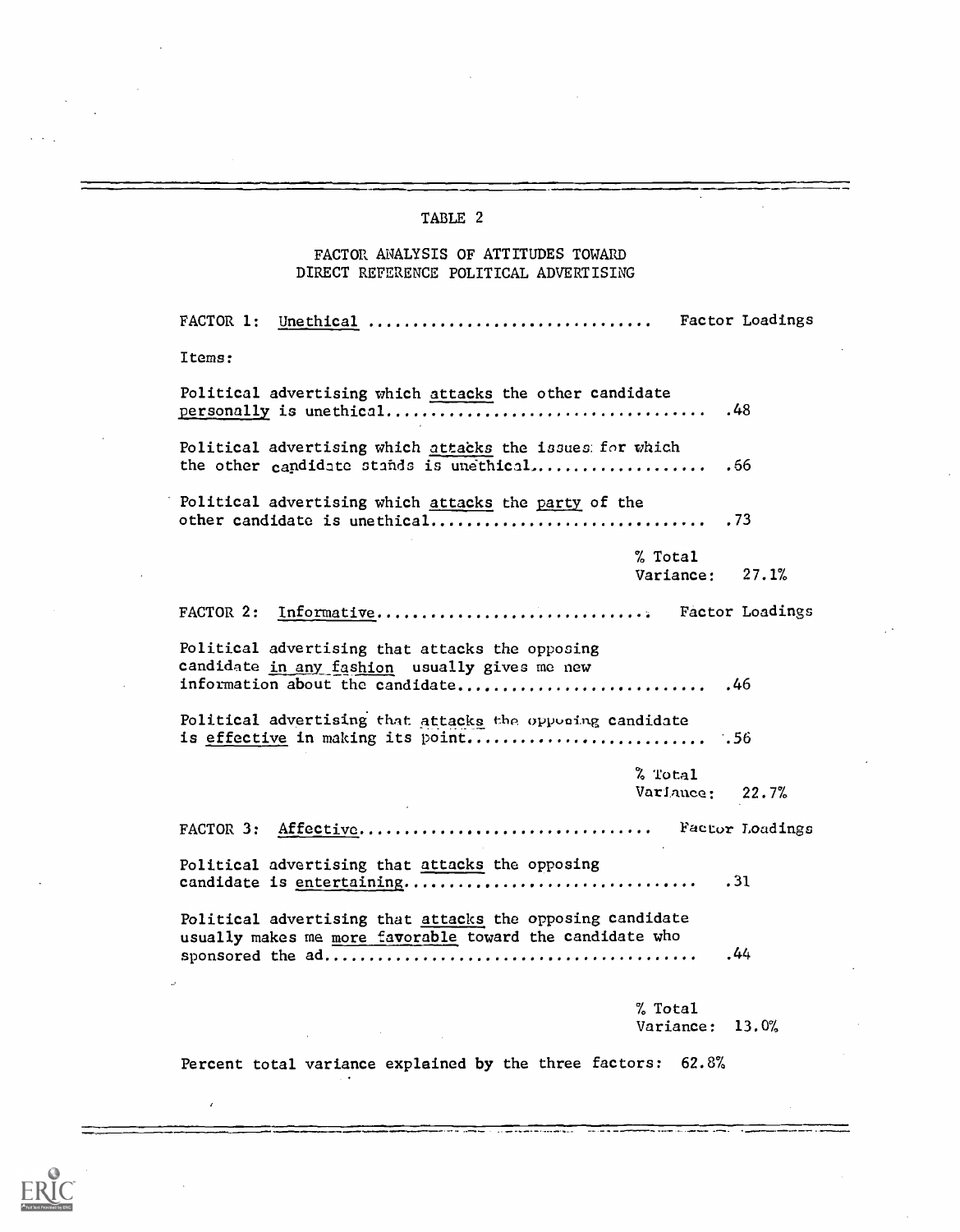# TABLE 3A

## MEANS AND STANDARD DEVIATION VALUES OF COVARIATES USED IN RACE BY GROUP I.D. ANALYSES OF COVARIANCE

| RACE X GROUP<br>I.D. CELLS          | N<br>ستحب                               | Need for Stability | Cooperation  | Social<br>Welfare |  |
|-------------------------------------|-----------------------------------------|--------------------|--------------|-------------------|--|
| White<br>High Group I.D.            | $\frac{91}{7}$<br>$\overline{x}$<br>SD  | 7.53<br>2.76       | 7.69<br>2.45 | 6.19<br>2.09      |  |
| Thite<br>Moderate Group I.D.        | 337<br>$\overline{\mathbf{x}}$<br>SD    | 8.51<br>2.48       | 8.43<br>2.01 | 7.31<br>2.00      |  |
| <b>Black</b><br>High Group I.D.     | $\overline{29}$<br>$\overline{x}$<br>SD | 7.41<br>2.11       | 7.31<br>2.63 | 5.52<br>2.21      |  |
| <b>Black</b><br>Moderate Group I.D. | $\Delta^2$<br>$X$ .<br>SD               | 7.57<br>2.39       | 8.94<br>2.36 | 6.57<br>2.17      |  |

 $\mathcal{S}$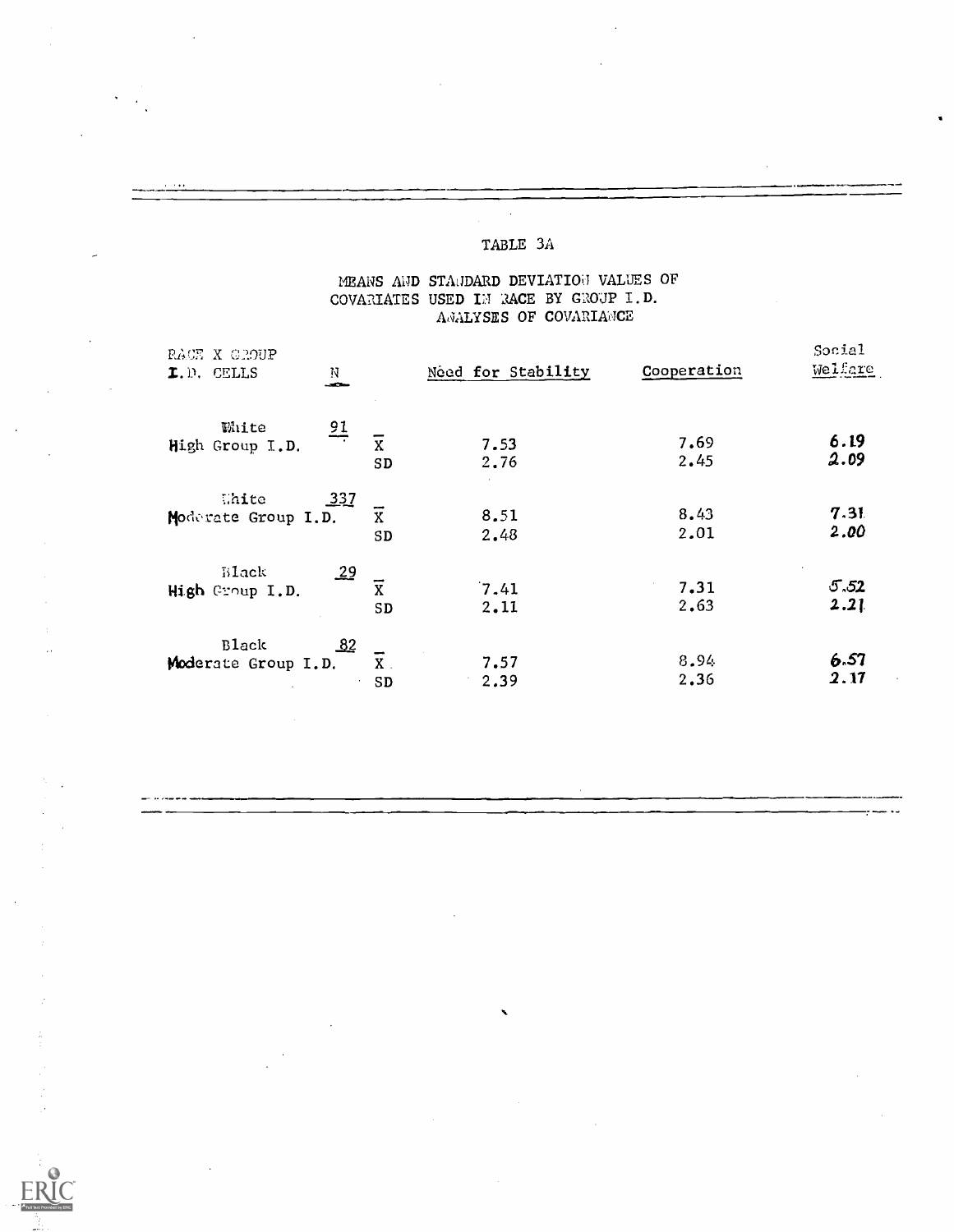## TABLE 3B

## RACE BY GROUP I.D. ANALYSIS OF COVARIANCE FOR ATTITUDES TOWARD DIRECT REFERENCE ADVERTISING

## DEPENDENT VARIABLE: UNETHICAL<sup>1</sup>

A. Means2

I

|                            | High<br>Group I.D.                           |                           |      |              | Moderate<br>Group I.D. |              |                |  |
|----------------------------|----------------------------------------------|---------------------------|------|--------------|------------------------|--------------|----------------|--|
| WHITE                      | $\overline{x}$<br>${\tt SD}$<br>$\rm M$      | 7.87                      | 2.85 | 91           |                        | 8.66<br>2.51 | 337            |  |
| $\operatorname{BLACK}$     | $\overline{\overline{x}}$<br>${\tt SD}$<br>N | 7.83                      | 2.24 | 29           |                        | 8.16<br>2.54 | 82             |  |
| <b>E. Covariance Table</b> |                                              |                           |      |              |                        |              |                |  |
| SOURCE:                    |                                              | $\underline{\mathbf{SS}}$ |      | $D$ $F$      | MS                     | E            | $\overline{b}$ |  |
| Regression                 |                                              | 37.22                     |      | 3            | 12.41                  | 1.90         | ns             |  |
| Race                       |                                              | 9.32                      |      | $\mathbf{I}$ | 9,32                   | 1.43         | ns             |  |
| Group I.D.                 |                                              | 43.02                     |      | $\mathbf{I}$ | 43.02                  | 6.58         | .02            |  |
| Race X I.D.                |                                              | 1.66                      |      | ${\bf 1}$    | 1.66                   | .25          | πs             |  |
| Error                      |                                              | 3476.04                   |      | 532          | 6.53                   |              |                |  |

 $1$  See Table 3A for mean and SD values of covariates: Need for Stability, Cooperation, Social Welfare.

<sup>2</sup>The lower the mean, the more unethical.'

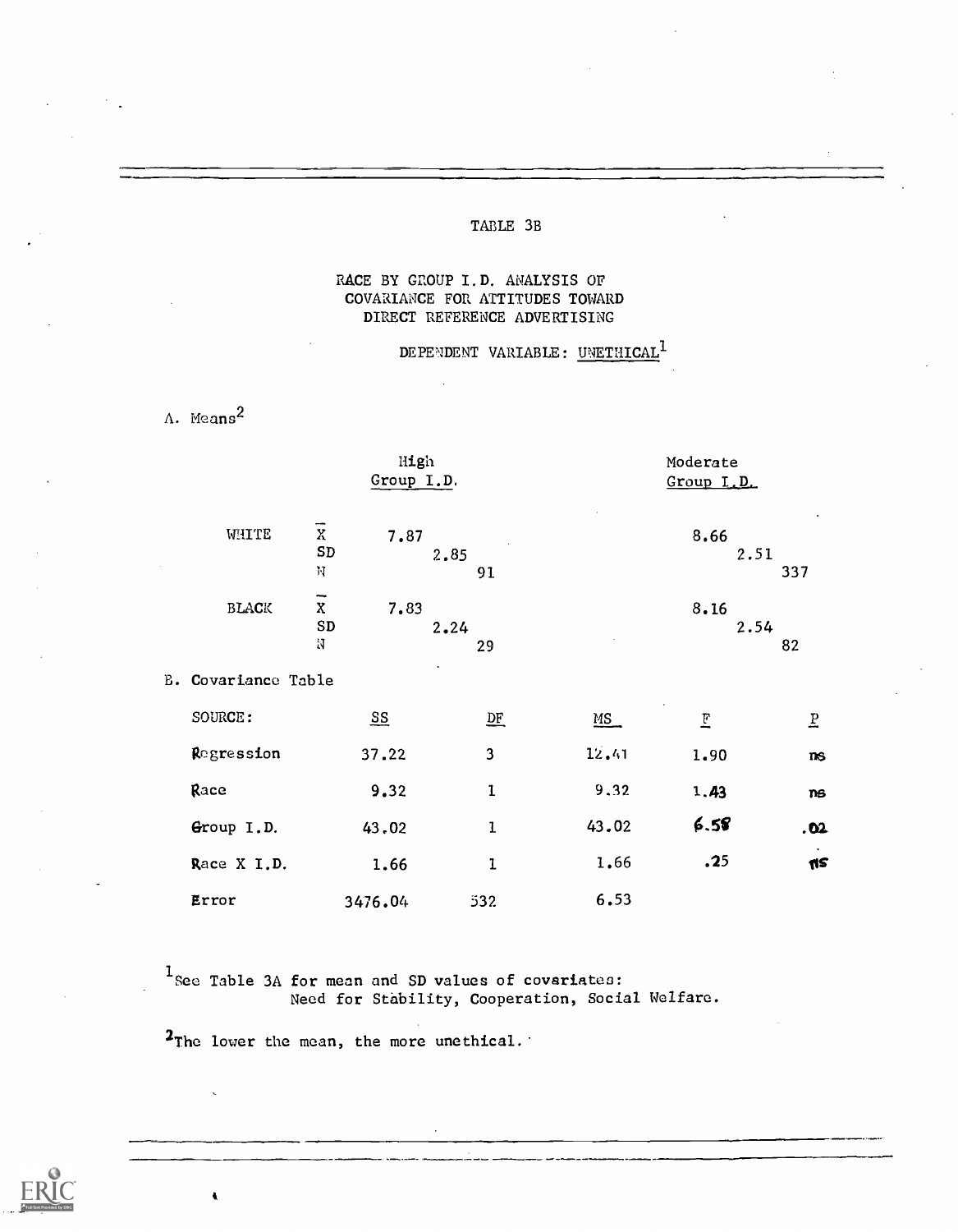### TABLE 3C

### RACE BY GROUP I.D. AMALYSIS OF COVARIANCE FOR ATTITUDES TOWARD DIRECT REFERENCE ADVERTISING

# DEPENDENT VARIABLE: INFORMATIVE<sup>1</sup>

|    |                        | High<br>Group I.D.                                            |                |        | Moderate<br>Group I.D. |                |
|----|------------------------|---------------------------------------------------------------|----------------|--------|------------------------|----------------|
|    | WHITE                  | $\overline{\mathbf{x}}$<br>5.99<br>${\tt SD}$<br>$\mathbf{N}$ | 1.95<br>91     |        | 6.40<br>1.75           | 337            |
|    | $\rm B LAC\bar{\rm X}$ | $\overline{x}$<br>4.41<br>${\tt SD}$<br>$\boldsymbol{N}$      | 1.52<br>29     |        | 5.43<br>1.48           | 82             |
| В. | Covariance Table       |                                                               |                |        |                        |                |
|    | SOURCE:                | $S_{\Sigma}$                                                  | $D_{\text{F}}$ | MS     | E                      | $\overline{E}$ |
|    | Regression             | 11.73                                                         | 3              | 3.91   | 1.30                   | 71S            |
|    | Race                   | 109.52                                                        | $\mathbf{I}$   | 109.52 | 36.48                  | .001           |
|    | Group I.D.             | 17.94                                                         | $\mathbf{I}$   | 17.94  | 5.98                   | .02            |
|    | Race X I.D.            | 5.17                                                          | $\bf I$        | 5.17   | 1.72                   | <b>ns</b>      |
|    | Error                  | 1597.07                                                       | 532            | 3.00   |                        |                |

1 See Table 3A for mean and SD values of covariates: Need for Stability, Cooperation, Social Welfare.

<sup>2</sup>The lower the mean, the more informative.



A. Means<sup>2</sup>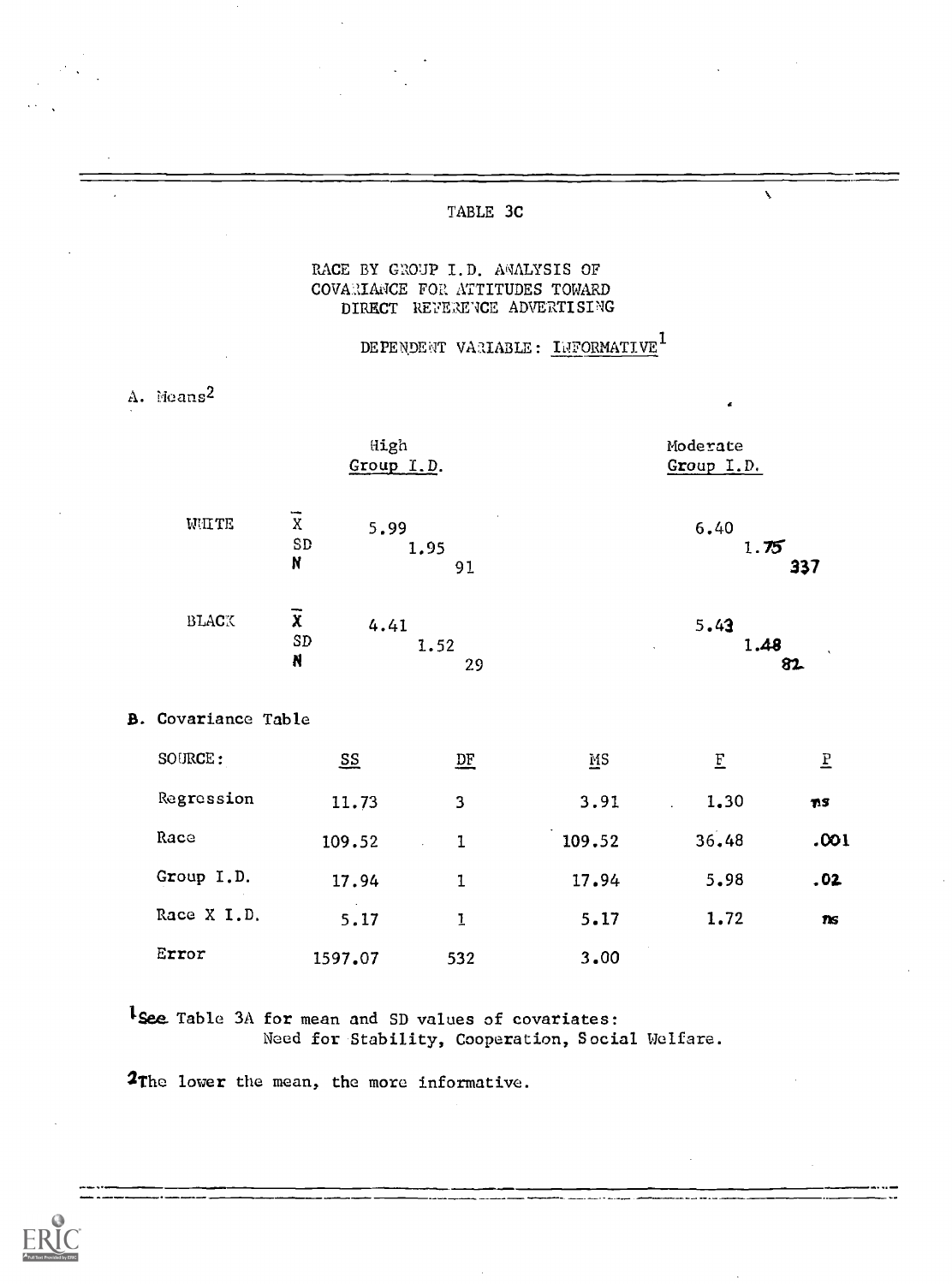### TABLE 3D

### RACE BY GROUP I.D. ANALYSIS OF COVAIIIAICE FOR ATTITUDES TOWARD DIRECT REFERENCE ADVERTISING

DEPENDENT VARIABLE: AFFECTIVE <sup>1</sup>

A. Means<sup>2</sup>

|                     | High                               | Group I.D.                                      |                           | Moderate<br>Group I.D. |            |  |
|---------------------|------------------------------------|-------------------------------------------------|---------------------------|------------------------|------------|--|
| WHTE                | $\overline{x}$<br>7.06<br>SD<br>IJ | 1.79<br>91                                      |                           | 7.55<br>1.36           | 337        |  |
| BLACK               | $\overline{x}$<br>6.45<br>SD<br>N  | 2.13<br>29                                      |                           | 7.06<br>1.66           | 82         |  |
| B. Covariance Table |                                    |                                                 |                           |                        |            |  |
| SOURCE:             | $\Sigma$                           | $\mathbf{D}$ <sub><math>\mathbf{F}</math></sub> | $\underline{\mathtt{MS}}$ | $\overline{\text{E}}$  | P          |  |
| Regression          | 4.84                               | 3                                               | 1.61                      | .70                    | <b>TIS</b> |  |
| Race                | 24.33                              | $\mathbf{1}$                                    | 24.33                     | 10.51                  | .001       |  |
| Group I.D.          | 18.71                              | ı                                               | 18.71                     | 8,08                   | ,005       |  |
| Race X I.D.         | .16                                | ı                                               | .16                       | .07                    | ns         |  |
| Error               | 1231.20                            | 532                                             | 2.31                      |                        |            |  |

'See Table 3A for mean and SD values of covariateS: Need for Stability, Cooperation, Social Welfare.

2The lower the mean, the more affective.



المرادي والفرطوب مستمردها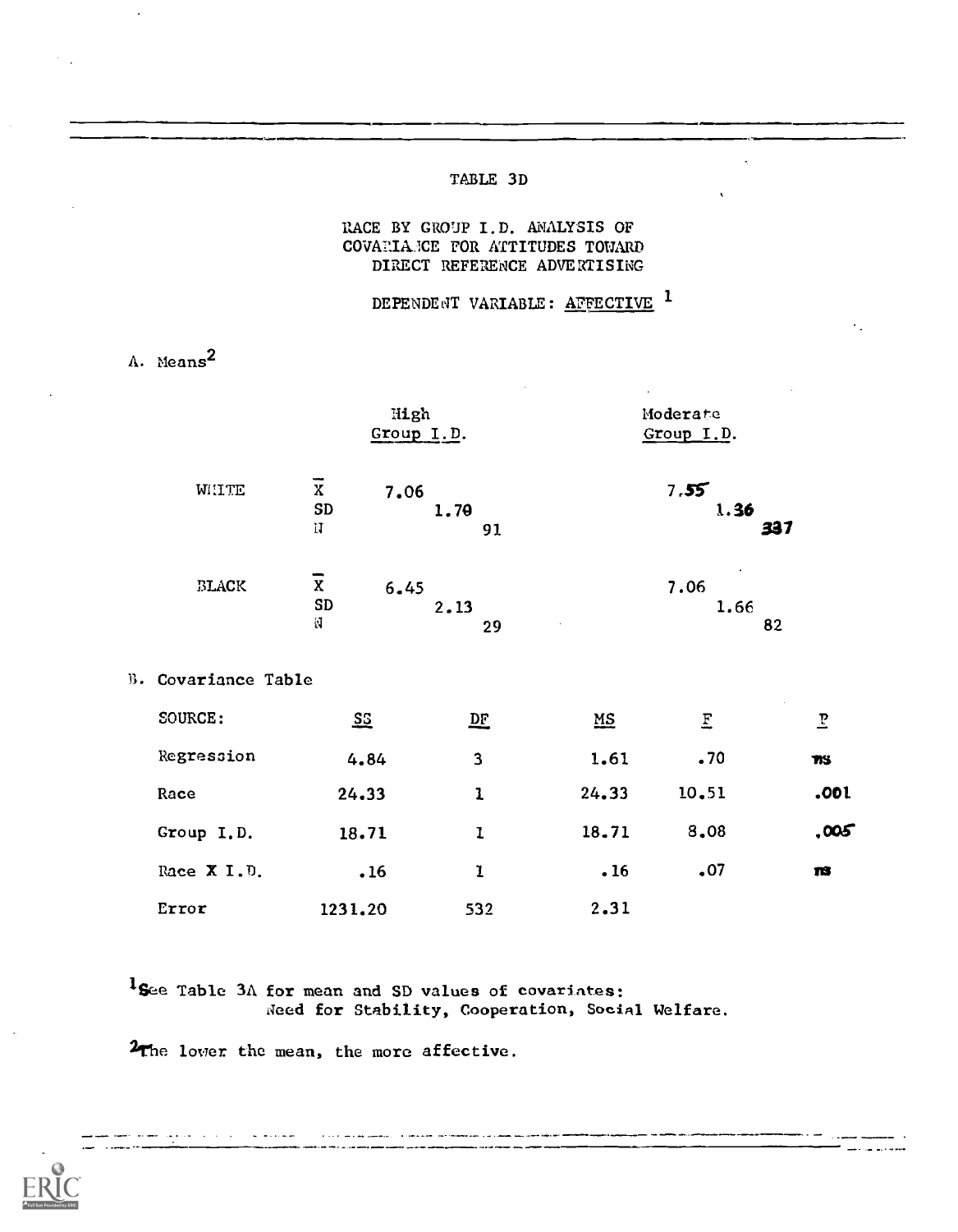#### TABLE 3E

### RACE BY GROUP I.D. ANALYSIS OF COVARIANCE FOR ATTITUDES TOWARD DIRECT REFERENCE ADVE TIISING

DEPENDENT VARIABLE: NEWS AND SPEECHES<sup>1</sup>

## A. Means<sup>2</sup>

|                            | High<br>Group I.D.                                 |                         | Moderate | Group I.D.  |                          |  |
|----------------------------|----------------------------------------------------|-------------------------|----------|-------------|--------------------------|--|
| WHITE<br>$\cdot$           | $\overline{\mathbf{X}}$<br>2.54<br>SD<br>${\rm N}$ | 1.09<br>91              | 2.61     | 1.00<br>337 |                          |  |
| $\operatorname{SLACK}$     | $\bar{x}$<br>SD<br>2.31<br>N                       | 1.00<br>29              | 2:71     | 1.07<br>82  |                          |  |
| <b>8.</b> Covariance Table |                                                    |                         |          |             |                          |  |
| SOURCE:                    | $\overline{\mathbf{S}}\overline{\mathbf{S}}$       | $\mathbf{D} \mathbf{F}$ | MS       | E           | $\underline{\mathbf{P}}$ |  |
| Regression                 | 2.35                                               | 3                       | .78      | .74         | ns                       |  |
| Race                       | .16                                                | $\mathbf 1$             | .16      | .15         | ns                       |  |
| Group I.D.                 | 1.34                                               | $\mathbf{1}$            | 1.34     | 1.26        | ns                       |  |
| Race X I.D.                | 2.14                                               | $\mathbf{I}$            | 2.14     | 2.02        | ns                       |  |
| Error                      | 563.96                                             | 532                     | 1.06     |             |                          |  |

See Table 3A for mean and SD values of covariates: Need for Stability, Cooperation, Social Welfare.

2The lower the mean, the more attacks seen in news and speeches.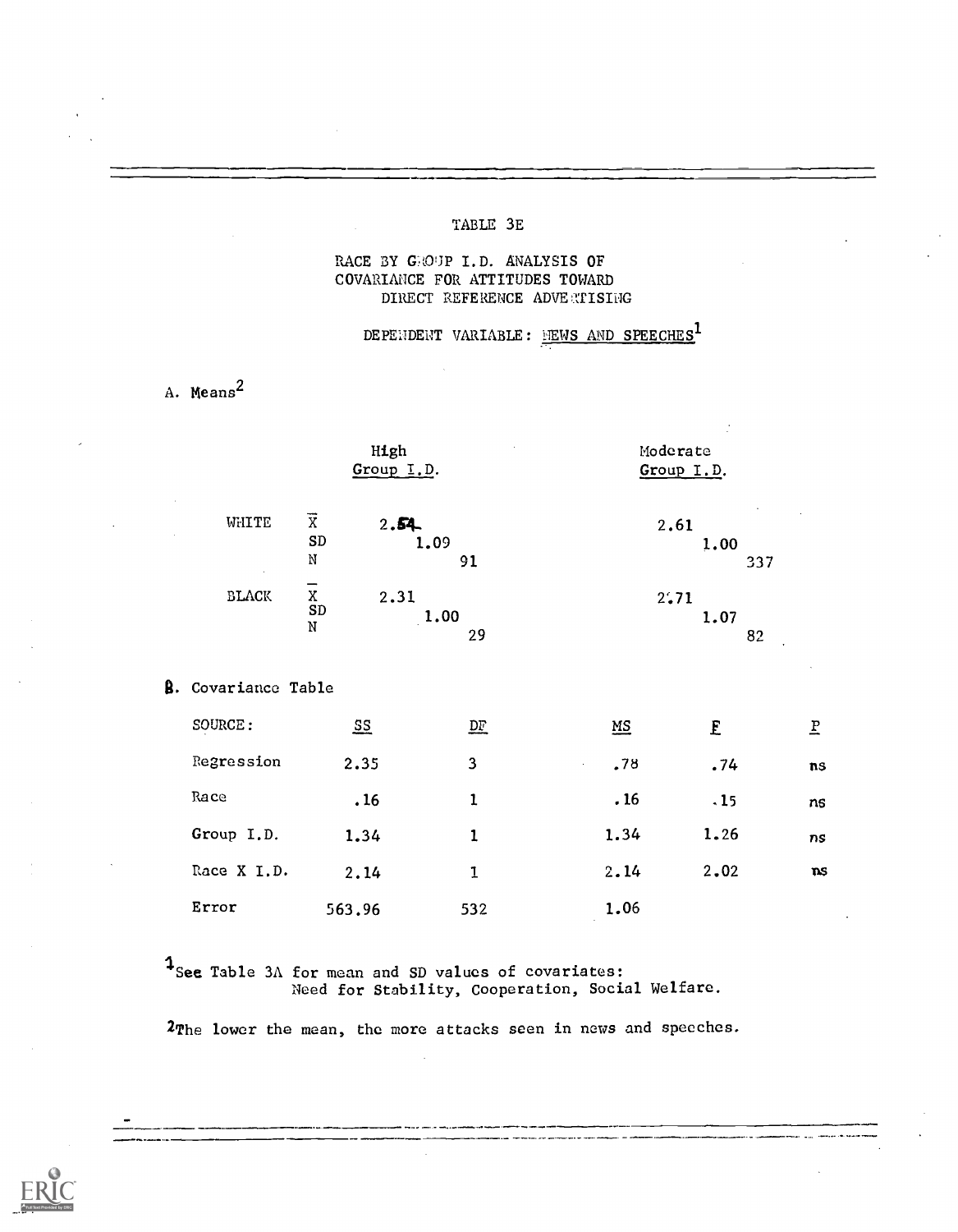### TABLE 3F

#### RACE BY GROUP I.D. ANALYSIS OF COVARIANCE FOR ATTITUDES TOMARD DIRECT REFERENCE ADVERTISIJG

#### DEPENDENT VARIABLE: PRODUCT ADVERTISING<sup>1</sup>

A. Means2

|              |                     | High<br>Group I.D. | Moderate<br>Group I.D.        |
|--------------|---------------------|--------------------|-------------------------------|
| <b>WHITE</b> | X<br><b>SD</b><br>N | 3.64<br>1.02<br>91 | 3.71<br>$\cdot$<br>.86<br>337 |
| BLACK        | X<br><b>SD</b><br>Ħ | 3.17<br>1.20<br>29 | 3.45<br>1.01<br>82            |

B. Covariance Table

| SOURCE:<br>$\cdot$ | $S_{\frac{5}{2}}$ | $D_{E}$ | $\underline{MS}$ | E    | $\overline{b}$ |
|--------------------|-------------------|---------|------------------|------|----------------|
| Regression         | 18.27             | 3       | 6.09             | 7.25 | .001           |
| Race               | 7.07              | ı       | 7.07             | 8.42 | $.004 -$       |
| Group I.D.         | .48               | 1       | .48              | .57  | $\cdot$<br>ms. |
| Race X I.D.        | .96               | 1       | .96              | 1.14 | TIS.           |
| Error              | 446.71            | 532     | .84              |      |                |

<sup>1</sup>See Table 3A for mean and SD values of covariates: Need for Stability, Cooperation, Social Welfare.

2The lower the mean, the more favorable toward attacking product advertising.

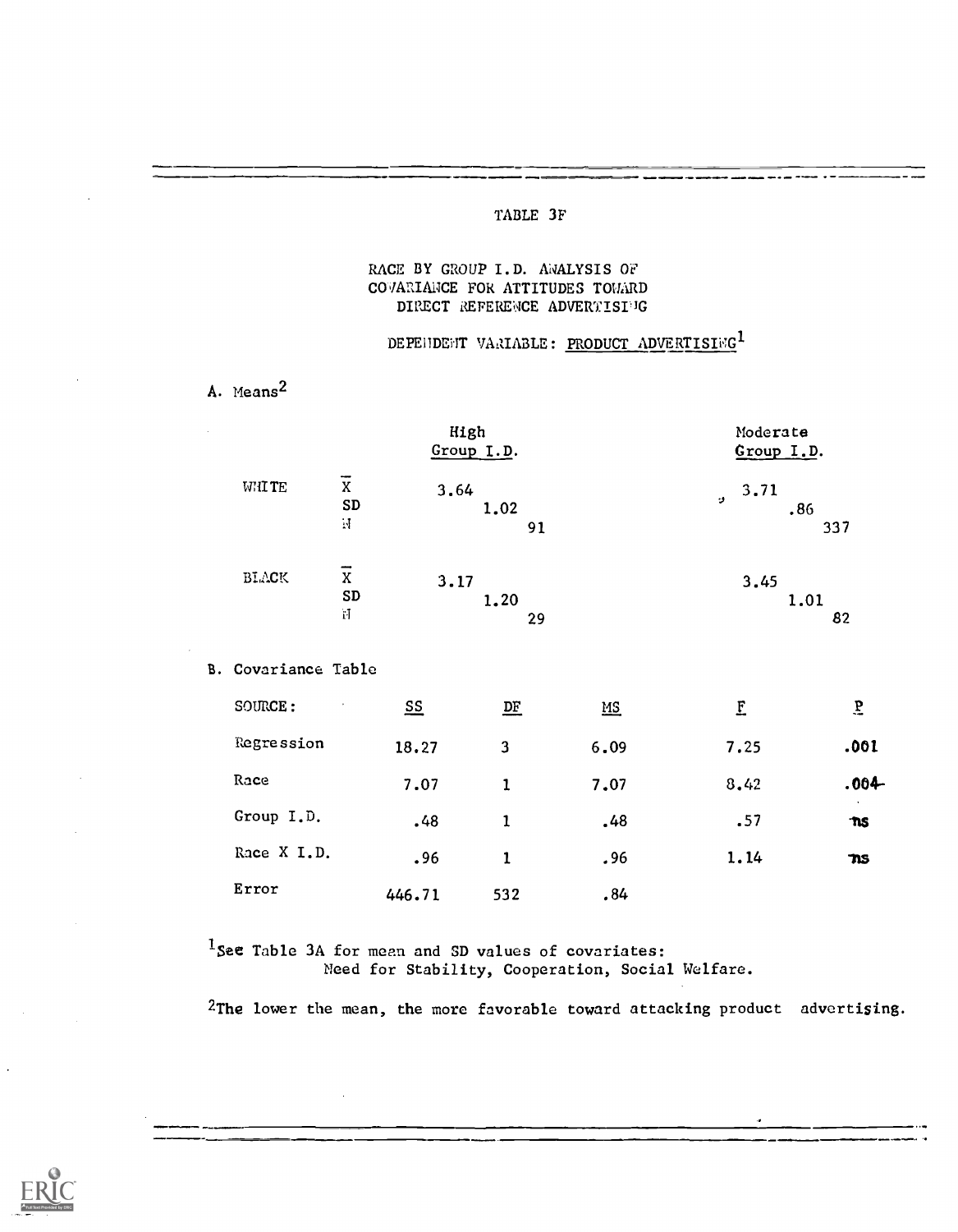$\mathcal{L}_{\mathcal{C}}$ 

### MEANS AND STANDARD DEVIATION VALUES Of COVARIATES USED IN RACE BY NEED FOR STABILITY ANALYSES OF COVARIANCE

| RACE X NEED FOR<br>STABILITY CELLS             | $\underline{\textbf{N}}$ |                         | Cooperation | Group L.D. | Social<br>Welfare |
|------------------------------------------------|--------------------------|-------------------------|-------------|------------|-------------------|
| White<br>High Need for Stability               | 125                      | $\overline{x}$          | 8.18        | 8.21       | 7.01              |
|                                                |                          | ${\tt SD}$              | 2.55        | 247        | 2.09              |
| White<br>Moderate Need for<br>Stability        | 303                      | $\overline{x}$          | 8.31        | 9.06       | 7.10              |
|                                                |                          | <b>SD</b>               | 1.94        | 2.29       | 2.06              |
| <b>Black</b><br>High Need for Stability        | 47                       | $\overline{x}$          | 7.98        | 8.43       | 6.11              |
|                                                |                          | SD                      | 2.45        | 2.53       | 2.01              |
| <b>Black</b><br>Moderate Need for<br>Stability | 64                       | $\overline{\textbf{x}}$ | 8.91        | 8.52       | 6.44              |
|                                                | Ţ                        | ${\tt SD}$              | 2.52        | 2.57       | 2.37              |
|                                                |                          |                         |             |            |                   |

 $\bar{z}$ 

 $\mathcal{A}$ 

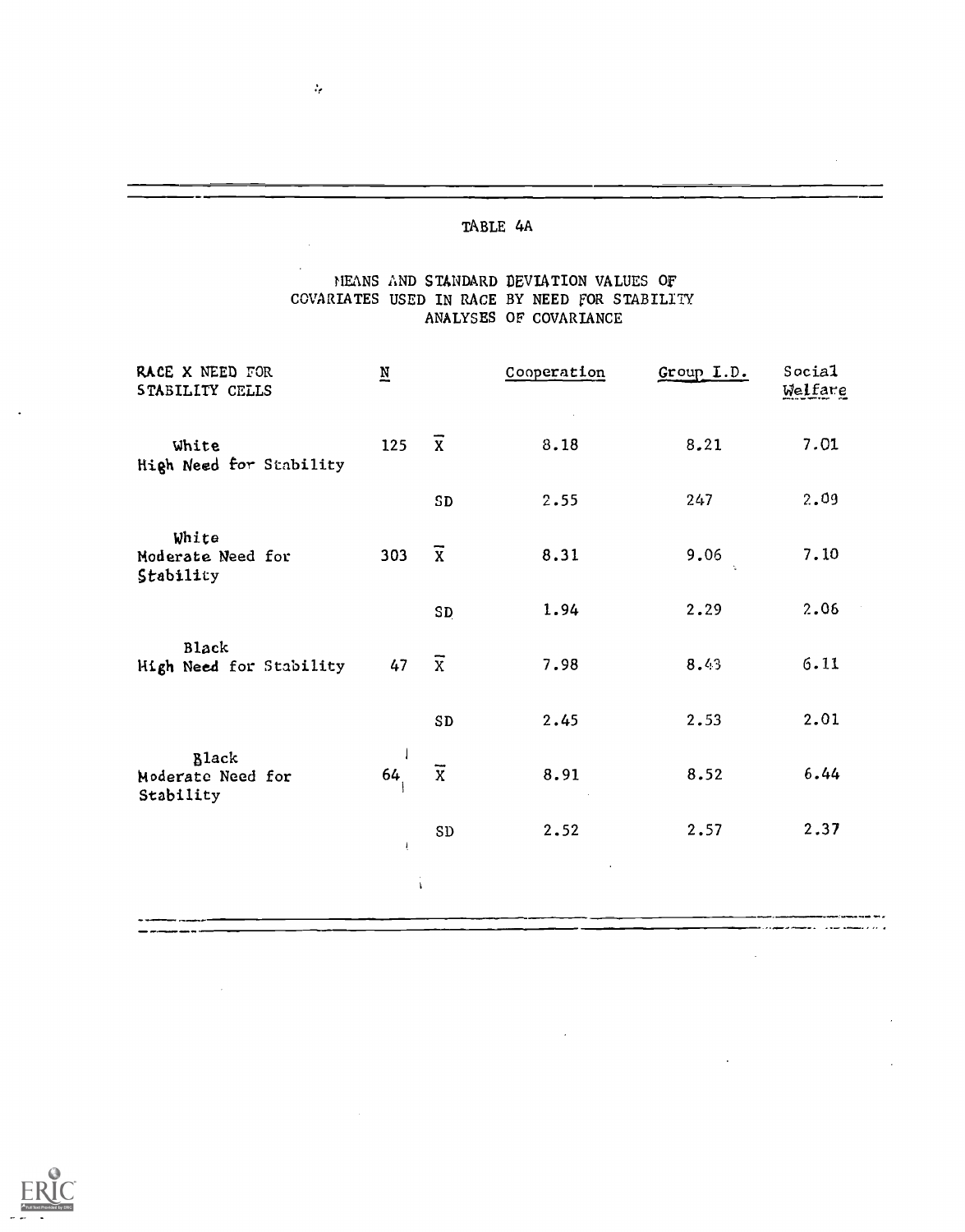### TABLE 4B

#### RACE BY NEED FOR STABILITY ANALYSIS OF COVARIANCE FOR ATTITUDES TOWARD DIRECT REFERENCE ADVERTISING

DEPENDENT VARIABLE: UNETHICAL<sup>1</sup>

A. Means2

|              |         | High               | Moderate           |
|--------------|---------|--------------------|--------------------|
|              |         | Need for Stability | Need for Stability |
|              | --      |                    |                    |
| WHITE        | X       | 8.10               | 8.65               |
|              | SD      | 2.66               | 2.57               |
|              | N.      | 125                | 303                |
| <b>BLACK</b> | --<br>X | 8.30               | 7.91               |
|              | SD      | 2.13               | 2.68               |
|              | N       | 47                 | 64                 |

B. Covariance Table

| SORUCE:          | $\underline{\mathbf{S}}$ | $\underline{\mathbf{DF}}$ | $\underline{MS}$ | £    | $\mathbf{P}$ |  |
|------------------|--------------------------|---------------------------|------------------|------|--------------|--|
| Regression       | 98.13                    | 3                         | 32.71            | 5.07 | .002         |  |
| Race             | 9.53                     | 1                         | 9.53             | 1.48 | ns           |  |
| Stability        | 7.38                     |                           | 7.38             | 1.15 | ns.          |  |
| Race X Stability | 11.34                    | 1                         | 11.34            | 1.76 | ns           |  |
| Error            | 3430.60                  | 532                       | 6.45             |      |              |  |

<sup>1</sup> See Table 4A for mean and SD values of covariates: Cooperation, Group I.D., Social Welfare.

2The lower the mean, the more unethical.

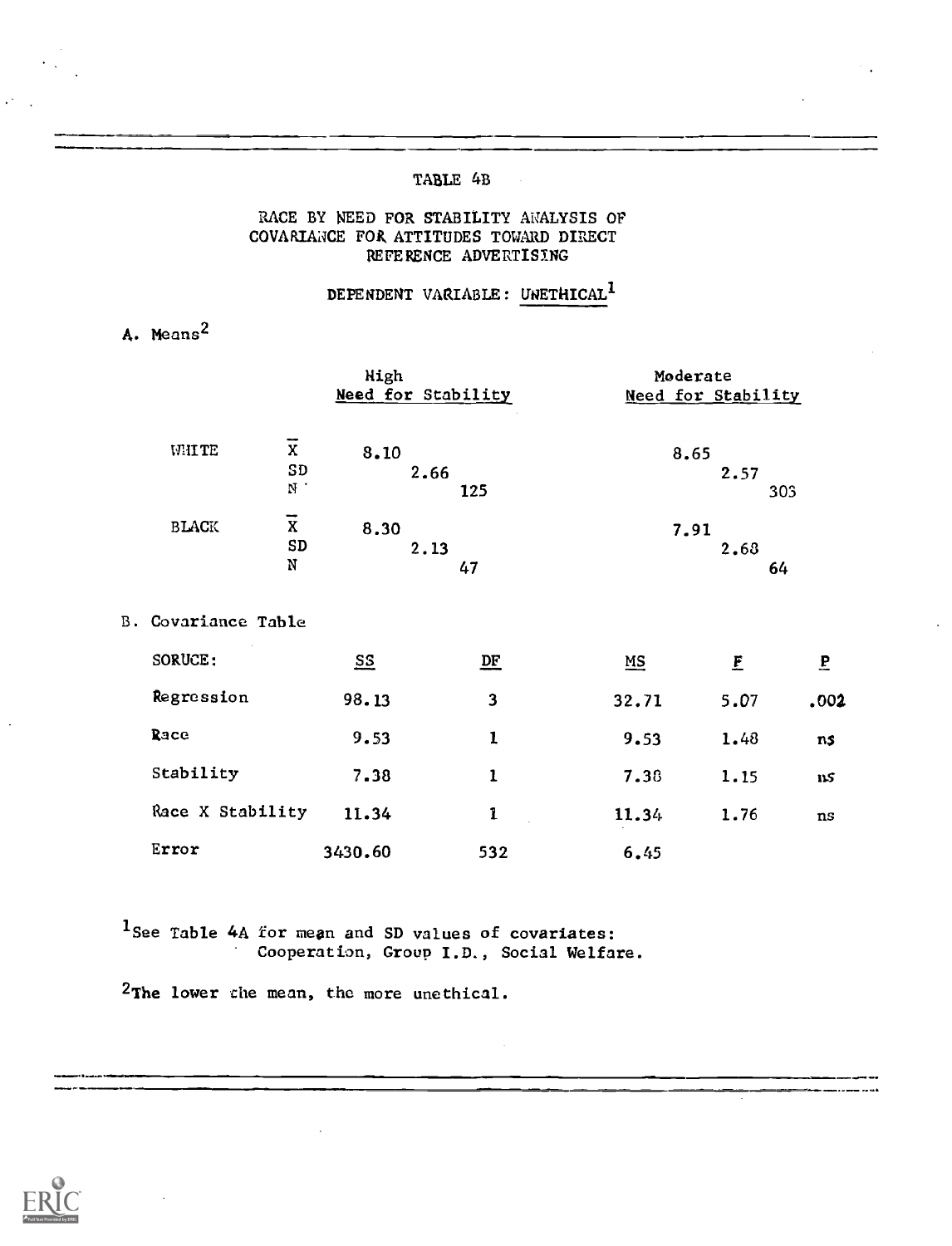### TABLE 4C

### RACE BY NEED FOR STABILITY ANALYSIS OF COVARIANCE FOR ATTITUDES TOWARD DIRECT REFERNCE ADVERTISING

### DEPENDENT VARIABLE: INFORMATIVE<sup>1</sup>

A. Means<sup>2</sup>

|                                           | High<br>Need for Stability |                        |                  | Moderate<br>Need for Stability                      |           |  |
|-------------------------------------------|----------------------------|------------------------|------------------|-----------------------------------------------------|-----------|--|
| $\overline{x}$<br>WHITE<br>SD<br>Ŋ        | 6.29                       | 1.91<br>125            |                  | 6,32.<br>1.75<br>303                                |           |  |
| $\overline{X}$<br><b>BLACK</b><br>SD<br>N | 4.83                       | v)<br>1.26<br>47       |                  | 5.41<br>1.71<br>64                                  |           |  |
| B. Covariance Table                       |                            |                        |                  |                                                     |           |  |
| SOURCE:                                   | $S_{\mathcal{S}}$          | $\overline{\text{DE}}$ | $\underline{MS}$ | $\overline{\mathbf{E}}$                             | $\vec{b}$ |  |
| Regression                                | 30.40                      | 3                      | 10.13            | 3.36<br>$\mathbf{r} = \mathbf{r} \times \mathbf{r}$ | .02       |  |
| Race                                      | 109.29                     | $\mathbf{1}$           | 109.29           | 36.26                                               | .001      |  |
| Stability                                 | .99                        | $\mathbf{I}$           | .99              | .33                                                 | ns        |  |
| Race X Stability                          | 5.92                       | $\mathbf{1}$           | 5.92             | 1.97                                                | ns        |  |
| Error                                     | 1603.25                    | 532                    | 3.01             |                                                     |           |  |

 $1$ See Table 4A for mean and SD values of covariates: Cooperation, Group I.D., Social Welfare.

2The lower the mean, the more informative.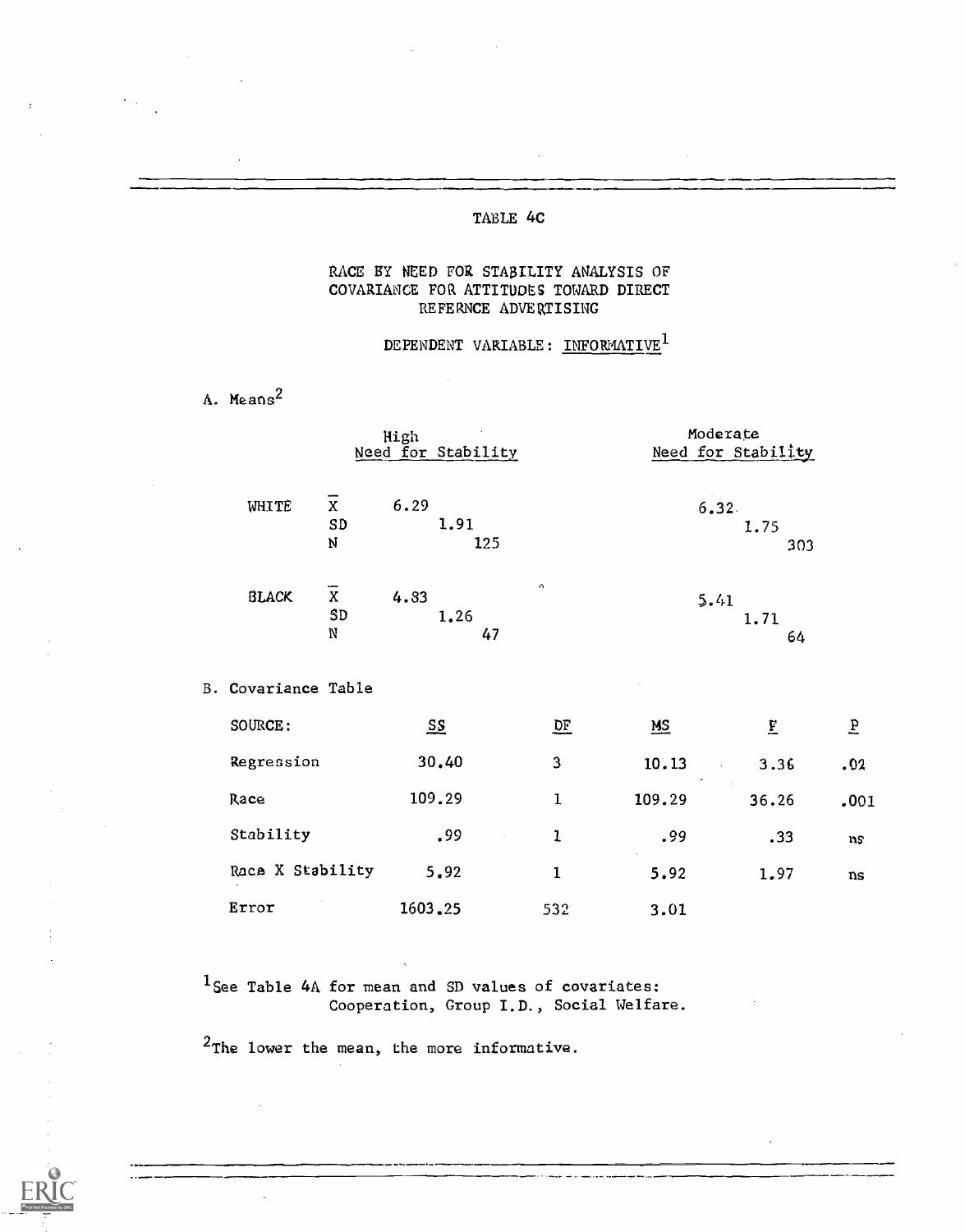### TABLE 4D

### RACE BY NEED FOR STABILITY ANALYSIS OF COVARIANCE FOR ATTITUDES TOWARD DIRECT REFERENCE ADVERTISING

# DEPENDENT VARIABLE:  ${\tt AFFECTIVE}^1$

A. Means2

|              |                           | High<br>Need for Stability | Moderate<br><b>Need for Stability</b>                       |
|--------------|---------------------------|----------------------------|-------------------------------------------------------------|
| WHITE        | --<br>х<br>SD<br>N        | 7.22<br>1.60<br>125        | 7.54<br>1.38<br>303<br>$\sim$<br>$\mathcal{L}^{\text{max}}$ |
| <b>BLACK</b> | $\overline{X}$<br>SĐ<br>N | 7.13<br>1.57<br>47         | 6.73<br>1.95<br>64                                          |

B. Covariance Table

 $\sigma_{\rm t}$ 

| SOURCE:           | <u>ss</u> | <u>DF</u> | $\underline{\mathbf{M}}$ | E     | P    |  |
|-------------------|-----------|-----------|--------------------------|-------|------|--|
| Regression        | 14.30     | 3         | 4.77                     | 2.06  | .10  |  |
| Race              | 24.35     |           | 24.35                    | 10.50 | .001 |  |
| Stability         | 1.38      | 1         | 1.38                     | .60   | ns   |  |
| Race X Stability. | 10.88     |           | 10.88                    | 4.69  | .03  |  |
| Error             | 1233.90   | 532       | 2.32                     |       |      |  |

لمسار المتماريف

سداد بالحاملة

 $1$  See Table 4A for mean and SD values of covariates: Cooperation, Group I.D., Social Welfare.

2The lower the mean, the more affective.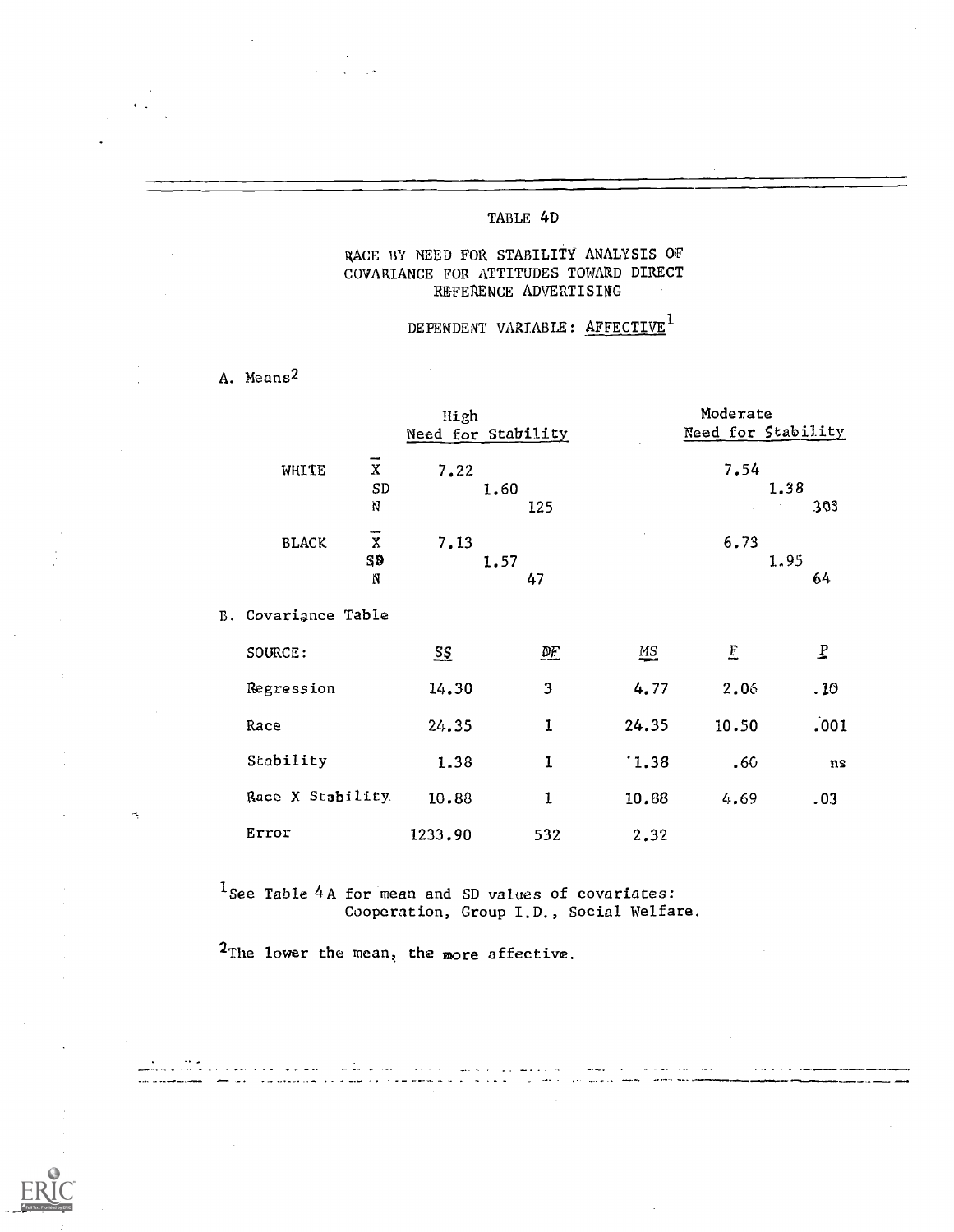#### TABLE 4E

### RACE BY NEED FOR STABILITY ANALYSIS OF COVARIANCE FOR ATTITUDES TOWARD DIRECT REFERENCE ADVERTISING

 $\ddot{\phantom{a}}$ 

## DEPENDENT VARIABLE: NEWS AND SPEECHES<sup>1</sup>

A. Means2

|                                                                   | High   | Need for Stability      |                  | Moderate<br>Need for Stability      |     |  |
|-------------------------------------------------------------------|--------|-------------------------|------------------|-------------------------------------|-----|--|
| $\overline{\mathbf{x}}$<br><b>WHITE</b><br><b>SD</b><br>${\bf N}$ | 2.62   | 1.10<br>1.25            |                  | 2.58<br>.99                         | 303 |  |
| -<br>$\mathbf{x}$<br><b>BLACK</b><br>SD<br>N                      | 2.47   | .98<br>47               |                  | 2.70<br>1.12                        | 64  |  |
| B. Covariance Table                                               |        |                         |                  |                                     |     |  |
| SOURCE:                                                           | $\S$   | $D_{E}$                 | $MS$             | £                                   | L   |  |
| Regression                                                        | 1.97   | $\overline{\mathbf{3}}$ | .66 <sup>°</sup> | .62                                 | ns  |  |
| Race                                                              | .10    | 1                       | . 10             | .09                                 | ns  |  |
| Stability<br>$\mathcal{L}^{\mathcal{L}}$                          | .04    | 1                       | .04              | 1.04                                | ns  |  |
| Race X Stability                                                  | 1.74   | $\mathbf{1}$            | 1.74             | 1.63<br>$\mathcal{L}_{\mathcal{A}}$ | ηs  |  |
| Error                                                             | 566.42 | 532                     | 1.07             |                                     |     |  |

1 See Table 4A for mean and SD values of covariates: Cooperation, Group I.D., Social Welfare.

2The lower the mean, the more attacks seen in news and speeches.

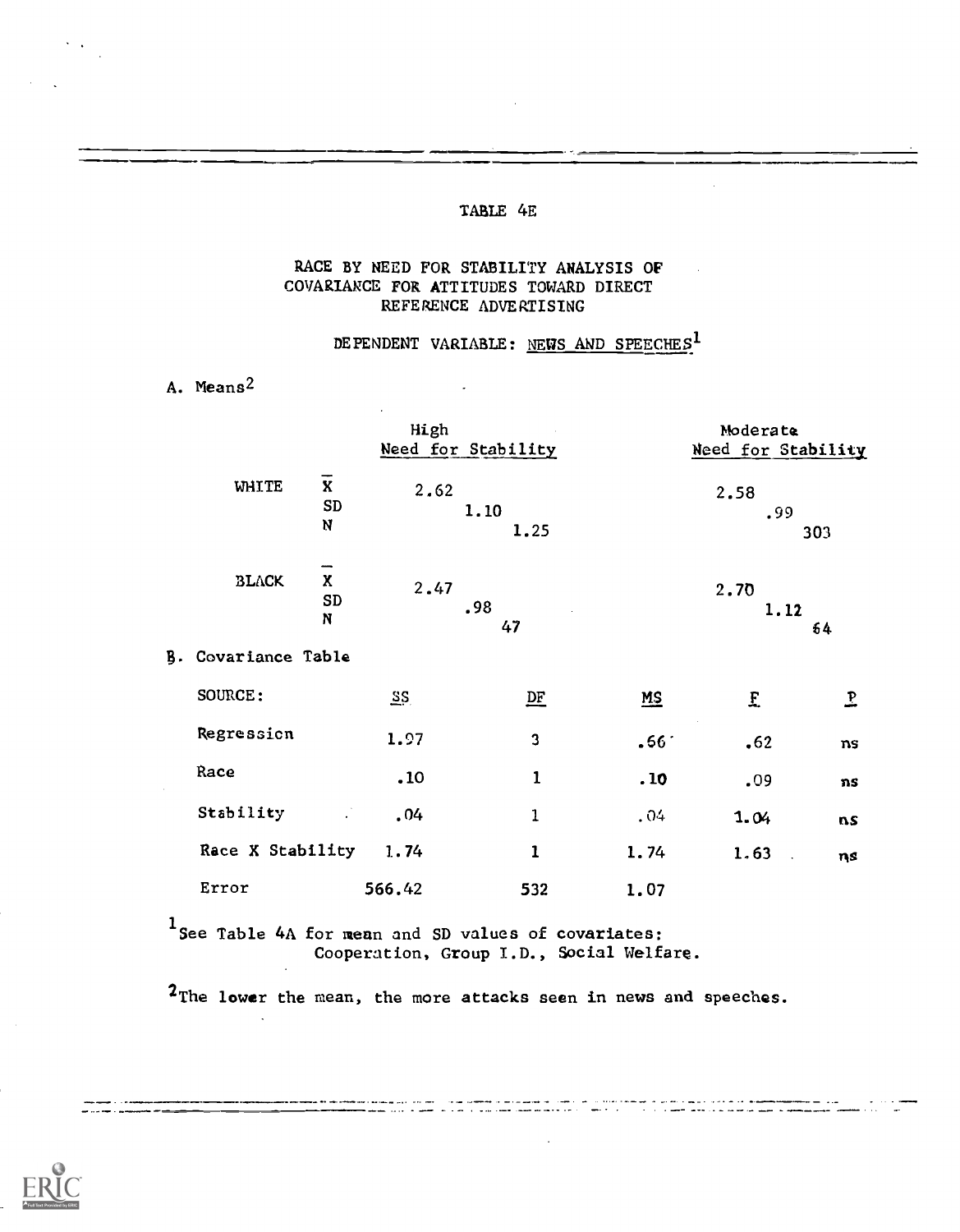### TABLE 4F

### RACE BY NEED FOR STABILITY ANALYSIS OF COVARIANCE FOR ATTITUDES TOWARD DIRECT REFERENCE ADVERTISING.

## DEPENDENT VARIABLE: PRODUCT ADVERTISING<sup>1</sup>

# A. Means<sup>2</sup>

|    |                                          |                   | High                    |               | Moderate           |      |  |  |
|----|------------------------------------------|-------------------|-------------------------|---------------|--------------------|------|--|--|
|    |                                          |                   | Need for Stability      |               | Need for Stability |      |  |  |
|    | $\overline{\textbf{x}}$<br>WHITE         | 3.55              |                         |               | 3.75               |      |  |  |
|    | ${\tt SD}$                               |                   | 1.03                    |               | .83                |      |  |  |
|    | ${\bf N}$                                |                   | 125                     |               | 303                |      |  |  |
|    | $\overline{x}$<br>$\operatorname{BIACK}$ | 3.28              |                         |               | 3:45               |      |  |  |
|    | SD                                       |                   | 1.02                    |               | 1.10               |      |  |  |
|    | N                                        |                   | 47                      |               | 64                 |      |  |  |
| ₿. | Covariance Table                         |                   |                         |               |                    |      |  |  |
|    | SOURCE:                                  | $S_{\frac{S}{2}}$ | $\overline{\text{DE}}$  | $MS$ $\qquad$ | $\mathbf{F}$       | Ϊ    |  |  |
|    | Regression                               | 4.78              | $\overline{\mathbf{3}}$ | 1.59          | 1.85               | 16   |  |  |
|    | Race                                     | 9.59              | $\mathbf{1}$            | 9.59          | 11.15              | .001 |  |  |
|    | Stability                                | 3.39              | $\mathbf{1}$            | 3.39          | 3.94               | .05  |  |  |
|    | Race x Stability.                        | .003              | $\mathbf{1}$            | .003          | .003               | TS.  |  |  |
|    | Exror                                    | 457.84            | 532                     | .86           |                    |      |  |  |

## $\frac{3}{4}$ The Table 4A for mean and SD values of covariates: Cooperation, Group I.D., Social Welfare.

 $\frac{2}{\pi}$  he lower the mean, the more favorable toward attacking product advertising.

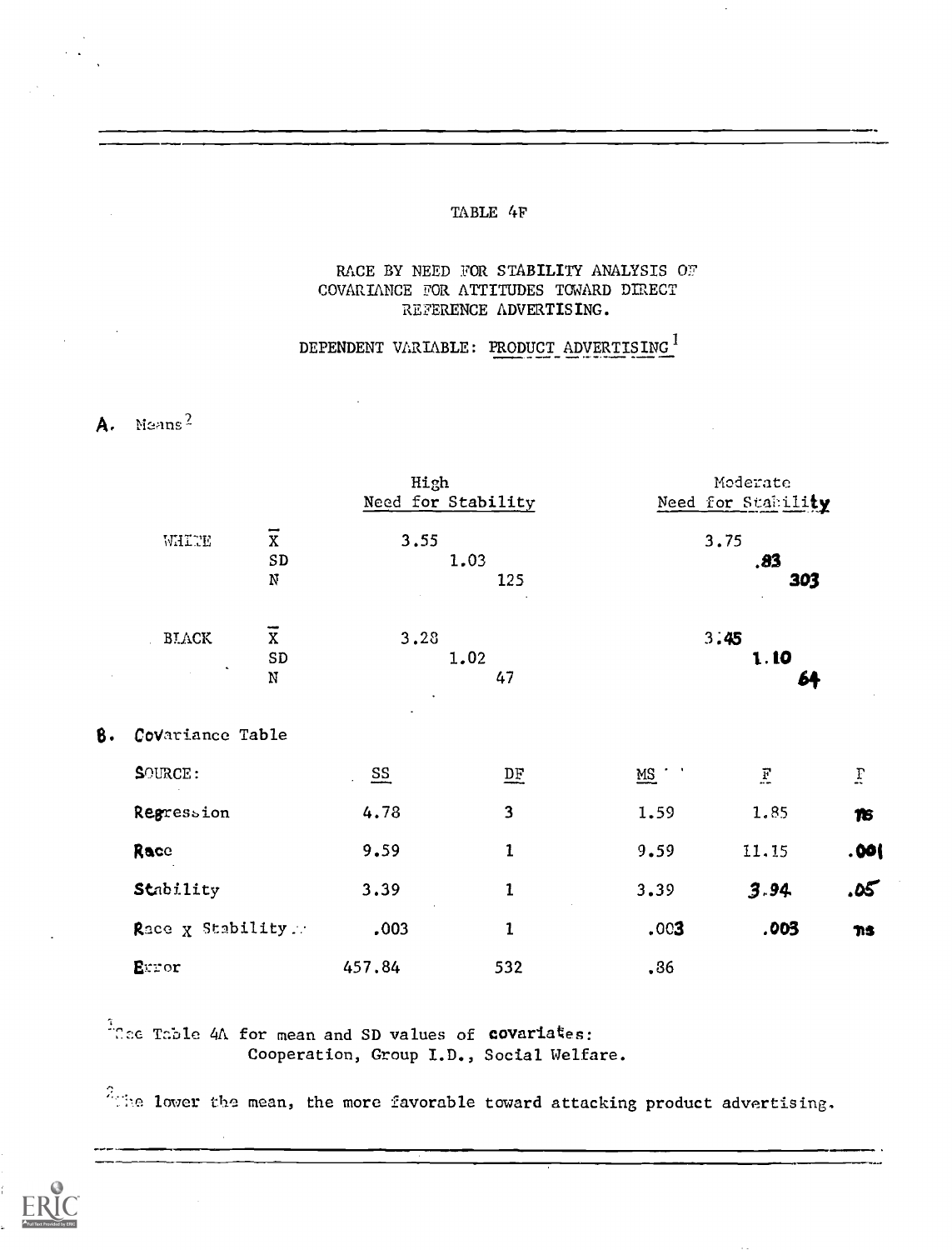### MEANS AND STANDARD DEVIATION VALUES OF COVARIATES USED IN RACE BY SOCIAL WELFARE ANALYSES OF COVARIANCE

 $\ddot{\phantom{0}}$ 

| RACE X SOCIAL<br><b>VELFARE CELLS</b> | $\frac{N}{2}$                                  | Cooperation  | Group I.D.   | Need for<br>Stebility |
|---------------------------------------|------------------------------------------------|--------------|--------------|-----------------------|
| White<br>High Social Welfare          | 176<br>X<br>SD                                 | 8.03<br>2.15 | 8.32<br>2.54 | 8.24<br>2.57          |
| White<br>Moderate Social<br>Welfare   | 252<br>$\overline{x}$<br>SD                    | 8.44<br>2.10 | 9.15<br>2.19 | 8.35<br>2.58          |
| <b>Black</b><br>High Social Welfare   | 20<br>$\bullet$<br>$\overline{X}$<br>SD        | 8.06<br>2,69 | 7.96<br>2.61 | 7.37<br>2.22          |
| Black<br>Moderate Social<br>Welfare   | $\mathbf{\mathcal{L}}$<br>$\overline{x}$<br>SD | 9.29<br>2.03 | 9.37<br>2.19 | 7.81<br>2.47          |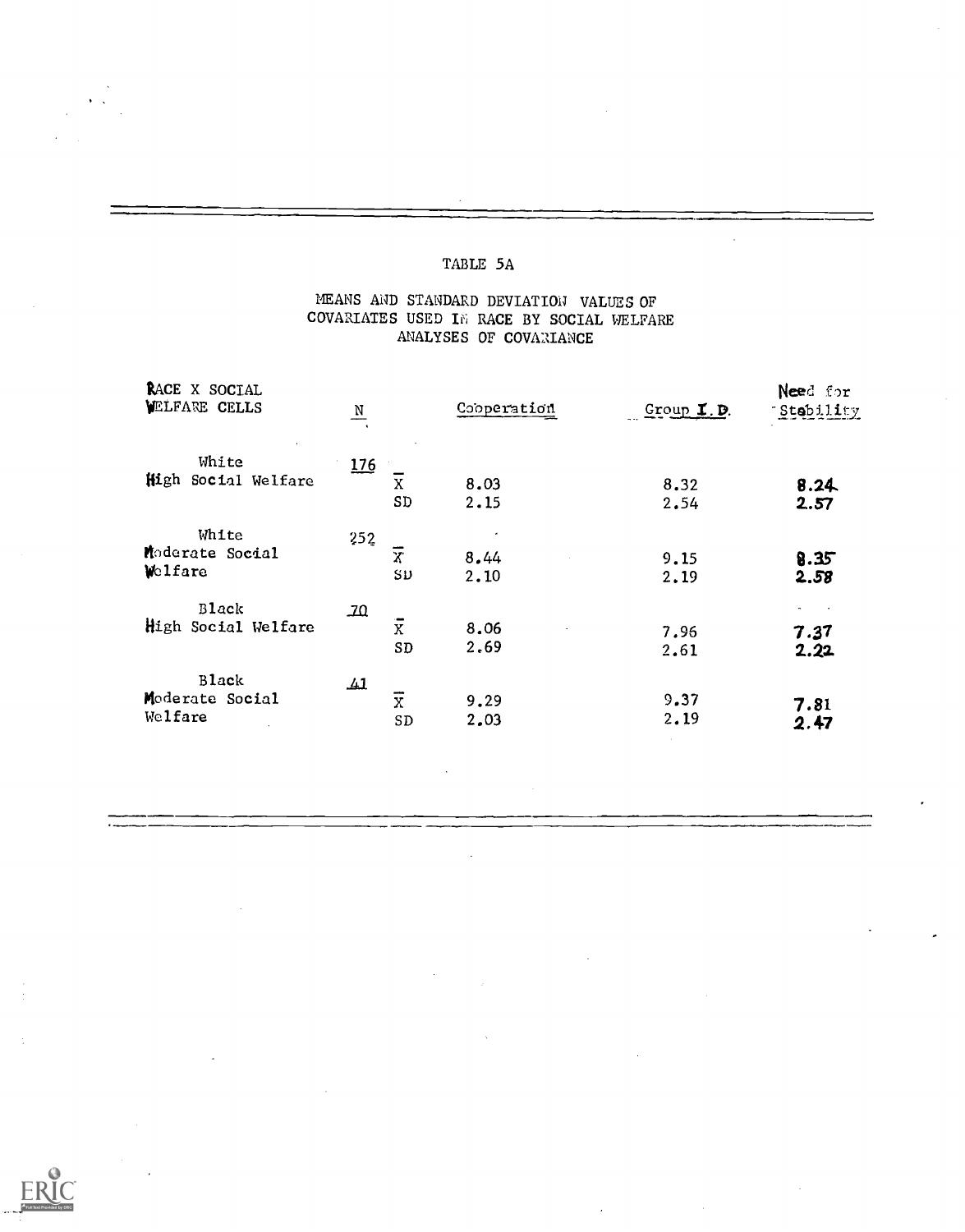### TABLE 5B

### RACE BY SOCIAL WELFARE ANALYSIS OF COVARIANCE FOR ATTITUDES TOWARD DIRECT REFERENCE ADVERTISING.

DEPENDENT VARIABLE: UNETHICAL<sup>1</sup>

A Means<sup>2</sup>

|              |                                 | High<br>Social Welfare         | Moderate<br>Social Walfare |
|--------------|---------------------------------|--------------------------------|----------------------------|
| <b>WHITE</b> | $\mathbf{\tilde{X}}$<br>SD<br>N | 8.43<br>2.62<br>176            | 8.54<br>2.60<br>252        |
| BLACK        | --<br>$\rm X$<br>SD<br>Ń        | 8.11<br>2.45<br>$\gamma$<br>70 | 8.00<br>2.51<br>4.1        |

**B.** Covariance Table

| SOURCE:               | $\underline{\mathsf{SS}}$ | <u>DF</u> | <b>MS</b> | E       | P    |
|-----------------------|---------------------------|-----------|-----------|---------|------|
| Regression            | 119.47                    | 3         | 39.83     | 6.16    | ,001 |
| Race                  | $-7.67$                   | 1         | 7.67      | 1.19    | ns   |
| Social Welfare        | $\cdot$ . 29              | 1.        | .29       | $.04 -$ | าาร  |
| Race X Social Welfare | 1.34                      | 1.        | 1.34      | .21     | ms   |
| Error                 | 3439.33                   | 532       | 6.47      |         |      |

1.See Table 5A for mean and SD values of covariates: Cooperation, Group I.D., Need for Stability.

2<sub>The</sub> lower the mean, the more unethical.

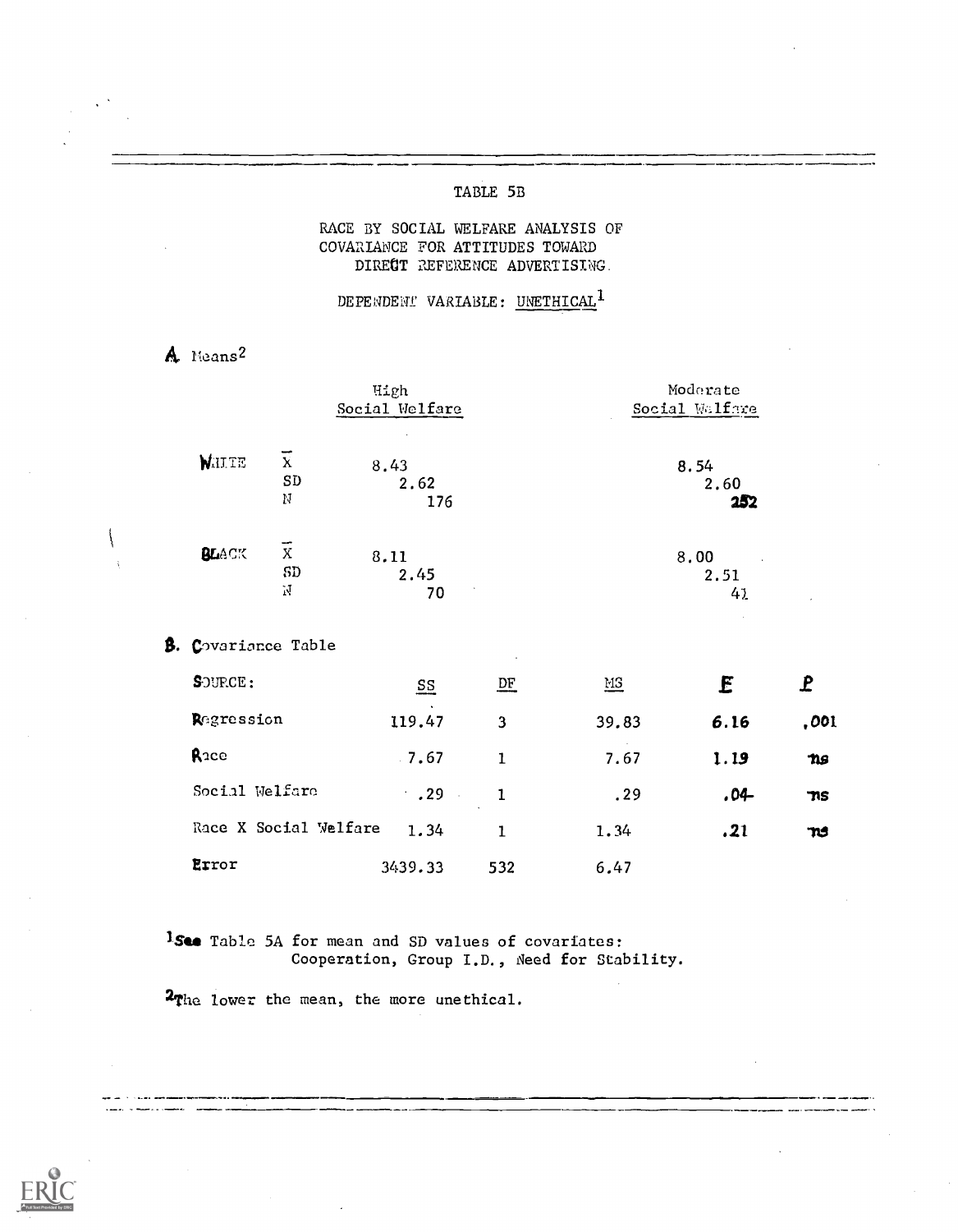### TABLE 5C

### RACE BY SOCIAL WELFARE ANALYSIS OF COVARIANCE FOR ATTITUDES TOWARD DIRECT REFERENCE ADVERTISING

### DEPENDENT VARIABLE: INFORMATIVE<sup>1</sup>

# A. Means<sup>2</sup>

|              |                                                                   | High<br>Social Welfare | Moderate<br>Social Welfare                |
|--------------|-------------------------------------------------------------------|------------------------|-------------------------------------------|
| WHITE        | $\bar{\textbf{X}}$<br>SD<br>$\overline{\mathcal{A}}$<br>$\bullet$ | 6.24<br>1.81<br>176    | 6.36<br>1.79<br>252                       |
| <b>BLACK</b> | --<br>X<br>SD<br>N                                                | 5.03<br>1.58<br>70     | 5.39<br>1,50<br>41<br>$\hat{\phantom{a}}$ |

#### 8. Covariance Table

| <b>S</b> OURCE:       | $rac{SS}{S}$ | 坚            | $\underline{\mathsf{MS}}$ | E      | E          |  |
|-----------------------|--------------|--------------|---------------------------|--------|------------|--|
| Regression            | 28.24        | 3<br>$\cdot$ | 9.41                      | 3.11   | .03        |  |
| Race                  | 111.57       |              | 111.57                    | 36.88  | .001       |  |
| Social Welfare        | .60          |              | .60                       | .20    | 7G         |  |
| Race X Social Welfare | .42          |              | .42                       | $.14-$ | <b>TAS</b> |  |
| Error                 | 1609.57      | 532          | 3.03                      |        |            |  |

سام معامل السام<br>الأحد للعمل الإسار

ISce Table 5A for mean and SD values of covariates: Cooperation, Group I.D., Need for Stability.

2Thc lower the mean, the more informative.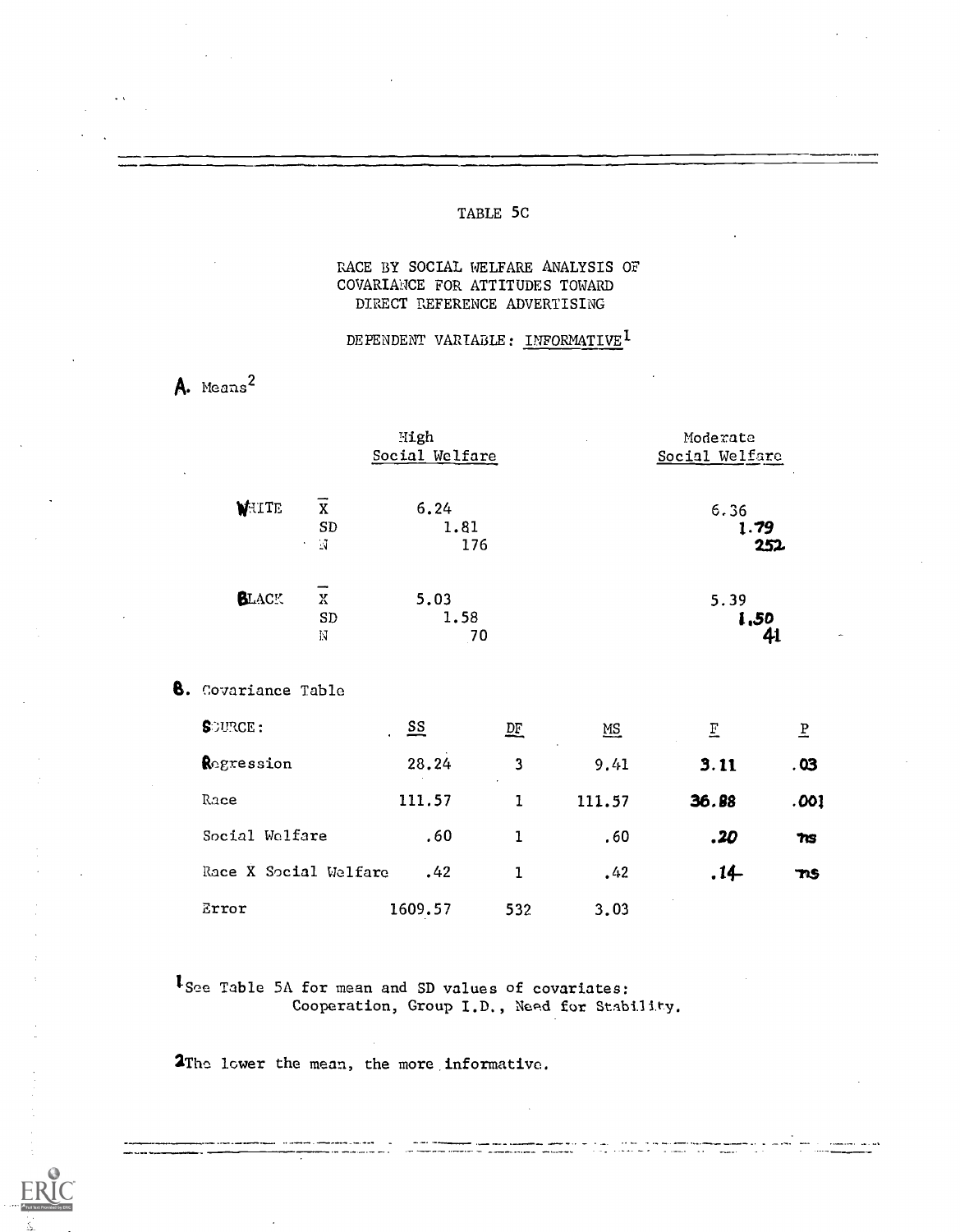### TABLE 5D

### RACE BY SOCIAL WELFARE ANALYSIS OF COVARIANCE FOR ATTITUDES TOWARD DIRECT REFERENCE ADVERTISING

### DEPENDENT VARIABLE: AFFECTIVE<sup>1</sup>

A. Means<sup>2</sup>

|                        |                                    | High<br>Social Welfare | Moderate<br>Social Welfare |
|------------------------|------------------------------------|------------------------|----------------------------|
| WHITE                  | $\overline{\mathrm{x}}$<br>SD<br>N | 7.50<br>1,44<br>176    | 7.41<br>1.47<br>252        |
| $\sim$<br><b>BLACK</b> | X<br>SD<br>71                      | 6.53<br>1.92<br>70     | 7.54<br>1,40<br>41         |

#### B. Covariance Table

| SOURCE:                     | $\overline{\mathbf{s}}$ | $\overline{D}E$ | MS    | E     | $\overline{E}$ |
|-----------------------------|-------------------------|-----------------|-------|-------|----------------|
| Regression                  | 11.95                   | 3               | 3.98  | 1.73  | $\eta s$       |
| Race                        | 23.86                   |                 | 23.86 | 10.39 | .001           |
| Social Welfare              | .46                     |                 | .46   | .20   | 706            |
| Race X Social Welfare 22.29 |                         |                 | 22.29 | 9.70  | .002           |
| Error                       | 1222.40                 | 532             | 2,30  |       |                |

 $\overline{\mathbf{S}}$ 

1See Table 5A for mean and SD values of covariates: Cooperation, Group I.D., Need for Stability.

2The lower the mean, the more affective.

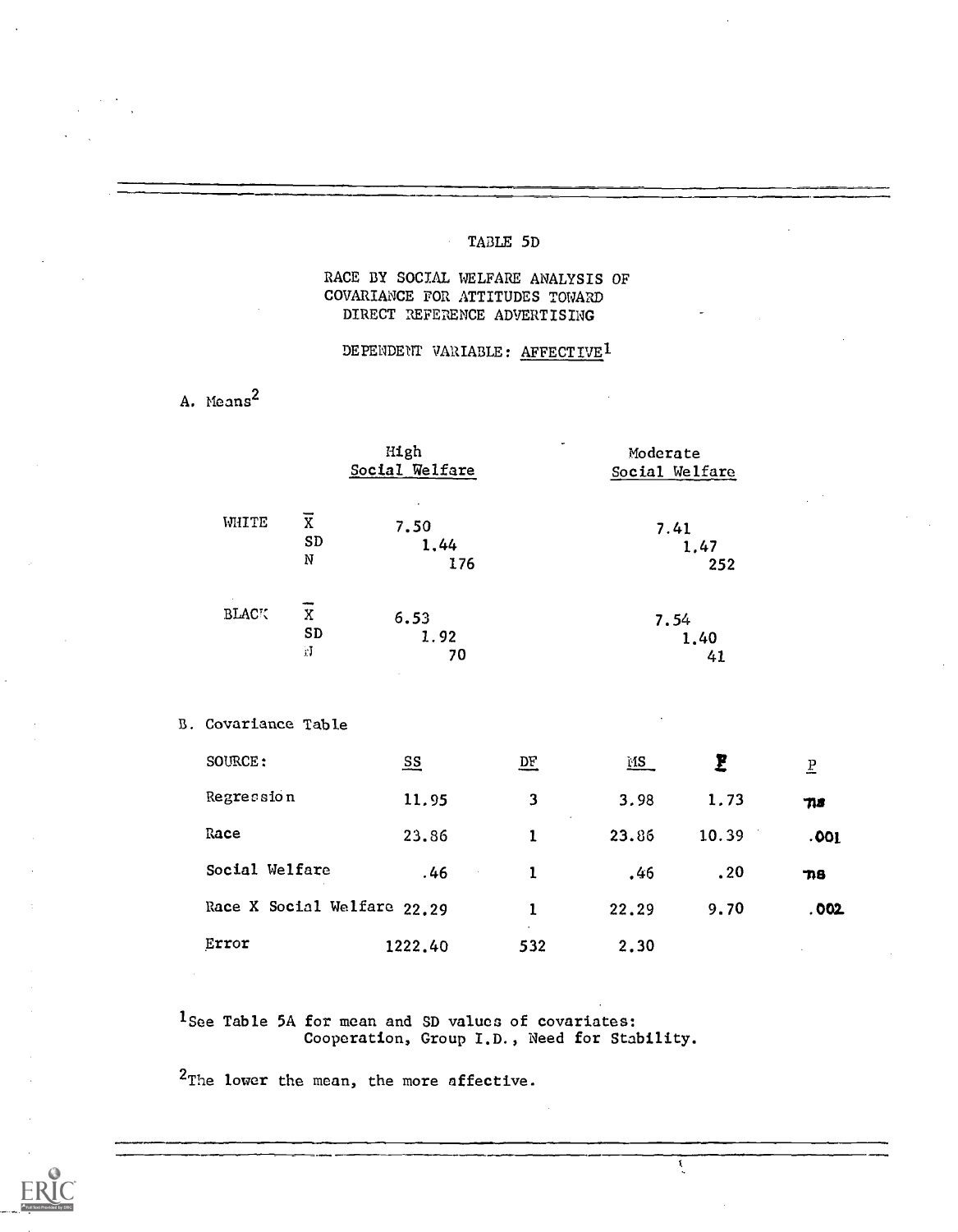### TABLE 5E

### RACE BY SOCIAL WELFARE ANALYSIS OF COVARIANCE FOR ATTITUDES TOWARD DIRECT REFERENCE ADVERTISING

DEPENDENT VARIABLE: NEWS AND SPEECHES<sup>1</sup>

A. means2

| High<br>Social Welfare     |                                                |                     | Moderate<br>Social Welfare |       |                    |                 |  |
|----------------------------|------------------------------------------------|---------------------|----------------------------|-------|--------------------|-----------------|--|
| WHITE                      | $\overline{x}$<br>${\tt SD}$<br>$\rm \ddot{N}$ | 2.62<br>1.06<br>176 |                            |       | 2.57<br>.99<br>252 |                 |  |
| <b>BLACK</b>               | $\overline{x}$<br>SD<br>N                      | 2.46<br>1.05<br>70  |                            |       | 2.85<br>1.06<br>41 |                 |  |
| <b>B.</b> Covariance Table |                                                |                     |                            |       |                    |                 |  |
| <b>SOURCE:</b>             |                                                | $\Sigma$            | $\mathbf{D}^{\mathbf{F}}$  | HS    | E<br>$\sim$        | $\mathbf{P}$    |  |
| Regression                 |                                                | 2.33                | $\overline{\mathbf{3}}$    | .73   | .73                | <b>ns</b>       |  |
| Race                       |                                                | .11                 | $\mathbf{1}$               | .11   | .10                | $\mathbf{ns}$   |  |
| Social Welfare             |                                                | $\therefore$ 13     | $\mathbf{1}$               | .13   | .12                | $\mathfrak{p}s$ |  |
|                            | Race X Social Welfare                          | 4.00                | $\mathbf{1}$               | 4.00' | 3.78               | .05             |  |
| Error                      |                                                | 563.37              | 532                        | 1.06  |                    |                 |  |

1<br>See Table 5A for mean and SD values of covariates: Cooperation, Group I.D., Need for Stability.

2The lower the mean, the more attacks seen in news and speeches.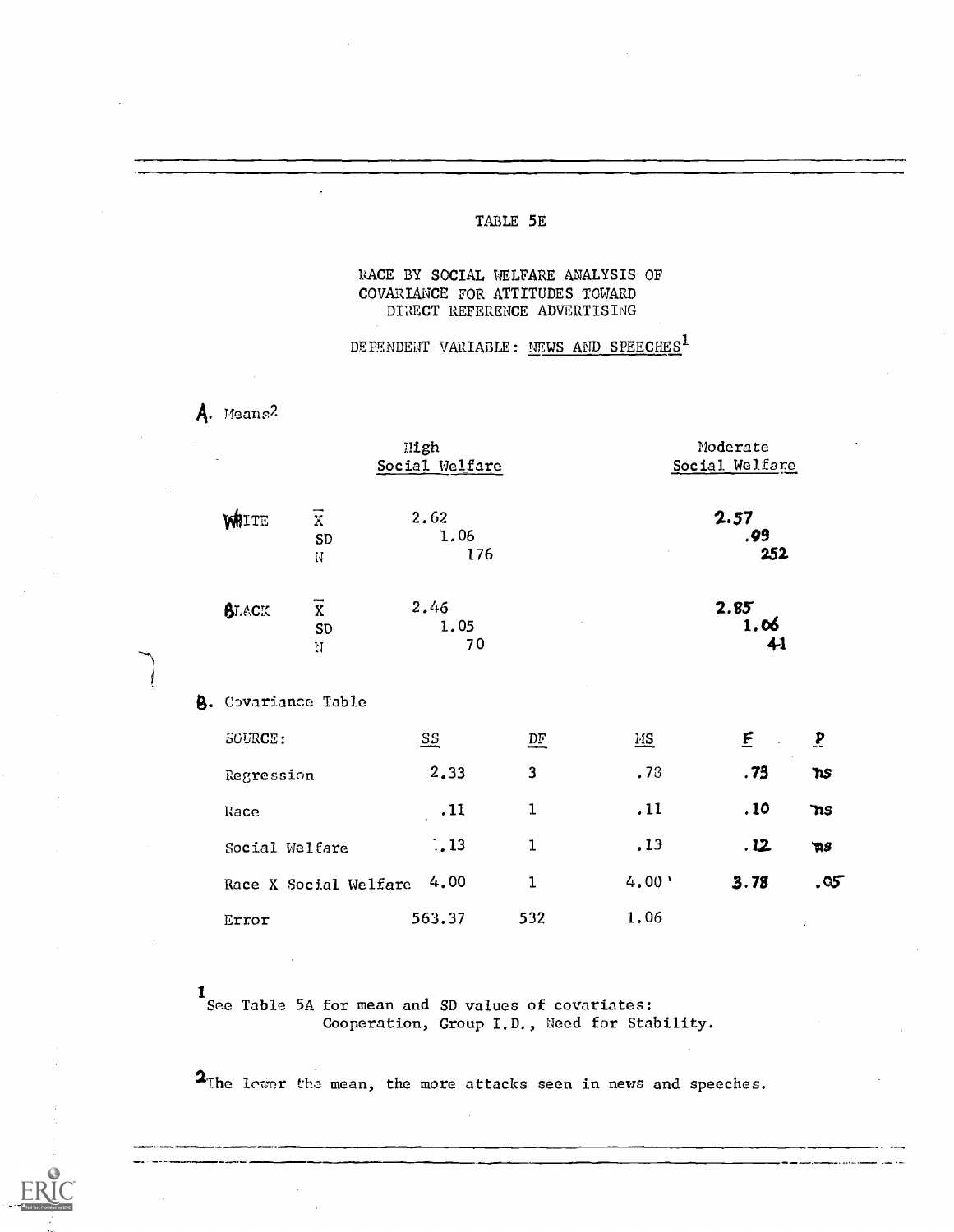### TABLE 5F

### RACE BY SOCIAL WELFARE ANALYSIS OF COVARIANCE FOR ATTITUDES TOWARD DIRECT REFERENCE ADVERTISING

## DEPENDENT VARIABLE: PRODUCT ADVERTISING<sup>1</sup>

A. Means<sup>2</sup>

|                            |                                                                  | High<br>Social Welfare |              |      | Moderate<br>Social Welfare     |                       |  |
|----------------------------|------------------------------------------------------------------|------------------------|--------------|------|--------------------------------|-----------------------|--|
| WHITE                      | $\mathbf X$<br>${\tt SD}$<br>$\rm N$                             | 3.75<br>.90<br>176     |              |      | 3.66<br>. 89<br>252            | $\mathbf{v}_{\rm ex}$ |  |
| $\operatorname{BLAC}$ .    | $\overline{\phantom{a}}$<br>$\mathbf X$<br>${\tt SD}$<br>$\rm N$ | 3.24<br>1.10<br>70     |              |      | 3.61<br>.97 <sub>•</sub><br>41 |                       |  |
| <b>B.</b> Covariance Table |                                                                  |                        |              |      |                                |                       |  |
| SOURCE:                    |                                                                  | $\underline{SS}$       | DE           | MS   | Ξ                              | $\mathbf{P}$          |  |
| Regression                 |                                                                  | 17.56                  | 3            | 5.86 | 7.00                           | .001                  |  |
| Race                       |                                                                  | 6.03                   | $\mathbf{1}$ | 6.03 | 7.21                           | ,007                  |  |
| Social Welfare             |                                                                  | .19                    | $\mathbf{I}$ | .19  | .23                            | n <sub>3</sub>        |  |
| Race X Social Welfare      |                                                                  | 3.57                   | $\mathbf 1$  | 3.57 | 4.27                           | -10.                  |  |
| Error                      |                                                                  | 445.03                 | 532          | .84  |                                |                       |  |

 $1$  See 5A for mean and SD values of covariates: Cooperation, Group I.D., Need for Stabilicy.

 $2<sub>T</sub>$  he lower the mean, the more favorable toward attacking product advertising.

الجامر ويساء ولاء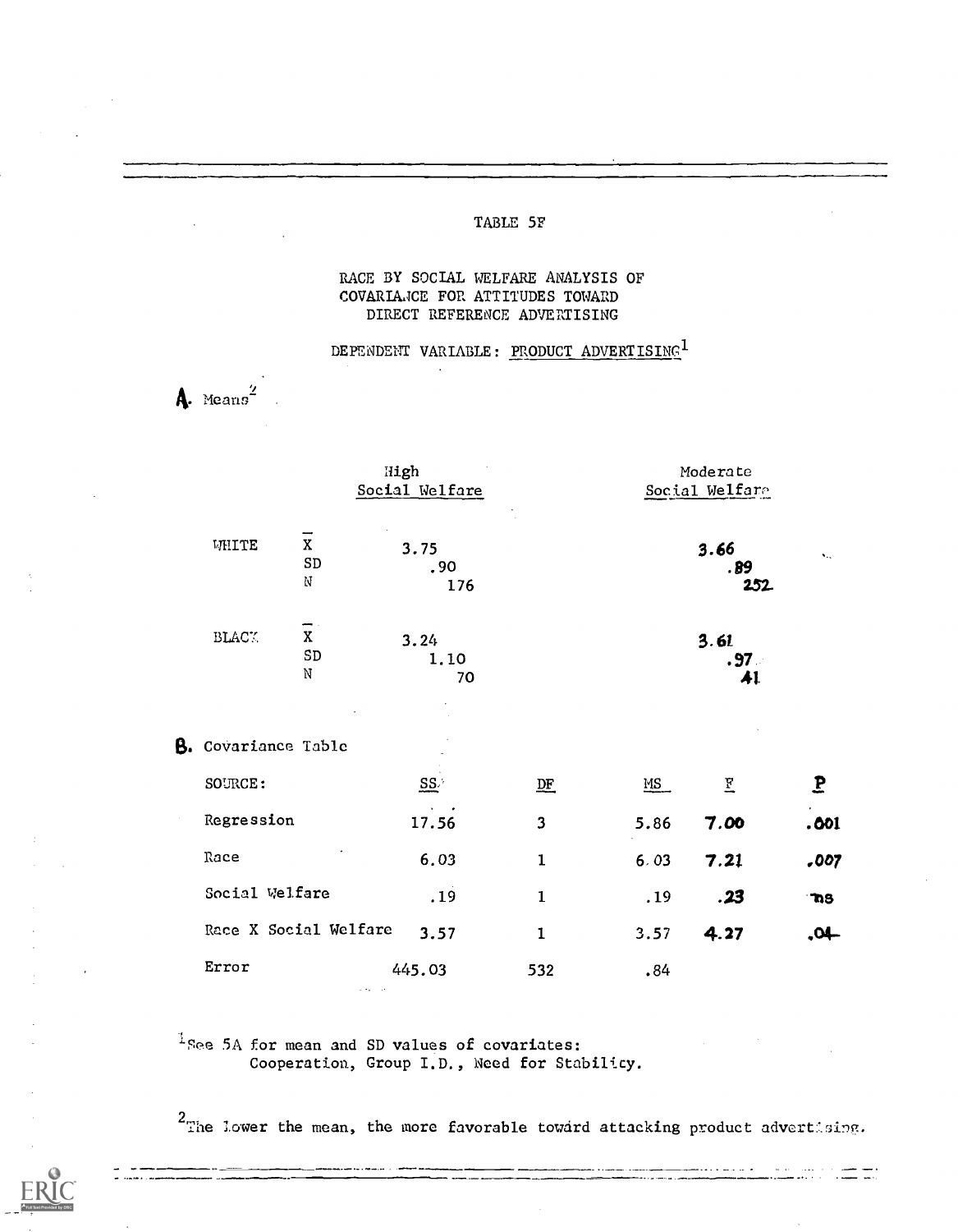### MEANS AND STANDARD DEVIATION VALUES OF COVARIATES USED IN RACE BY COOPERATION ANALYSES OF COVARIANCE

| RACE X COOPERATION<br><b>CELLS</b> | $\mathbf{N}$   |                | deed for Stability | Group I.D. | Social<br>Welfare |
|------------------------------------|----------------|----------------|--------------------|------------|-------------------|
| Wite                               | $\frac{98}{1}$ | $\overline{x}$ | 8.19               | 3,06       | 6.81              |
| High Cooperation                   |                | SD             | 2.70               | 2.49       | 2.14              |
| White                              | 330            | $\overline{x}$ | $-8.33$            | 9.03       | 7.15              |
| Mederate Cooperation               |                | <b>SD</b>      | 2.53               | 2.29       | 2.04              |
| Flack                              | $\frac{26}{5}$ | $\overline{x}$ | 6.50               | 7.81       | 5.23              |
| High Cooperation                   |                | <b>SD</b>      | 1.82               | 3.09       | $1.24 -$          |
| Black                              | 85             | X              | 7.85               | 8.68       | 6.62              |
| Moderate Cooperation               |                | SD             | 2.37               | 2.34       | 2.36              |

 $\gamma$ 

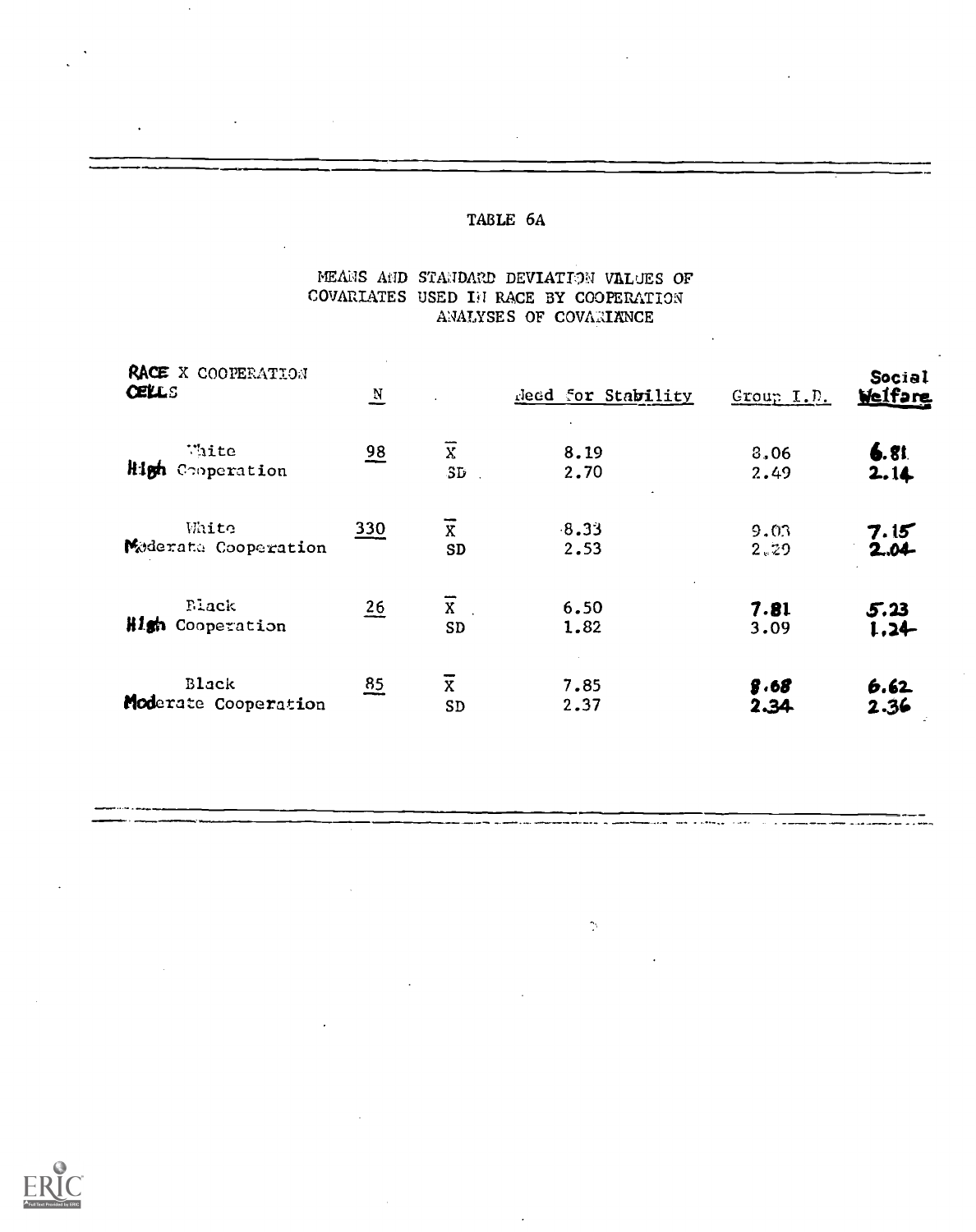#### TABLE 6B

### RACE BY COOPERATION ANALYSIS OF COVARIANCE FOR ATTITUDES TOWARD DIRECT REFERENCE ADVERTISING

DEPEUDEUT VARIABLE: UNETHICAL

A. Means<sup>2</sup>

|              |                                  | High<br>Cooperation | Moderate<br>Cooperation         |
|--------------|----------------------------------|---------------------|---------------------------------|
| WHITE        | ---<br>X<br>SD<br>N              | 8.61<br>2.86<br>98  | 8.46<br>2.53<br>τb.<br>330      |
| <b>BLACK</b> | $\overline{\text{x}}$<br>SD<br>4 | 8.15<br>2.78<br>26  | 3.05<br>2.37<br>85<br>$\bullet$ |

#### **A.** Covariance Table

| $S$ OURCE:            | $S_{\Sigma}$ | <u>DF</u>    | MS       | $\mathbf{F}$ | P             |
|-----------------------|--------------|--------------|----------|--------------|---------------|
| Regression            | 98.85        | $\mathbf{3}$ | 32.95    | 5.07         | .002.         |
| $\sim$<br><b>Race</b> | 9.15         | 1            | $9.15 -$ | 1.41         | $T =$         |
| Cooperation           | 9.51         | 1            | 9.51     | 1,46         | $\mathbf n$ s |
| Race X Cooperation    | .001         |              | .001     | .000         | TS.           |
| Error                 | 3459.43      | 532          | 6.50     |              |               |

<sup>1</sup>See Table 6A for mean and SD values of covariates: Heed for Stability, Group I.D., Social Welfare.

<sup>2</sup>The lower the mean, the more unethical.

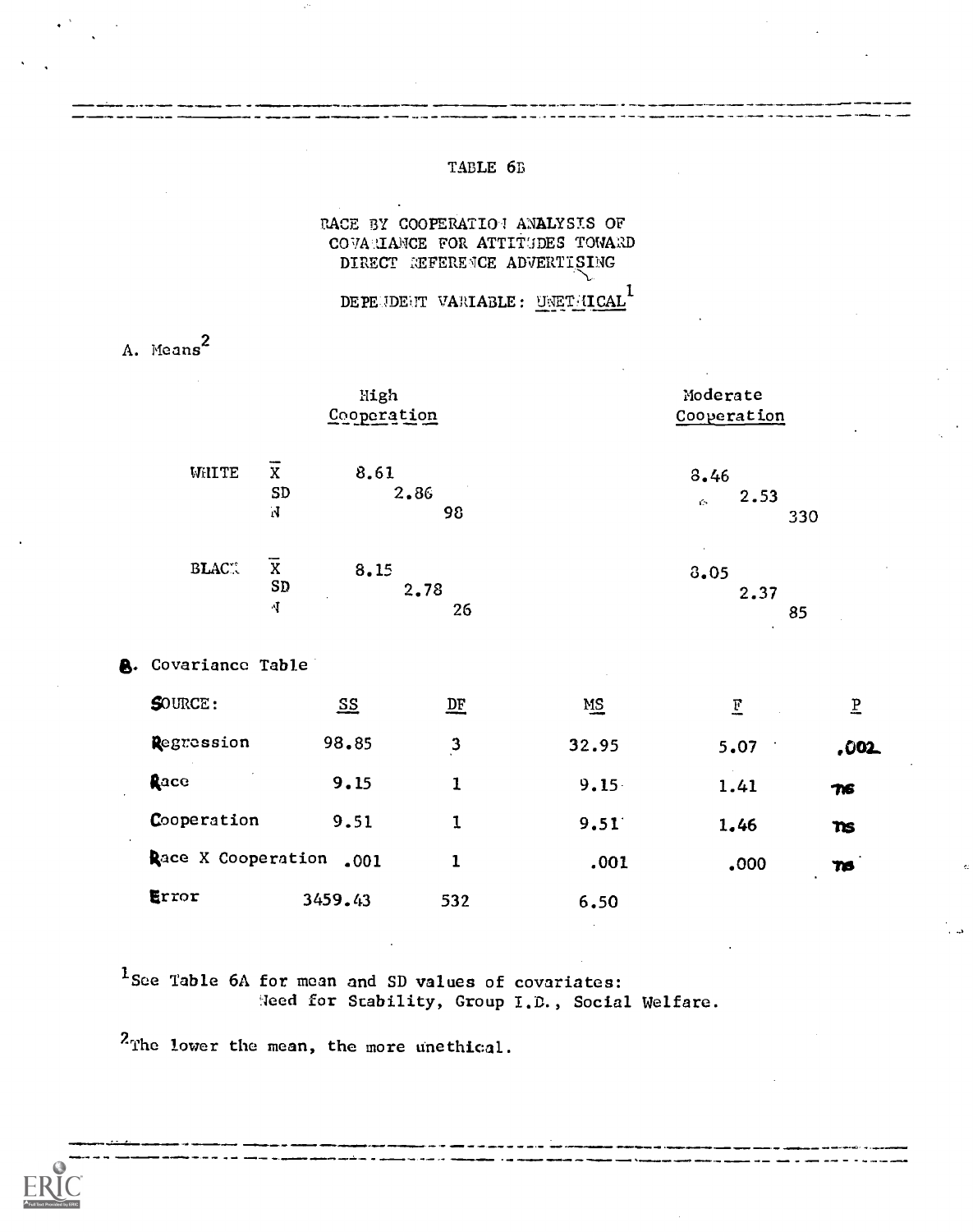### TABLE 6C

### RACE BY COOPERATION ANALYSIS OF COVARIANCE FOR ATTITUDES TOWARD DIRECT PEFERENCE ADVERTISING

DEPENDENT VARIABLE: INFORMATIVE<sup>1</sup>

 $\Lambda$ . Means<sup>2</sup>

 $\Gamma$  .

وسيسترون وسروين

----

. . .

|                                                    |         | High<br>Cooperation |        | Moderate<br>Cooperation |              |
|----------------------------------------------------|---------|---------------------|--------|-------------------------|--------------|
| $\overline{x}$<br>WHITE<br>${\tt SD}$<br>$\cdot$ J | 6.31    | 2.06<br>98          |        | 6.31<br>1.71            | 330          |
| $\rm X$<br><b>BLACK</b><br>SD<br>N.                | 4.42    | 1.14<br>26          |        | 5.39<br>1.60            | 85           |
| Covariance Table                                   |         |                     |        |                         |              |
| SOURCE:                                            | $S_{S}$ | $D_{\rm E}$         | $MS$   | F                       | $\mathbf{f}$ |
| Regression                                         | 17.35   | 3                   | 5.78   | 1.92                    | TIS          |
| Race                                               | 103.99  | $\mathbf 1$         | 103.99 | 34.43                   | .001         |
| Cooperation                                        | 1.50    | $\mathbf{1}$        | 1.50   | -50                     | TIS          |
| Race Y Cooperation                                 | 13.65   | $\mathbf{1}$        | 13.65  | 4.52                    | .03          |
| Error                                              | 1606.85 | 532                 | 3.02   |                         |              |

 $1$  Sce Table 6A for mean and SD values of covariates: Need for Stability, Group I.D., Social Welfare.

المستقلب المسابقين والدائد

.<br>La provincia de la componentación de la provincia de la provincia de la provincia de la provincia de la provin

مرعوبك كالمنفاذ كتفت

2The lower the mean, the more informative.

and the state

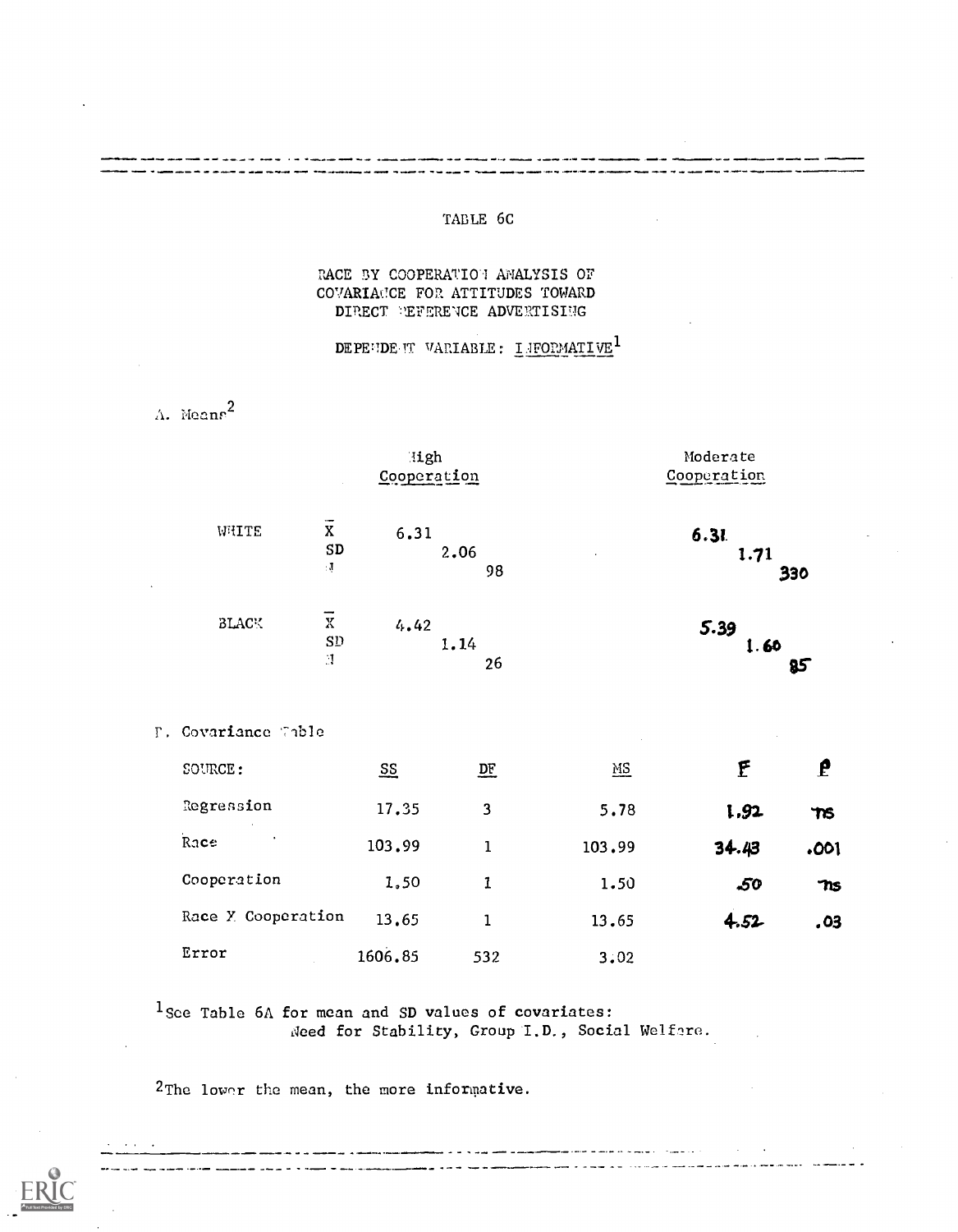### TABLE 6D

#### RACE BY COOPERATION ANALYSIS OF COVARIANCE FOR ATTITUDES TOWARD DIRECT REFERENCE ADVERTISLAG

### DEPE4DEAT VARIABLE: AFFECTIVE<sup>1</sup>

 $\mathsf A$  Means<sup>2</sup>

 $\mathcal{L}^{\mathcal{L}}$ 

|    |                         |                                               | High<br>Cooperation       |              |       | Moderate<br>Cooperation |                |
|----|-------------------------|-----------------------------------------------|---------------------------|--------------|-------|-------------------------|----------------|
|    | <b>WHITE</b>            | $\tilde{\mathbf{x}}$<br>SD<br>V               | 7.33<br>1.72<br>98        |              |       | 7.48<br>1.37<br>330     |                |
|    | BLACK                   | $\overline{\mathrm{x}}$<br>SD<br>$\mathbf{N}$ | 6.19<br>2.50<br>26        |              |       | 7.12<br>1.48<br>85      |                |
| В. | Covariance Table        |                                               |                           |              |       |                         |                |
|    | <b>SOURCE:</b>          |                                               | $\underline{\mathbf{SS}}$ | $D_{\rm E}$  | MS    | <u>e</u>                | $\overline{P}$ |
|    | Regression              | $\sim 10$                                     | 7.60                      | 3            | 2.53  | 1.09                    | <b>TIS</b>     |
|    | Race                    |                                               | 22.36                     | $\mathbf 1$  | 22,26 | 9.63                    | $.002 -$       |
|    | Cooperation             |                                               | 6.36                      | $\mathbf{I}$ | 6.36  | 2.71                    | .10            |
|    | Race X Cooperation 8.82 |                                               |                           | $\mathbf{I}$ | 8.82  | 3.80                    | ,02            |
|    | Error                   |                                               | 1238.16                   | 532          | 2.32  |                         |                |
|    |                         |                                               |                           |              |       |                         |                |

'See Table 6A for mean and SD values of covariates: Need for Stability, Group I.D., Social Welfare.

2The lower the mean, the more affective.

 $\frac{1}{\pi}$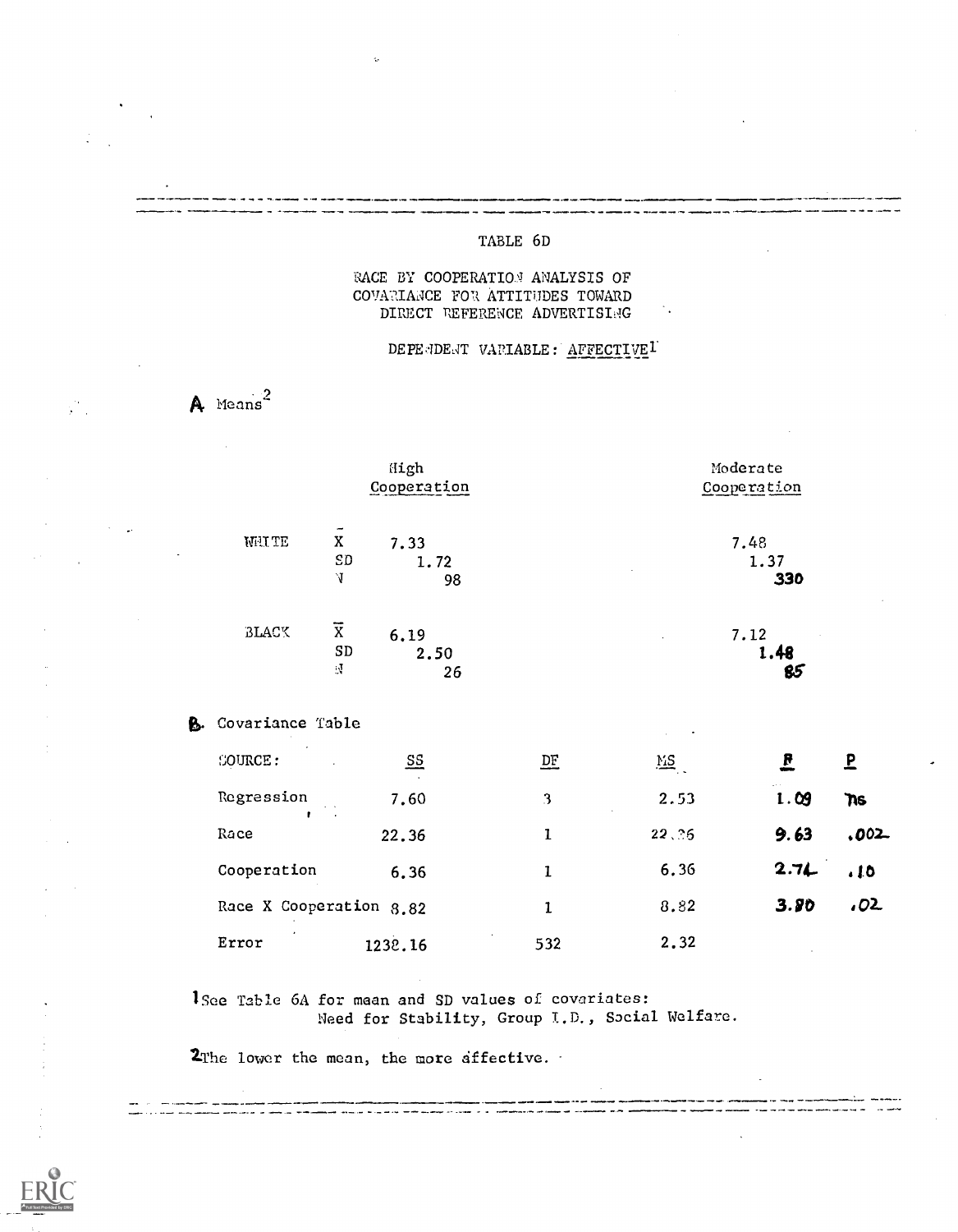### TABLE 6E

#### RACE BY COOPERATION ANALYSIS OF COVARIANCE FOR ATTITUDED TOWARD DIRECT REFERENCE ADVERTISING

## DEPE OF T VARIABLE: NEWS AND SPEECHES<sup>1</sup>

A. Means<sup>2</sup>

 $\mathcal{A}_1$ 

|              |           | High           | Moderate       |
|--------------|-----------|----------------|----------------|
|              |           | Cooperation    | Cooperation    |
| WHITE        | X         | 2.71           | 2.56<br>$\sim$ |
|              | <b>SD</b> | 1.20           | .96            |
|              | N         | 98             | 330            |
| <b>BLACY</b> | X         | $\sim$<br>2.39 | $\sim$<br>2.67 |
|              | SD        | 1.13           | 1.04           |
|              | N         | 26             | 85             |

### B. Covariance Table

| <b>SOURCE :</b>         | $\underline{\mathbf{ss}}$ | $\overline{\text{DE}}$ | $\underline{\mathbb{MS}}$ | E    | $\overline{b}$ |                   |
|-------------------------|---------------------------|------------------------|---------------------------|------|----------------|-------------------|
| Regression              | 2.67<br>$\mathbf{r}$      | 3                      | .89                       | .84  | 719            |                   |
| Race                    | $\sim$ $\sim$<br>.14      |                        | .14                       | .13  | 718            | $\sim$<br>$\cdot$ |
| Cooperation             | .84                       |                        | .84                       | .79  | <b>Ths</b>     |                   |
| Race X Cooperation 2.65 |                           |                        | 2.65                      | 2.50 | $\mathbf{n}$ s |                   |
| Error                   | 563.78                    | 532                    | 1.06                      |      |                |                   |

<sup>1</sup> See Table 6A for mean and SD values of covariates: Need for Stability, Group I.D., Social Welfare.

<sup>2</sup>The lower the mean, the more attacks seen in news and speeches.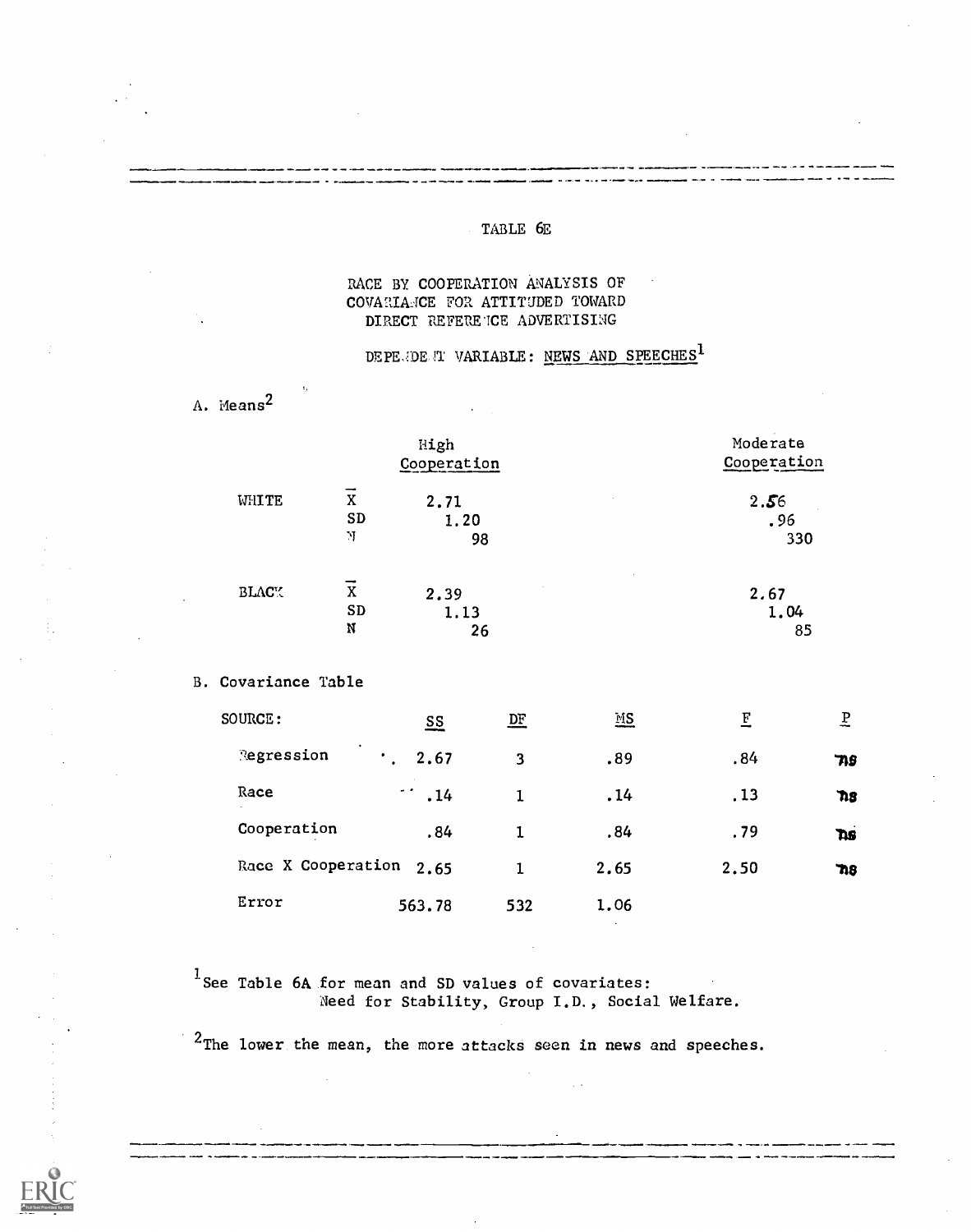### TABLE 6F

### RACE BY COOPERATION ANALYSIS OF COVARIANCE FOR ATTITUDES TOWARD DIRECT REFERENCE ADVERTISING

## DEPENDENT VARIABLE: PRODUCT ADVERTISING<sup>1</sup>

 $\cdot$  A. Means<sup>2</sup>

| High<br>$\mathcal{L}$ |           |             | Moderate    |  |  |
|-----------------------|-----------|-------------|-------------|--|--|
|                       |           | Cooperation | Cooperation |  |  |
| WHITE                 | X         | 3.81        | 3.66        |  |  |
|                       | <b>SD</b> | 1,01        | . 86        |  |  |
|                       | N         | 98          | 330         |  |  |
| <b>BLACK</b>          | X         | 3,00        | 3.49        |  |  |
|                       | SD        | 1.13        | 1.02        |  |  |
|                       | N         | 26          | 85          |  |  |

### B. Covariance Table

| <b>SOURCE</b>           | $\underline{\mathsf{SS}}$ | <u>DF</u> | <u>ИS</u> | E    | $\mathbf{P}$ |
|-------------------------|---------------------------|-----------|-----------|------|--------------|
| Regression              | <b>R</b><br>18.26         | 3         | 6.09      | 7.32 | , OOL        |
| $\sim$ $\sim$<br>Race   | 6.77                      |           | 6.77      | 8.15 | .004         |
| Cooperation             | .19                       |           | .19       | .23  | tis          |
| Race X Cooperation 5.57 |                           | 1         | 5.57      | 6.70 | .01          |
| Error                   | 442.30                    | 532       | .83       |      |              |

 $1$ Coe Table 6A for mean and SD values of covariates: Need for Stability, Group I.D., Social Welfare.  $\mathbf{L}$ 

 $z_{\text{The lower}}$  the mean, the more favorable toward attacking product above the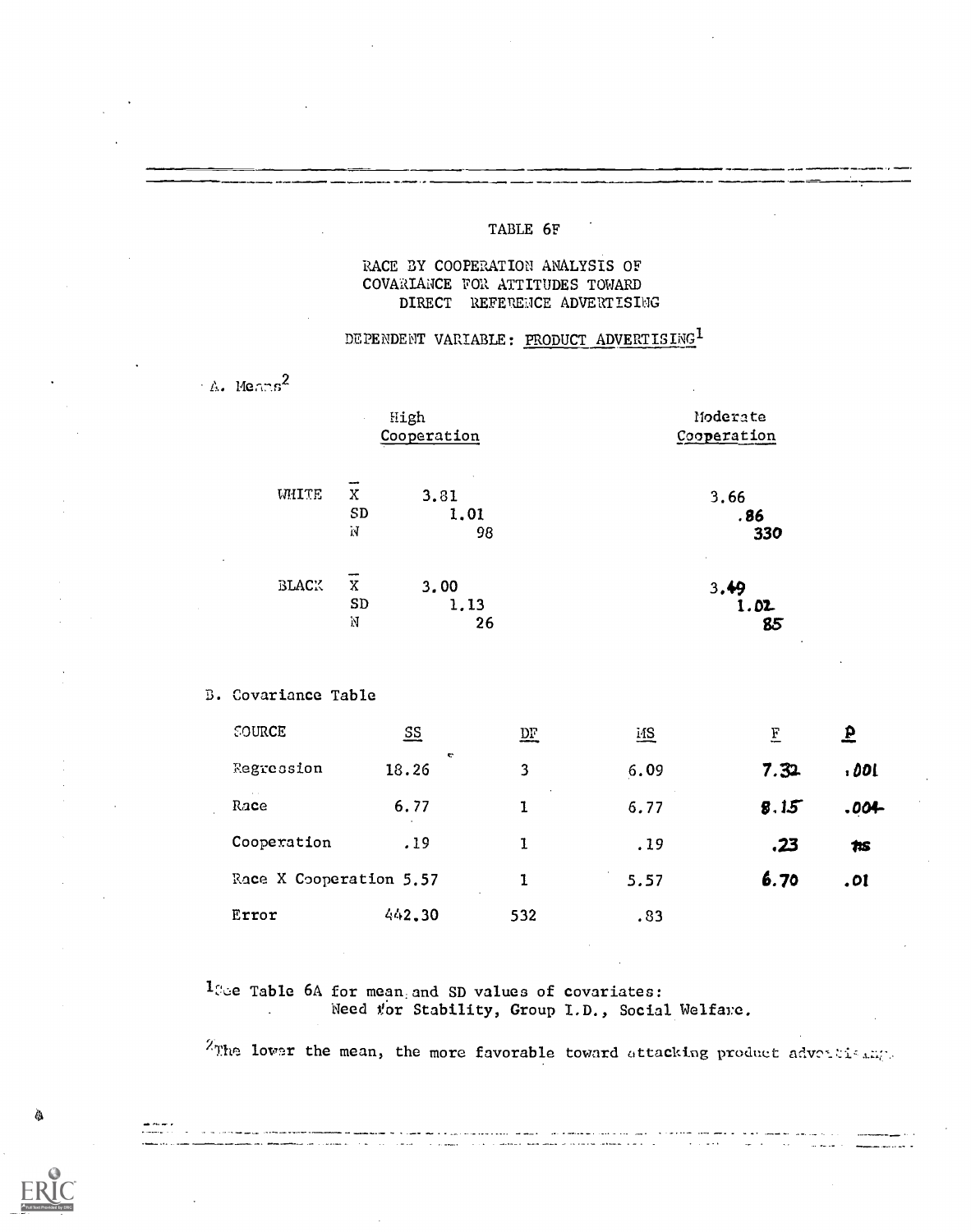## APPENDIX A

 $\lambda$ 

## Tables for

## Race By Socioeconomic Status (SES)

÷.

## Analysis of Covariance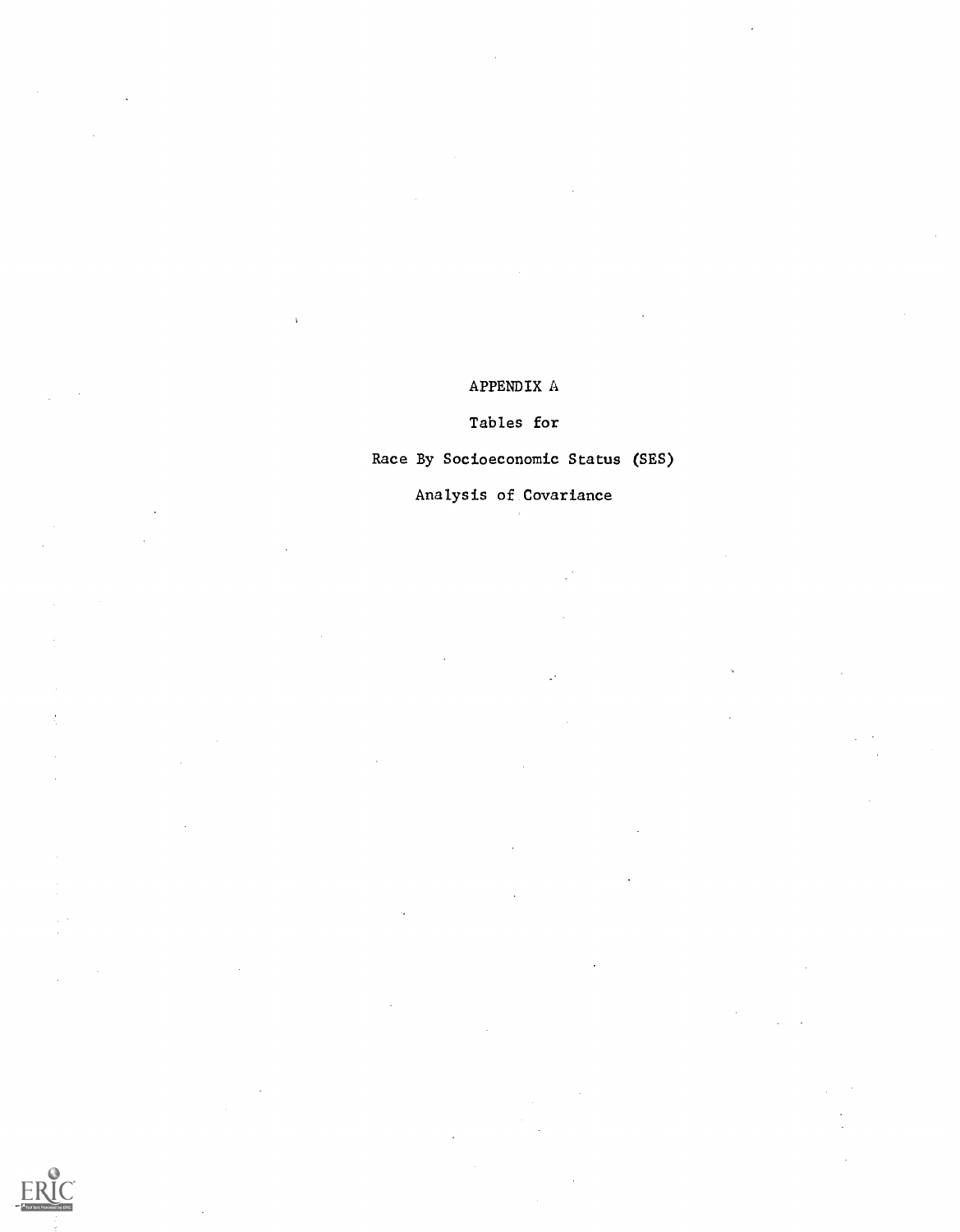### MEANS AND STANDARD DEVIATION VALUES OF COVARIATES USED IN RACE BY SOCIOECONOMIC STATUS (SES) ANAYLSES OF COVARIANCE.

| RACE X SEG CELLS                              | $\underline{\texttt{N}}$ |                | Need for<br>Stability | Social<br>Welfare | Cooperation          | Group<br><u>I. p.</u> |
|-----------------------------------------------|--------------------------|----------------|-----------------------|-------------------|----------------------|-----------------------|
| White                                         | 234                      | $\overline{x}$ | $8.72 -$              | 7.02              | 8.12                 | 8.75                  |
| Middle Class                                  |                          | SD             | 2.55                  | 2.04              | 2.07                 | 2.35                  |
| White<br>Lower Class                          | 191                      | $\overline{x}$ | 7.83                  | 7.08              | 8.45                 | 8.85                  |
|                                               |                          | SD             | 2.52                  | 2.08              | 2.21                 | 2.40                  |
| B <sup>2</sup> 22k<br>Middle Class            | $\frac{30}{1}$           | $\overline{x}$ | 8.27                  | 6.83              | 8.80                 | 8.67                  |
|                                               |                          | SD             | 2.29                  | 2.23              | $\eta\gamma$<br>2.09 | 2.01                  |
| $\ddot{\phantom{0}}$<br>Black:<br>Lower Class | $\frac{81}{1}$           | $\overline{x}$ | 7.26                  | 6.10              | 8.41                 | 8.41                  |
|                                               |                          | ${\bf SD}$     | 2.28                  | 2.20              | 2.57                 | 2.72                  |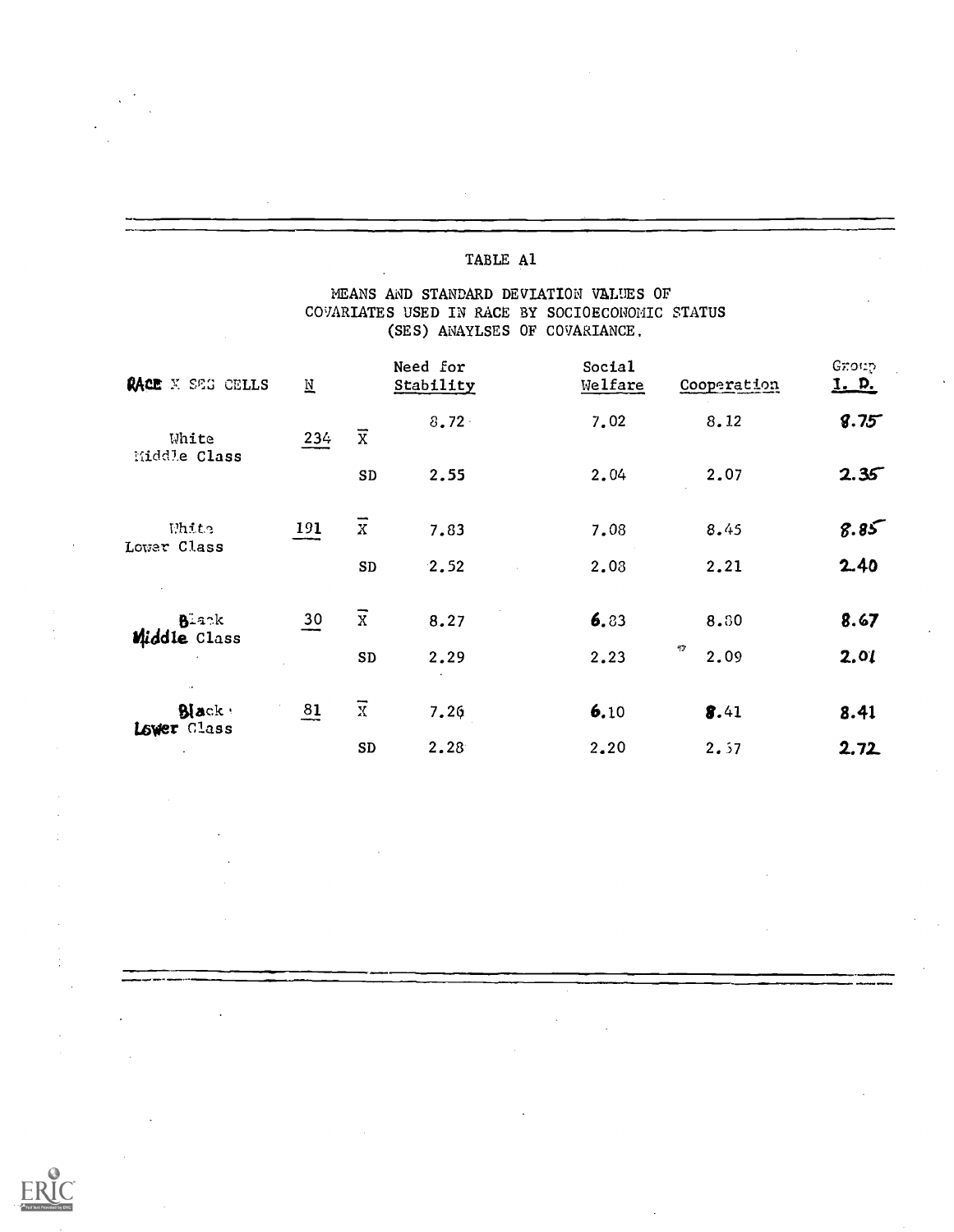### RACE BY SOCIOECONOMIC STATUS (SES) ANALYSIS OF COVARIANCE FOR ATTITUDES TOWARD DIRECT REFERENCE ADVERTISING

## DEPENDENT VARIABLE: UNETHICAL<sup>1</sup>

## A. Means<sup>2</sup>

|              |    | Middle Class | Lower Class |
|--------------|----|--------------|-------------|
| WHITE        | X  | 8.81         | 8.06        |
|              | SD | 2.48         | 2.70        |
|              | N  | 234          | 191         |
| <b>BLACK</b> | X  | 8.50         | 7.91        |
|              | SD | 2.75         | 2.34        |
|              | N  | 30           | 81          |

**B.** Covariance Table

| SCURCE:    | $S_{\frac{1}{2}}$ | $D_{\mathbf{r}}$ | $\sim$<br>$\underline{MS}$<br>$\bullet$ | $\mathbf{F}$ | E    |
|------------|-------------------|------------------|-----------------------------------------|--------------|------|
| Regression | 108.58            | 4                | 27.15                                   | 4.26         | .002 |
| $P_4$ ce   | 7.92              | 1                | 7.92                                    | 1.24         | T.S  |
| S S        | 56.72             |                  | 56.72                                   | 8.89         | .003 |
| Race X SES | .41               | 1                | .41                                     | .07          | TVS  |
| Error      | 3368.29           | 528              | 6.38                                    | $\sim$       |      |

 $1$ See Table Al for mean and SD values of covaraiates: Need for Stability, Social Welfare, Cooperation, Group Identification.

2The lower the mean, the more unethical.

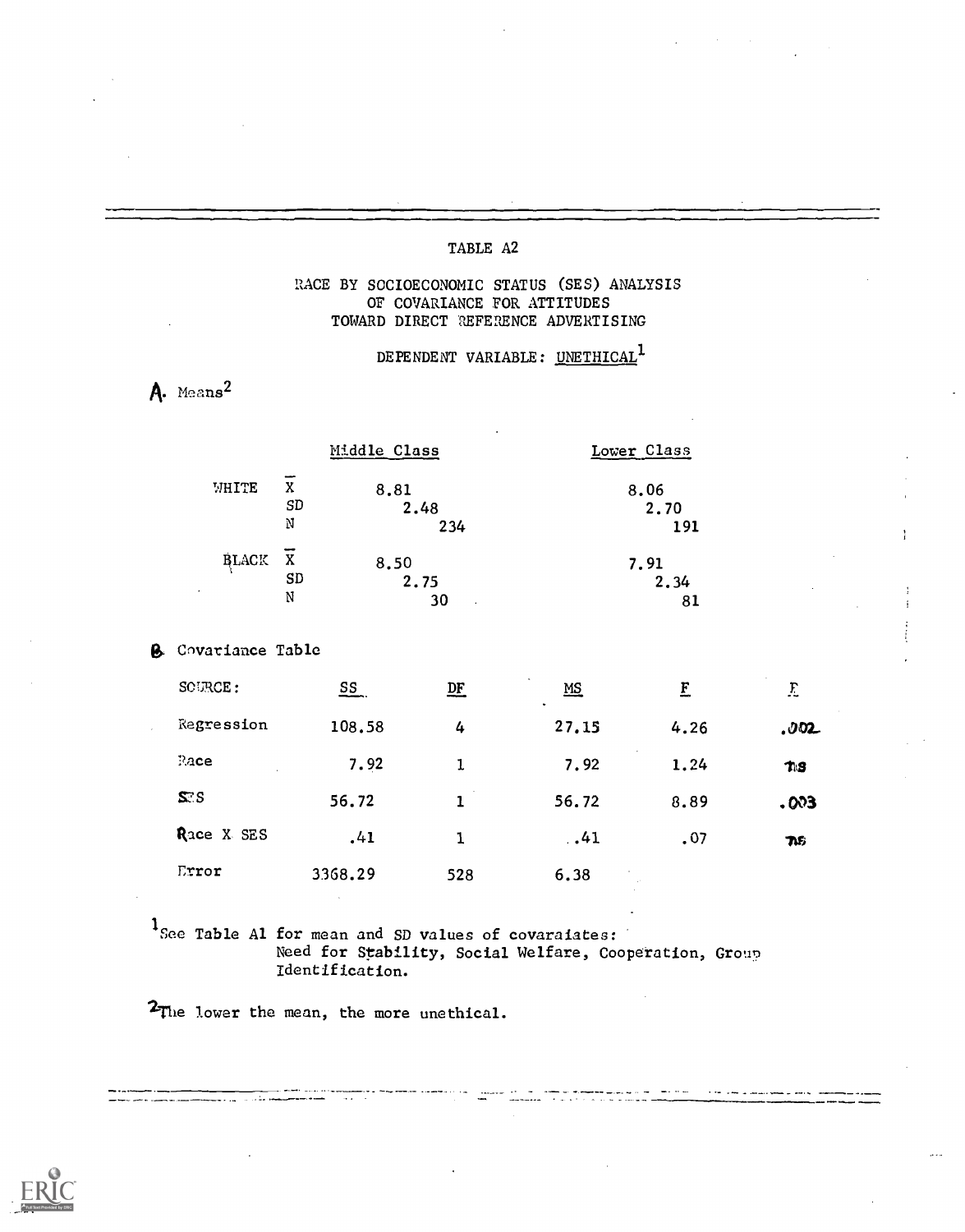### RACE BY SOCIOECONOMIC STATUS (SES) ANALYSIS OF COVARIANCE FOR ATTITUDES TOWARD DIRECT REFERENCE ADVERTISING

DEPENDENT VARIABLE: INFORMATIVE<sup>1</sup>

A. Means<sup>2</sup>

|              |              | Middle Class                   | Lower Class         |
|--------------|--------------|--------------------------------|---------------------|
| <b>WHITE</b> | Χ<br>SD<br>N | 6.55<br>1.79<br>234<br>$\cdot$ | 6.05<br>1.78<br>191 |
| <b>BLACK</b> | Y<br>SD<br>N | 5.33<br>1.21<br>30             | 5.10<br>1.66<br>81  |

B. Covariance Table

| SOURCE:         | $S$     | $\mathbf{D} \mathbf{F}$ | $\underline{\mathbf{MS}}$ | $\overline{E}$ | $\mathbf{P}$ |
|-----------------|---------|-------------------------|---------------------------|----------------|--------------|
| Regression      | 30.32   | 4                       | 9.58                      | 3.23           | .01          |
| Race            | 110.67  | 1                       | 110.67                    | 37.26          | .001         |
| <b>SES</b>      | 28.12   |                         | 28.12                     | 9.47           | $.002 -$     |
| Race X SES      | 2.39    | 1                       | 2.39                      | .80            | $\mathbf{R}$ |
| Error<br>$\sim$ | 1568.12 | 528                     | 2.97                      |                |              |

<sup>1</sup> See Table Al for mean and SD values of covariates: Need for Stability, Social Welfare, Cooperation, Group T.D.

<sup>2</sup>The lower the mean, the more informative.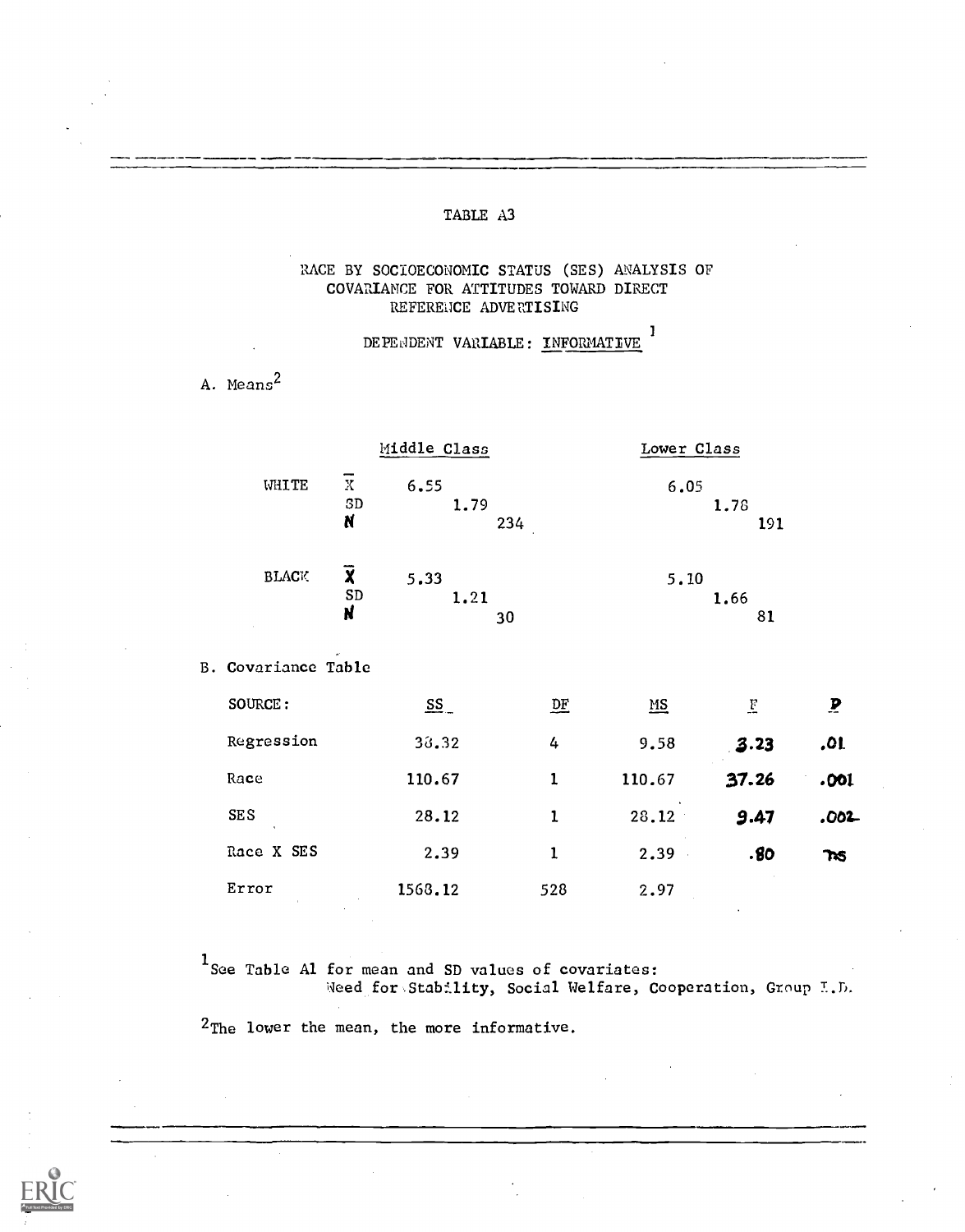### RACE BY SOCIOECONOMIC STATUS (SES) ANALYSIS OF COVARIANCE FOR ATTITUDES TOWARD DIRECT REFERENCE ADVERTISING

DEPENDENT VARIABLE: AFFECTIVE<sup>1</sup>

 $T_{\text{average}}$   $Q1_{\text{data}}$ 

A. Means<sup>2</sup>

|              |                         | Middle Class | LOWEL CIASS |
|--------------|-------------------------|--------------|-------------|
| WHITE        | X                       | 7.41         | 7.48        |
|              | SD                      | 1.38         | 1.55        |
|              | N                       | 234          | 191         |
| <b>BLACK</b> | $\overline{\mathbf{x}}$ | 6.90         | 6.90        |
|              | SD                      | 1.42         | 1.93        |
|              | N                       | 30           | 81          |

 $MADA$ 

**B.** Covariance Table

| SOURCE:    | $\underline{\mathbf{ss}}$ | 뜨           | $\underline{\mathsf{MS}}$ | Ε            | $\overline{L}$ |
|------------|---------------------------|-------------|---------------------------|--------------|----------------|
| Regression | 16.60                     | 4           | 4.15                      | 1.76         | 7IS            |
| Race       | 22.39                     | $1$         | 22.39                     | 9.51         | .002.          |
| <b>SES</b> | .60                       | ı           | .60 <sub>1</sub>          | .25          | ns             |
| Race X SES | .003                      | $1^{\circ}$ | .003                      | $\ldots$ 001 | ns             |
| Error      | 1243.61                   | 528         | 2.36                      |              |                |

1See Table Al for mean and SD. values of covariates: Need for Stability, Social Welfare, Cooperation Group I lentification.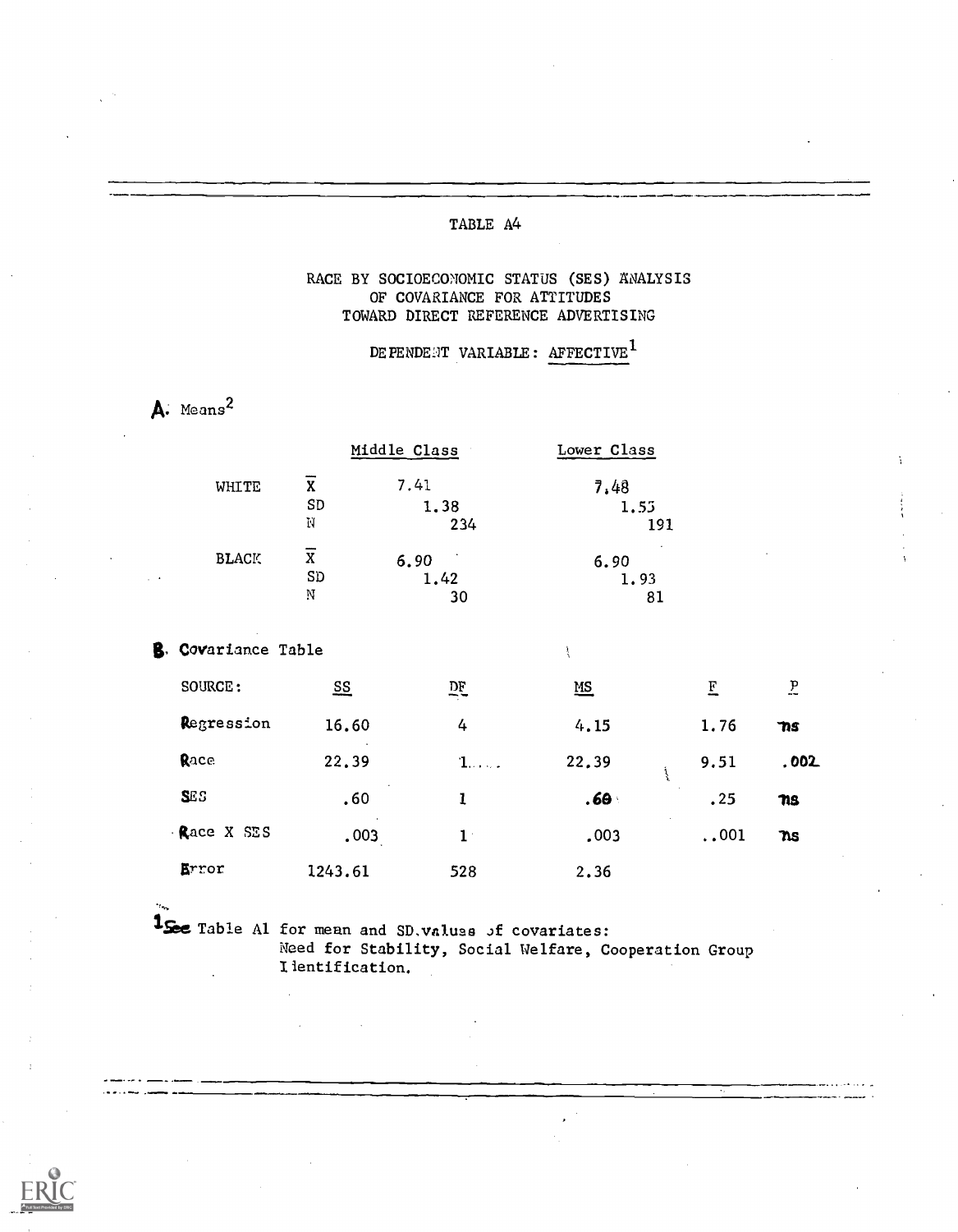### RACE BY SOCIOECONOMIC STATUS (SES) ANALYSIS OF COVAAIANCE FOR ATTITUDES TOWARD DIRECT REFERENCE ADVERTISING

### DEPENDENT VARIABLE: NEWS AND SPEECHES1

A. Means2

 $\mathcal{L}$ 

|                     |                                                  | Middle Class           |      | Lower Class |                          |  |
|---------------------|--------------------------------------------------|------------------------|------|-------------|--------------------------|--|
| WIITE               | $\mathbf X$<br>$2.53 -$<br>${\tt SD}$<br>Ŋ       | 1.01<br>234            |      | 2.68        | 1.04<br>191              |  |
| <b>BLACK</b>        | $\overline{x}$<br>2.47<br>${\tt S} {\tt D}$<br>N | 1.01<br>30             |      | 2.65        | 1.09<br>81               |  |
| B. Covariance Table |                                                  |                        |      |             |                          |  |
| SOURCE:             | $S_{\frac{1}{2}}$                                | $\overline{\text{DE}}$ | MS   | E           | $\underline{\mathbf{P}}$ |  |
| Regression          | 4.25                                             | 4                      | 1.06 | 1,00        | TG                       |  |
| Race                | .21                                              | $\mathbf 1$            | .21  | .20         | TIS.                     |  |
| SES                 | 3.90                                             | $\mathbf{1}$           | 3.90 | 3.68        | .06                      |  |
| Race X SES          | .06                                              | $\mathbf 1$            | .06  | .06         | ns                       |  |
| Error               | 559.71                                           | 528                    | 1.06 |             |                          |  |

1See Table Al for mean and SD values of covariates:

Need for Stability, Social Welfare, Cooperation, Group T.D.

<sup>2</sup>The lower the mean, the more attacks seen in news and speeches.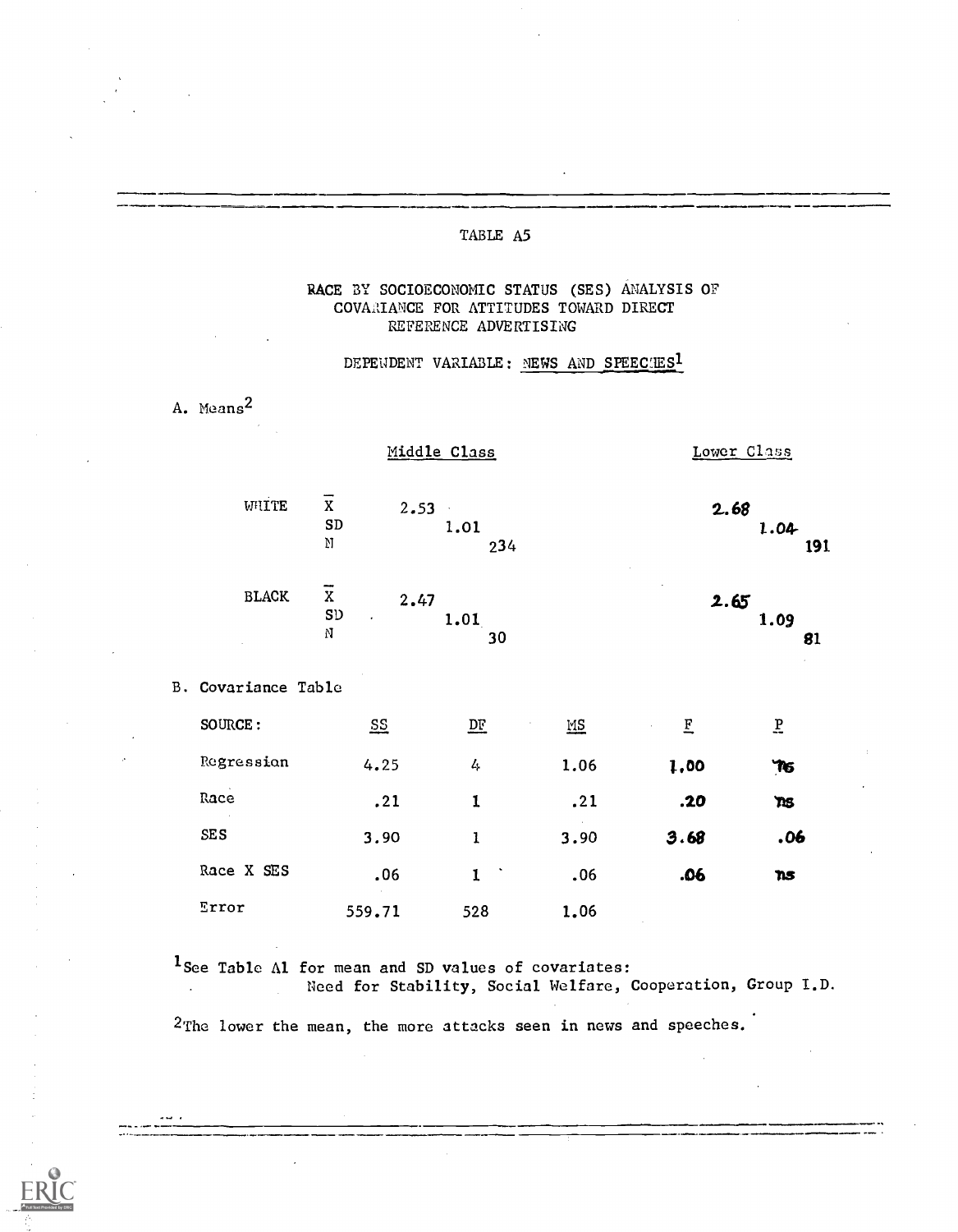#### RACE BY SOCIOECONOMIC STATUS (SES) ANALYSIS CF COVARIANCE FOR ATTITUDES TOWARD DIRECT REFERENCE ADVERTISING

### DEPENDENT VARIABLE: PRODUCT ADVERTISING<sup>1</sup>

| A. Heano <sup>2</sup>      |                           |                    |             |                     |              |
|----------------------------|---------------------------|--------------------|-------------|---------------------|--------------|
|                            |                           | Middle Class       |             | Lower Class         |              |
| WHITE                      | $\overline{x}$<br>SD<br>N | 3.80<br>.78<br>234 |             | 3.58<br>1.01<br>191 |              |
| <b>BLACK</b>               | $\overline{x}$<br>SD<br>N | 3.34<br>. 97<br>30 |             | 3.36<br>1.01<br>81  |              |
| <b>B.</b> Covariance Table |                           |                    |             |                     |              |
| SOURCE:                    | $S\bar{S}$ .              | D E                | $MS$        | $\overline{E}$      | $\mathbf{F}$ |
| Regression                 | 17.55                     | 4                  | 4.39        | 5.25                | .001<br>÷,   |
| Race                       | 7.24                      | $\mathbf{1}$       | 7.24        | 8.67                | ,003         |
| <b>SES</b>                 | 2.50                      | $\mathbf{1}$       | 2.50        | 3.00                | .08          |
| Race X SES                 | .39                       | $\mathbf{1}$       | $\ldots$ 39 | .47                 | 71S          |
| Error                      | 441.08                    | 528                | .84         |                     |              |

1<sub>See</sub> Table Al for mean and SD values of covariates:<br>Need for Stability, Social Welfare, Cooperation, Group I.D.

2The lower the mean, the more favorable toward attacking Product Advertising.

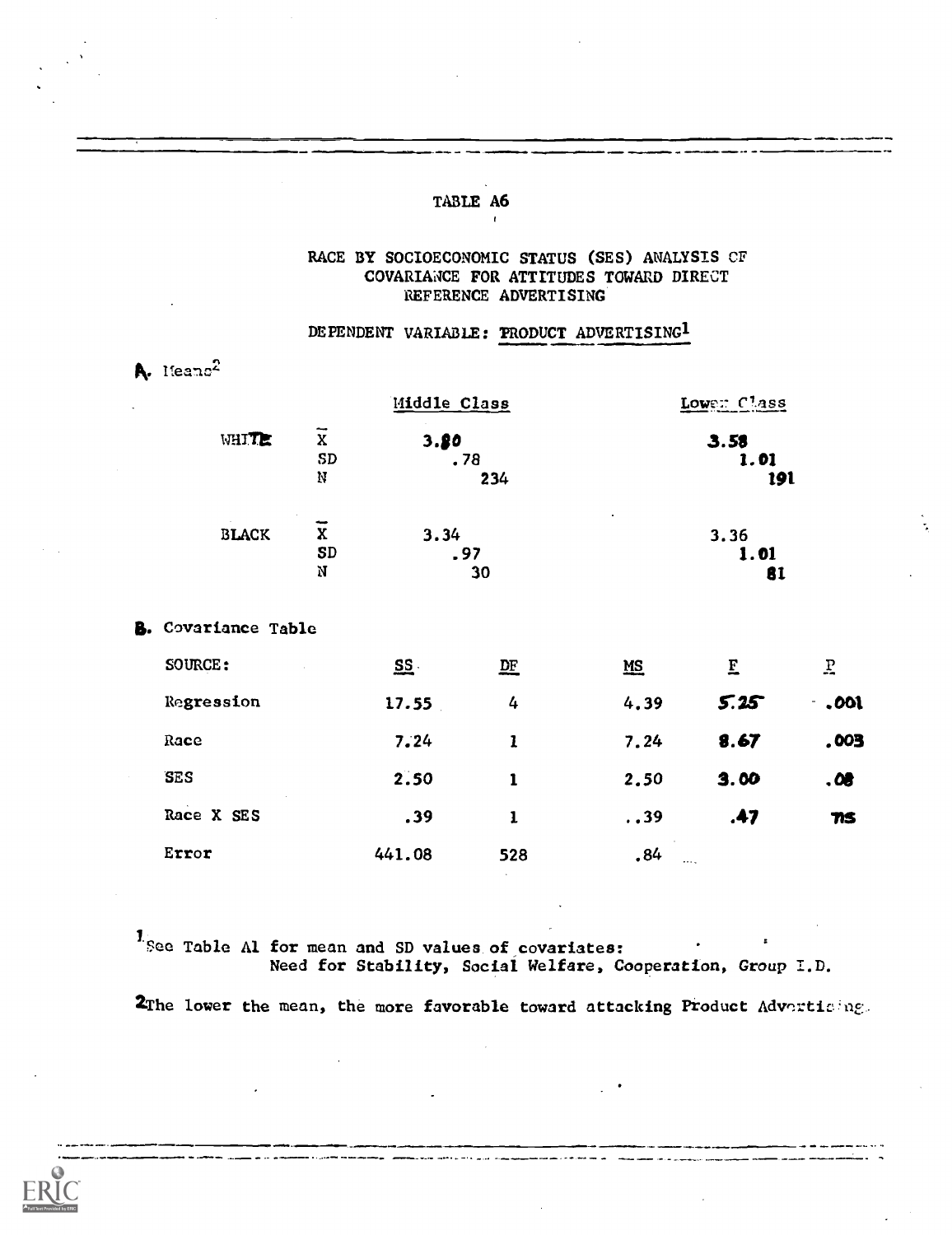## APPENDIX B

## Tables for

## Race By Region

## Analysis of Covariance

E

ea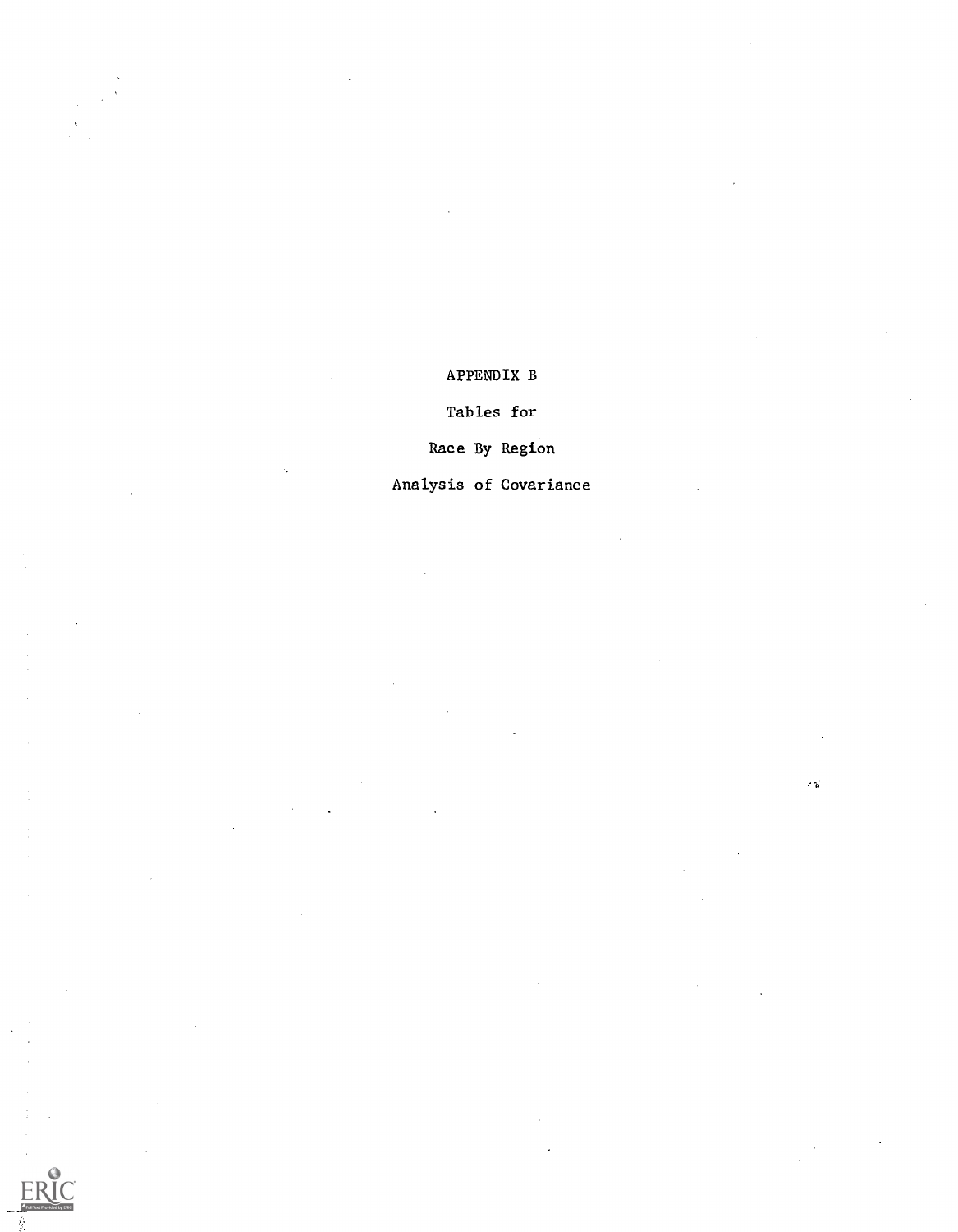### TABLE Bl

------

### MEANS AND STANDARD DEVIATION VALUES OF COVARIATES USED IN RACE BY REGION ANALYSES OF COVARIANCE

| RACE X<br>REGION CELLS | $\overline{\mathbf{N}}$ |                                       | Need for<br>Stability | Social<br>Welfare         | Cooperation  | Group<br>I.D. |  |
|------------------------|-------------------------|---------------------------------------|-----------------------|---------------------------|--------------|---------------|--|
| White<br>North         | 247                     | $\overline{\mathbf{X}}$<br>${\tt SD}$ | 8.29<br>2.66          | 6.83<br>2,00              | 8.02<br>2.06 | 8.65<br>2.26  |  |
| White<br>South         | 181                     | $\mathbf{x}$<br>SD                    | 8.32<br>2.45          | 7.40<br>2.12              | 8.61<br>2.18 | 9.03<br>2.50  |  |
| <b>Black</b><br>North  | $\overline{25}$         | $\overline{x}$<br>SD                  | 7.48<br>2.37          | $\bullet$<br>6.28<br>2.22 | 8.35<br>2.61 | 8.55<br>2.73  |  |
| <b>Black</b><br>South  | <u>36</u>               | $\mathbf X$<br>SD                     | 7.64<br>2.22          | 6.33<br>2.69              | 8.86<br>2.33 | 8.33<br>2.13  |  |

الأدامية فاعتصبت ويتهض سما  $\overline{a}$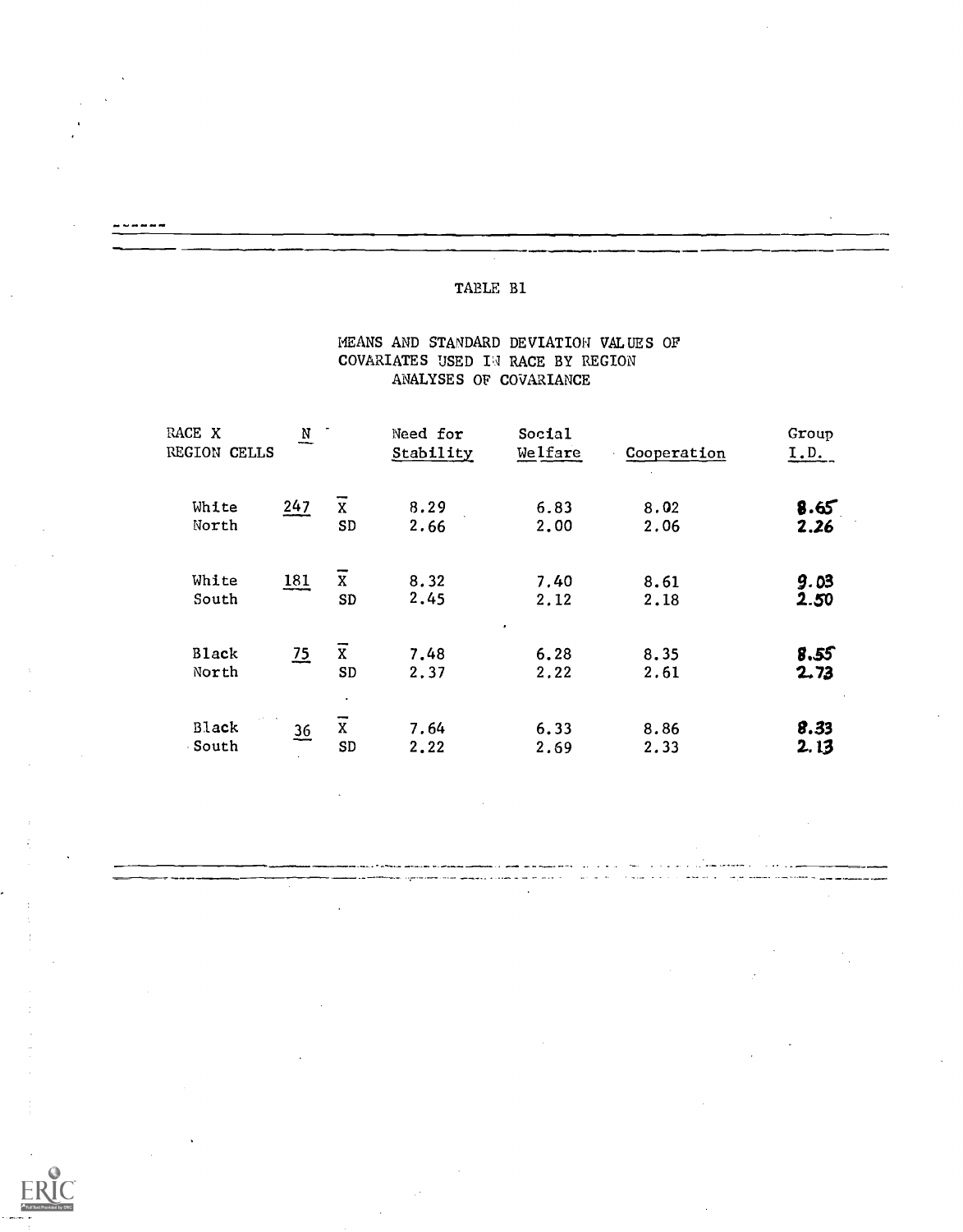#### TABLE B2

### RACE BY REGION ANALYSIS OF COVARIANCE FOR ATTITUDES TOWARD DIRECT REFERENCE ADVERTISING

## DEPENDENT VARIABLE: UNETHICAL <sup>1</sup>

A. Means<sup>2</sup>

|              |                | North | South |
|--------------|----------------|-------|-------|
| WHITE        | x              | 8.42  | 8.59  |
|              | SD             | 2.70  | 2.48  |
|              | N              | 247   | 181   |
| <b>BLACK</b> | $\overline{x}$ | 0.04  | 8.14  |
|              | SD             | 2.69  | 1.92  |
|              | N              | 75    | 36    |

B. Covariance Table

| SOURCE:         | $\underline{\mathbf{ss}}$ | 匹   | $\underline{\mathbf{MS}}$ | $\mathbf{F}$ | £                |
|-----------------|---------------------------|-----|---------------------------|--------------|------------------|
| Regression      | 119.95                    | 4   | 29.99                     | 4.63         | .001             |
| Race            | 7.47                      | 1   | 7.47                      | 1.15         | $\boldsymbol{n}$ |
| Region          | 3.86                      |     | 3.86                      | .60          | $\tau$           |
| Race X Region   | .002                      | 1   | .002                      | .000         | TIS              |
| Error<br>$\sim$ | 3437.03                   | 531 | 6.47                      |              |                  |

*I*See Table B1 for mean and SD values of covariates: Need for Stability, Social Welfare, Cooperation, Group I.D.

The lower the mean, the more unethical.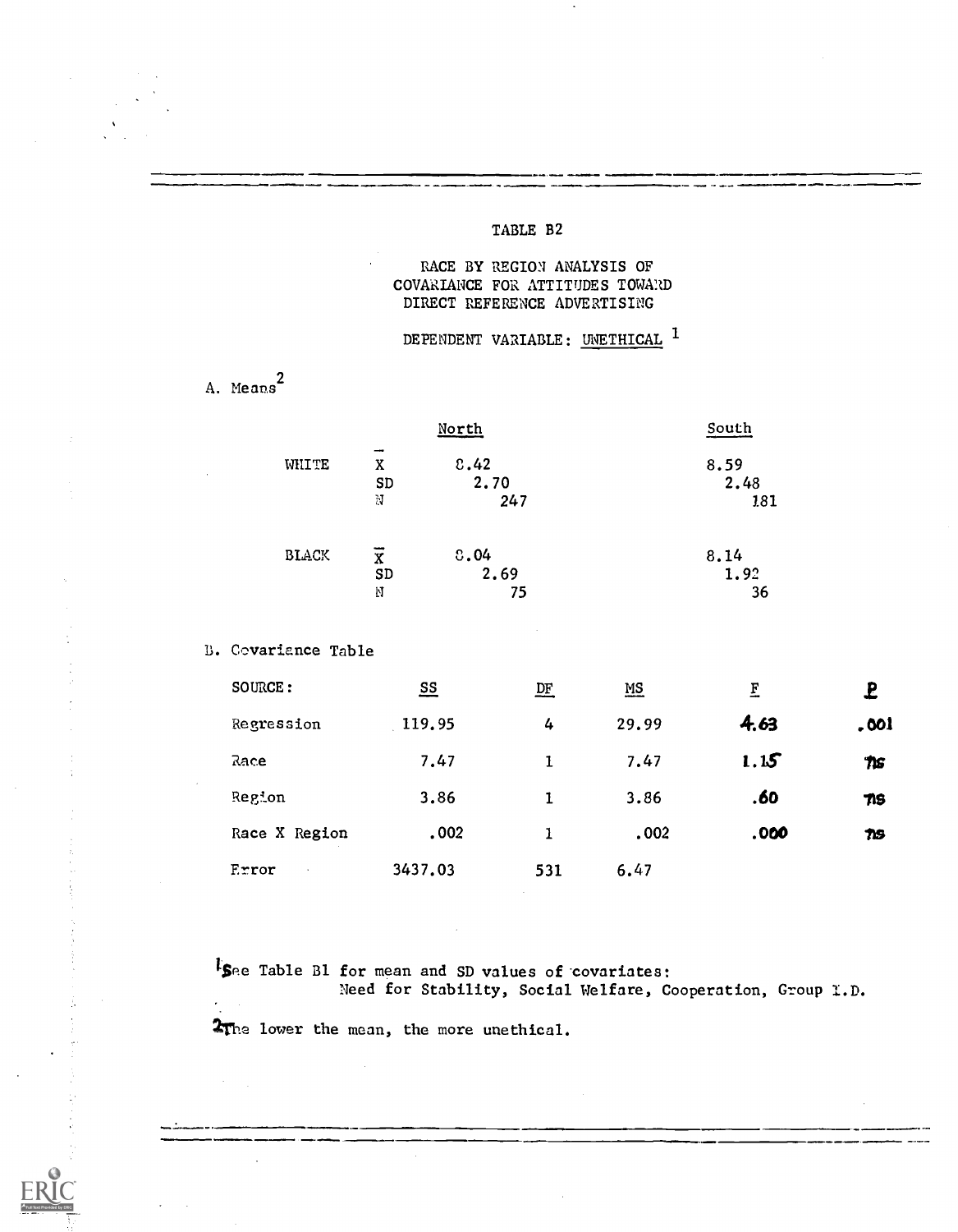#### **TABLE**  $B<sub>3</sub>$

#### RACE BY REGION ANALYSIS OF COVARIANCE FOR ATTITUDES TOWARD DIRECT REFERENCE ADVERTISING

DE PENDENT VARIABLE : INFORMATIVE

A. Means<sup>2</sup>

| $\sim$<br>$\cdot$ |              | North                                                     | South               |
|-------------------|--------------|-----------------------------------------------------------|---------------------|
| WHITE<br>٠        | X<br>SD<br>N | 6.16<br>1.79<br>٠<br>247                                  | 6.52<br>1.79<br>131 |
| <b>BLACK</b>      | X<br>SD<br>Ņ | $\epsilon$<br>$\tilde{\phantom{a}}$<br>4.96<br>1.49<br>75 | 5.58<br>1.61<br>36  |

B. Covariance Table

| SOURCE:       | $S_{\mathcal{S}}$ | 匹                                | 诬      | E     | £    |
|---------------|-------------------|----------------------------------|--------|-------|------|
| Regression    | 27.48             | 4                                | 6.87   | 2.29  | .06  |
| Race          | 106.94            | -1<br>$\mathcal{L}^{\text{max}}$ | 106.94 | 35.67 | .001 |
| Region        | 15.63             |                                  | 15.63  | 5.21  | .02  |
| Race X Region | 1.87              | 1                                | 1.87   | . 62. | TAU  |
| Error:        | 1592.18           | 531                              | 3.00   |       |      |

Isea Table B1 for mean and SD values of covariates: Need for Stability, Social Welfare, Cooperation, Croup I.D.

b

The lower the mean, the more informative.

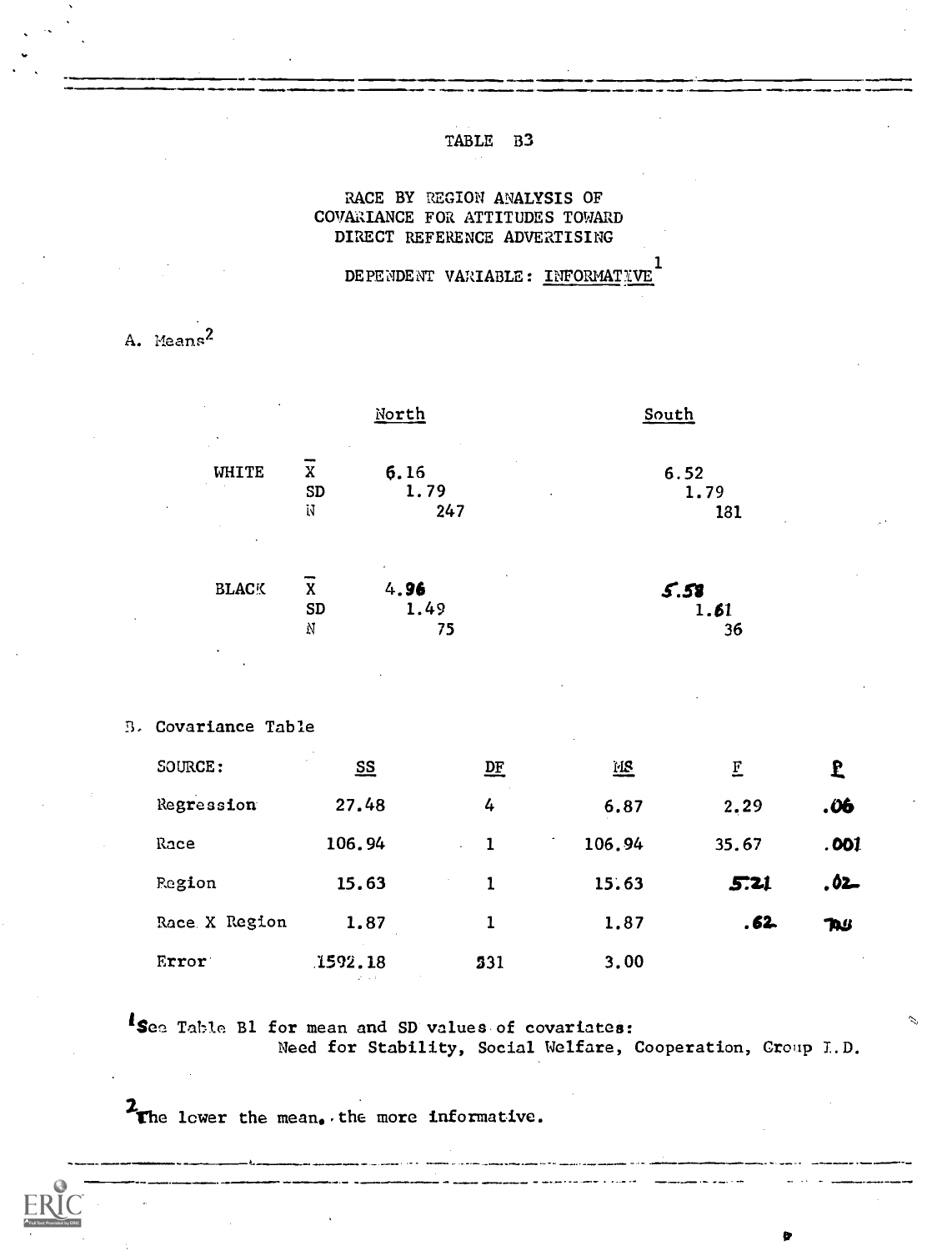#### TABLE B4

### RACE BY REGION ANALYSIS OF COVARIANCE FOR ATTITUDES TOWARD DIRECT REFERENCE ADVERTISING

### DEPENDENT VARIABLE: AFFECTIVE<sup>1</sup>

## A. Means2

|                                          |                                   | North               |            | South               |                          |
|------------------------------------------|-----------------------------------|---------------------|------------|---------------------|--------------------------|
| WHITE                                    | $\overline{x}$<br>${\bf SD}$<br>N | 7.46<br>1.46<br>247 |            | 7.43<br>1.45<br>181 | $\bullet$                |
| <b>BLACK</b><br>$\sim$<br>$\sim 10^{-1}$ | $\mathbf{x}$<br>SD<br>$\rm N$     | 7.05<br>1.88<br>75  | $\epsilon$ | 6.58<br>1.61<br>36  |                          |
| B. Covariance Table                      |                                   |                     | $\epsilon$ | $\bullet$           |                          |
| SOURCE:                                  | $\overline{\mathbf{S}}$           | $D_{\Gamma}$        | $MS$       | E                   | $\underline{\mathbf{P}}$ |

| --------                          | ≕       | ≕            | ---   | ∸    | ∸         |  |
|-----------------------------------|---------|--------------|-------|------|-----------|--|
| Regression                        | 17.78   | 4            | 4.45  | 1.91 | .108      |  |
| Race                              | 22.59   |              | 22.59 | 9.69 | .002.     |  |
| Region<br>$\mathbf{r}=\mathbf{r}$ | 3.28    | $\cdot$      | 3.28  | 1.45 | <b>hs</b> |  |
| Race X Region                     | 3.23    | $\mathbf{1}$ | 3.23  | 1.39 | `ns       |  |
| Error                             | 1238.30 | 531          | 2.33  |      |           |  |

1<br>See Table B1 for mean and SD values of covariates:

Need for Stability, Social Welfare, Coopsration, Group I.D.

<sup>2</sup>'The lower the mean, the more affective.

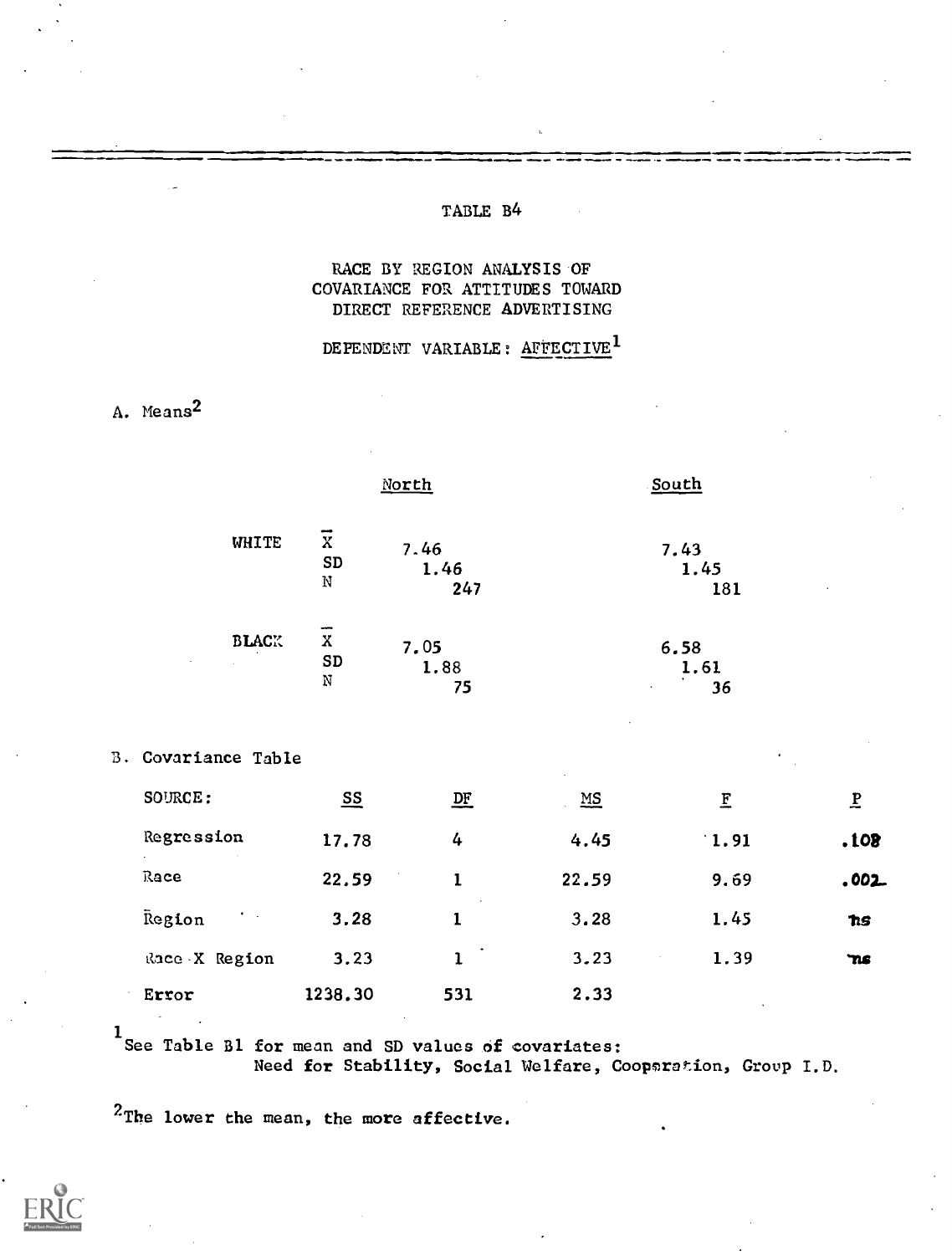#### TABLE B5

#### RACE BY REGION ANALYSIS OF : COVARIANCE FOR ATTITUDES TOWARD DIRECT REFERENCE ADVERTISING

DEPENDENT VARIABLE: NEWS AND SPEECHES<sup>1</sup>

|            |                            |                                            | North               |                  | South                     |            |            |
|------------|----------------------------|--------------------------------------------|---------------------|------------------|---------------------------|------------|------------|
|            | WHITE                      | $\overline{\mathbf{x}}$<br>${\tt SD}$<br>N | 2.67<br>1.05<br>247 |                  | 2.49<br>.98               | 181        |            |
|            | $\operatorname{BLACK}$     | $\mathbf x$<br>SD<br>N                     | 2.64<br>1.07<br>75  |                  | 2.53                      | 1.06<br>36 |            |
|            |                            |                                            |                     |                  |                           |            |            |
|            | <b>B. Covariance Table</b> |                                            |                     |                  |                           |            |            |
| SOURCE:    |                            |                                            | $\S$                | $D_{\mathbf{E}}$ | $\underline{\mathsf{MS}}$ | F          | Ł          |
| Regression |                            |                                            | 3.42                | 4                | .86                       | $.91 -$    | 78         |
| Race       |                            |                                            | .20                 | $\mathbf 1$      | .20                       | . 19       | <b>ns</b>  |
| Region     |                            |                                            | 3.99                | $\mathbf 1$      | 3.99                      | 3.76       | .05        |
|            | Race X Region              |                                            | .14                 | $\mathbf{1}$     | 14                        | .13        | <b>TIS</b> |
| Error      |                            | 562.83                                     |                     | 531              | 1.06                      |            |            |

1See Table B1 for mean and SD values of covariates: Need for Stability, Social Welfare, Cooperation, Group I.D.

<sup>2</sup>The lower the mean, the more attacks seen in news and speeches.



A. Means 2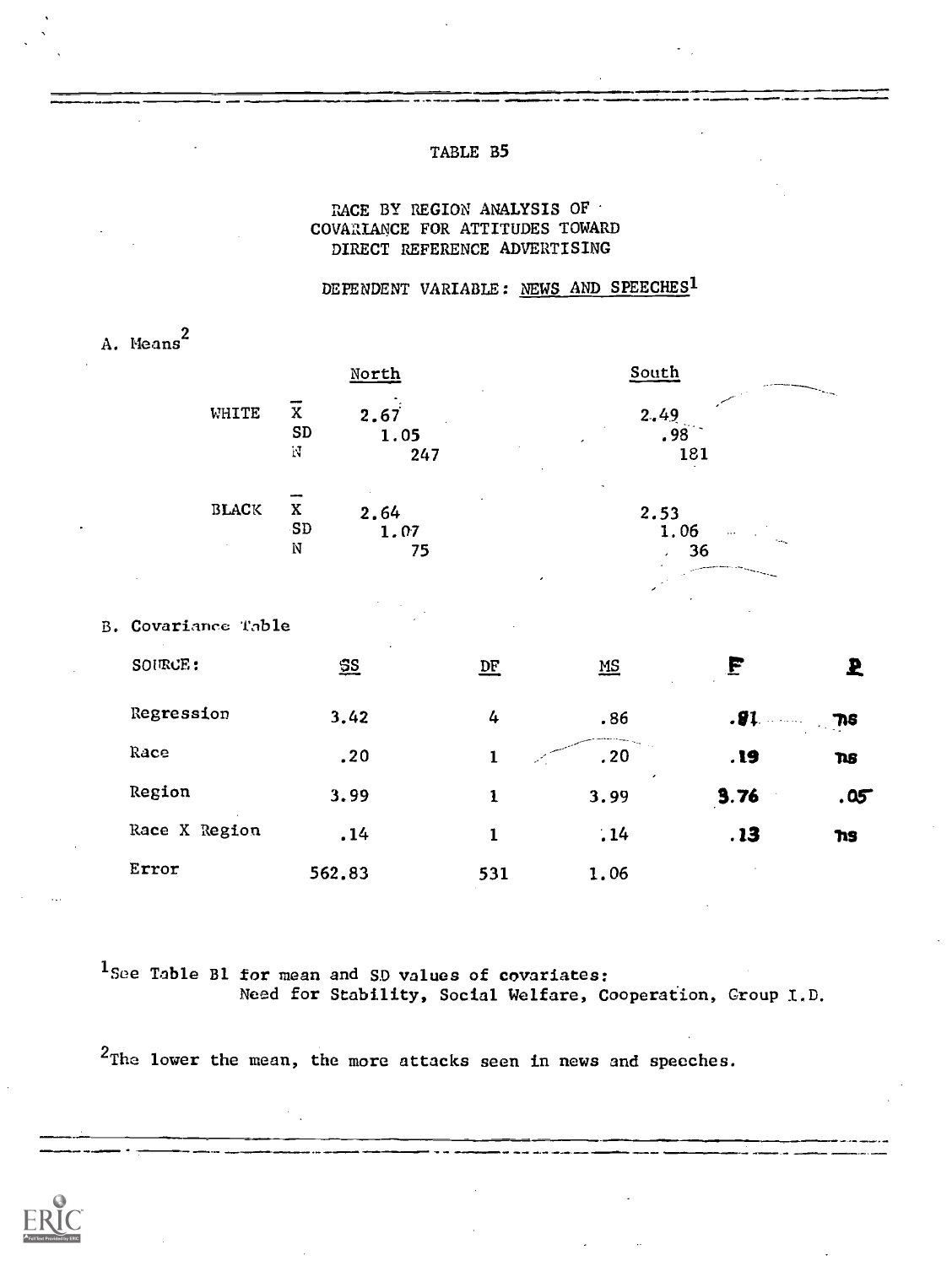### TABLE 86

### RACE BY REGION ANALYSIS OF COVARIANCE FOR ATTITUDES TOWARD DIRECT REFERENCE ADVERTISING

A. Means<sup>2</sup>

### DEPENDENT VARIABLE: PRODUCT ADVERTISING<sup>1</sup>

|  | North                                 |  |                    | South          |                    |                         |                          |  |
|--|---------------------------------------|--|--------------------|----------------|--------------------|-------------------------|--------------------------|--|
|  | $\mathbf X$<br>WHITE<br>SD<br>$\rm M$ |  | 3.62<br>.93<br>247 |                | 3.80<br>.84<br>181 |                         |                          |  |
|  | BLACK<br>X<br>SD<br>N<br>$\epsilon$   |  | 3.36<br>1.10<br>75 |                | 3.42               | 1.00<br>36              |                          |  |
|  | B. Covariance Table                   |  |                    | ×ń.            |                    |                         |                          |  |
|  | SOURCE:                               |  | $S_{\frac{1}{2}}$  | DE             | $\underline{MS}$   | $\overline{\mathbf{E}}$ | $\underline{\mathbf{P}}$ |  |
|  | Regression<br>Race                    |  | 20.06              | 4              | 5.02               | 6.00                    | .001                     |  |
|  |                                       |  | 7.05               | $\mathbf{1}$ . | 7.05               | 8,44                    | .004-                    |  |
|  | Region :                              |  | 2.81               | $\mathbf{1}$   | 2.81               | 3.37                    | .07                      |  |
|  | Race X Region                         |  | .34                | $\mathbf{1}$   | .34                | .41                     | <b>ns</b>                |  |
|  | Error                                 |  | 443.63             | 531            | . .84              |                         |                          |  |
|  |                                       |  |                    |                |                    |                         |                          |  |

1Soe Table 81 for mean and SD values of covariates: Need for Stability, Social Welfare, Cooperation, croup T.D.

 $2$ The lower the mean, the more favorable toward attacking product advertining.

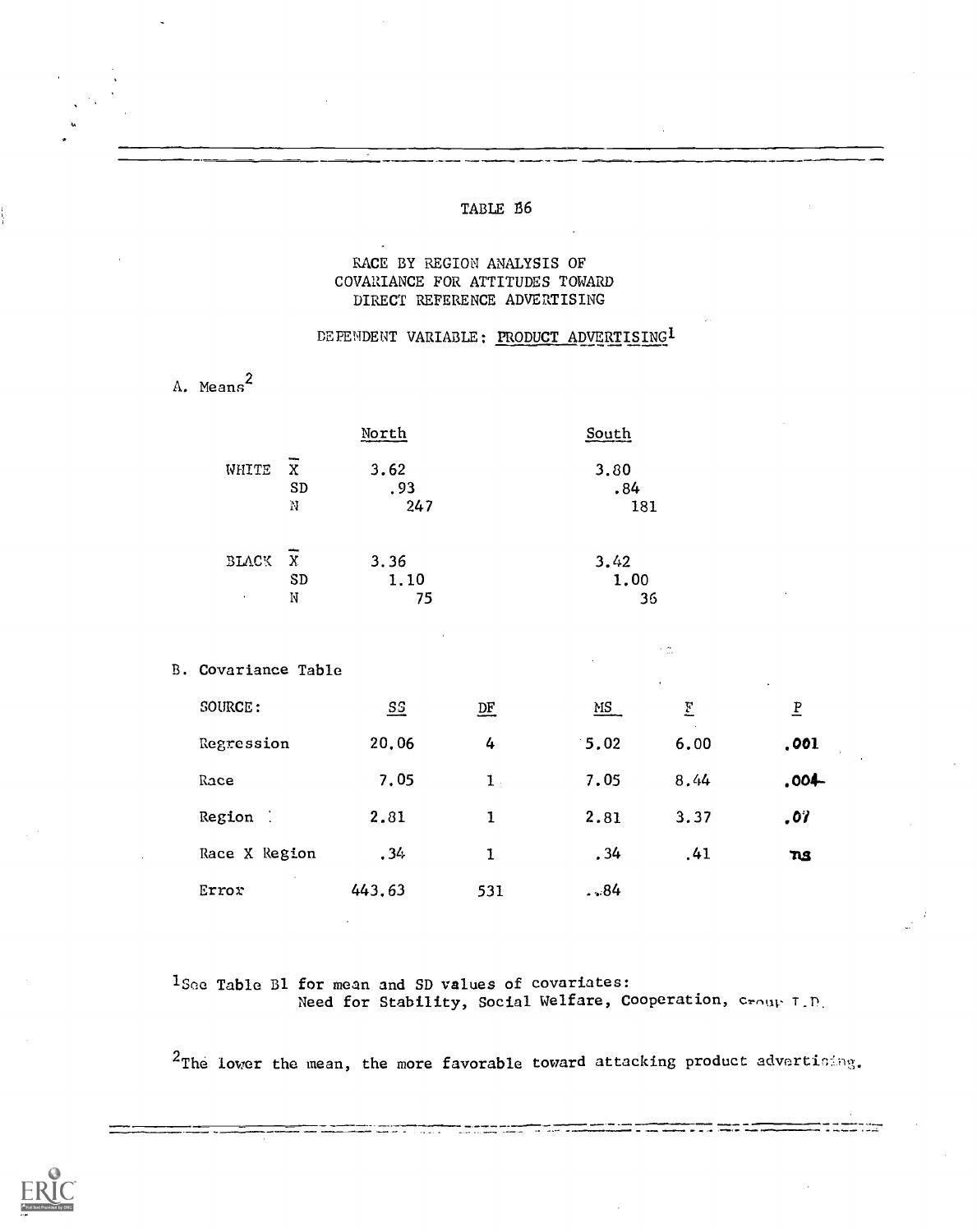## APPENDIX C

Summary Table : Probability Values For Two-Way Analyses of Covariance

Within Region Comparisons